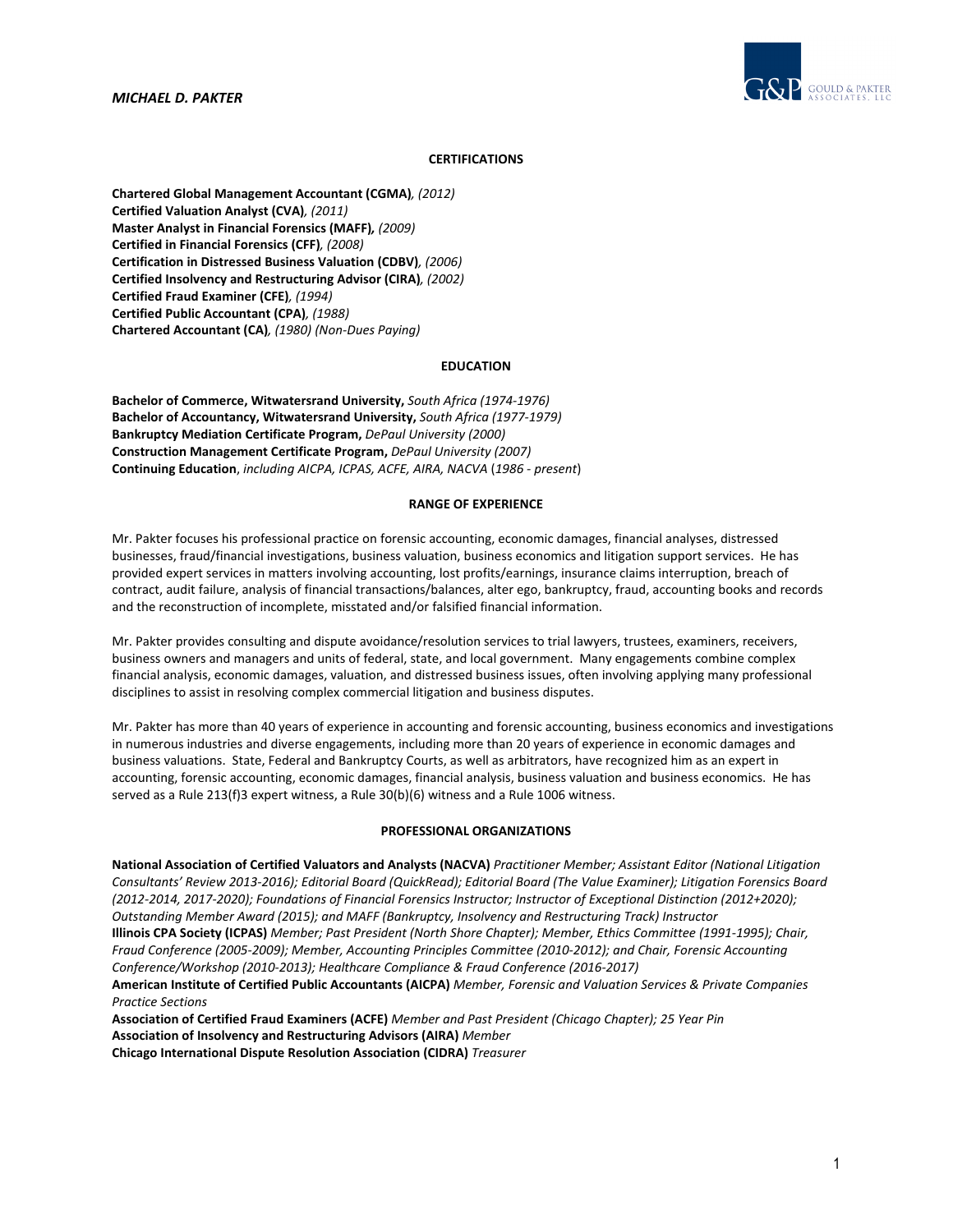

### **PROFESSIONAL AND BUSINESS HISTORY**

**Gould & Pakter Associates, LLC** *Managing Member* (*2004 ‐ present*) **Russell Novak & Company, LLP** *Partner* (*2000 ‐ 2004); Principal* (*1998 ‐ 1999*) **Rome Associates LLP** *Principal* (*1996 ‐ 1998)* **Altschuler, Melvoin and Glasser** *Manager/Senior Manager, Litigation* (*1991 ‐ 1996); Supervisor/Manager, Review and Technical Guidance* (*1986 ‐ 1991)* **Sussman & Goddard** *Manager, Accounting and Auditing; Manager, Technical and Training* (*1985 ‐ 1986)* **Macsteel Group of Companies** *Corporate Treasurer/Corporate Secretary,* (*1982 to 1985)* **SADF Directorate of Internal Auditing** *Accounting, Auditing, Financial Analysis and Fraud Detection,* (*1980 to 1982)* **Schwartz Fine & Company/Arthur Andersen Worldwide** *Accounting, Auditing and Financial Analysis, (1977 to 1980)*

#### **REPRESENTATIVE ENGAGEMENTS**

Courts and arbitral bodies have recognized Mr. Pakter as an expert in economic damages, accounting, financial forensics, financial analysis and business economics. For illustrative purposes only, his expertise is additionally described in the areas listed below and the representative engagements that follow:

- **Economic Damages** Lost profits/earnings business interruption business damages and other damages
- Litigation **Support** Discovery assistance evidence/deposition/trial binders testimony litigation support
- **Forensic Accounting** Financial forensics analysis of transactions/balances reconstructing accounting books/records
- **Bankruptcy/Distressed Businesses** Fraudulent conveyances solvency preferences plan feasibility
- Investigations | Internal corporate investigations | fraud detection | financial reporting irregularities | employee misconduct
- **Valuation Analysis** Contractual disputes claims distressed businesses turnarounds bankruptcy core proceedings
- Accounting Analysis Accounting books and records internal controls business processes business performance
- **Intellectual Property/Franchise** Copyright/trademark infringement use of likeness royalty audits projections
- **Real Estate/Construction** Landlord/tenant disputes  $|$  costs of construction  $|$  common area expenses  $|$  real estate developers
- Wholesale/Retail | Benchmarks | "earn outs" | inventory | forecasts | financial condition/performance
- **Manufacturing/Distribution/Transportation** Cost accounting charge backs expense categorization/reduction
- **Federal/State/Local Government** | Vendor audits | program revenues/costs | false claims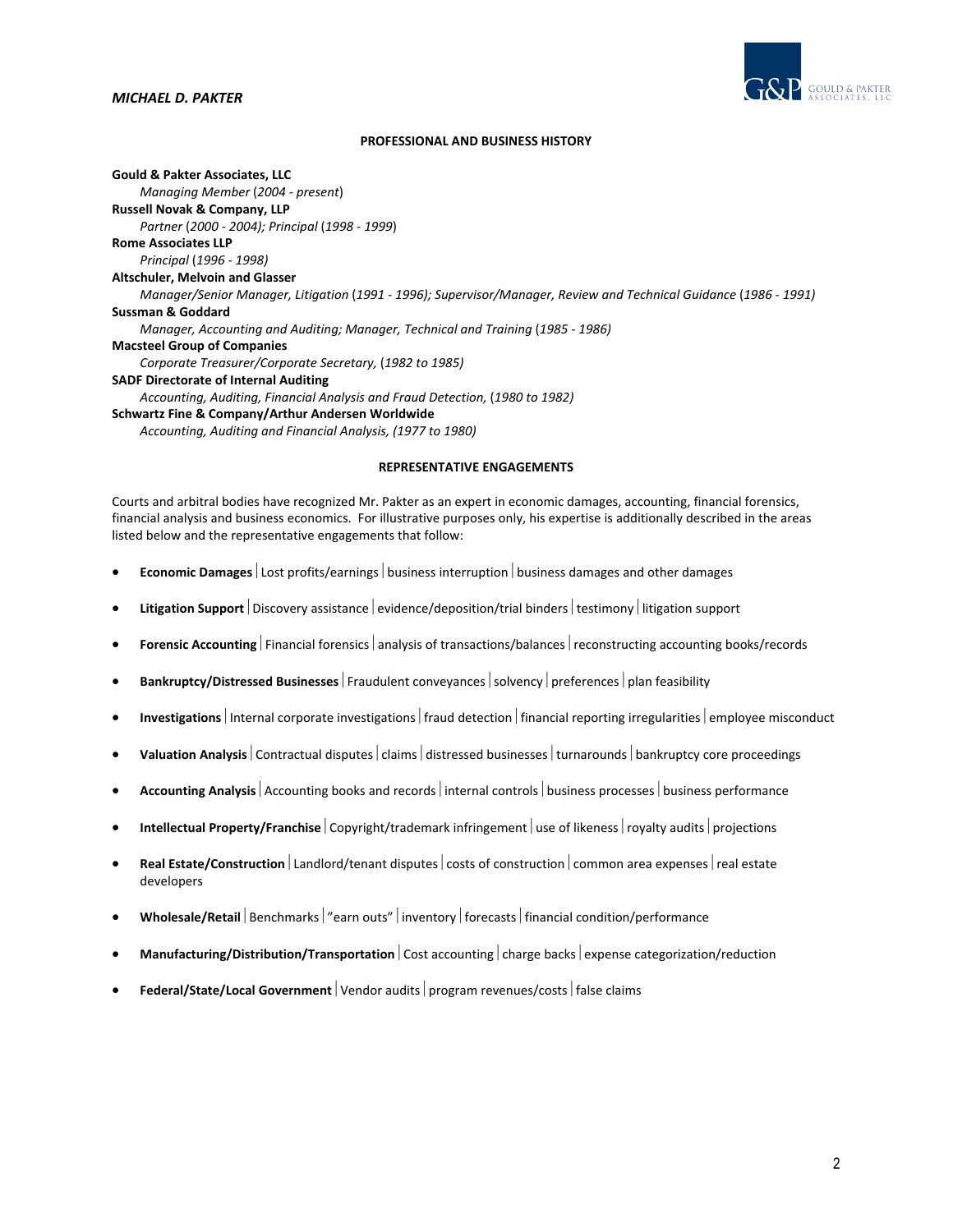

# **ECONOMIC DAMAGES**

*Determine economic damages, primarily compensatory damages based on consequences of breach of contract/fiduciary* duties, business interruption, personal injury and wrongful death. Focus on lost profits/earnings using financial analysis to *project the "but for world."*

- Determine economic damages alleged by both supplier and distributor in cross‐claims, each alleging the liability of the other for breaching an exclusive distribution agreement with fixed purchase commitments. Submitted affidavits, expert reports and rebuttal reports and testified at arbitration regarding lost profits, fixed and variable costs, effective selling prices and future sales projections.
- Compute economic damages claimed by a printing company due to alleged malfunction of company's sole printing press. Investigate the impact on profits from economic, industry, customer and other intervening factors other than the alleged malfunction and evaluated economic damages determined by opposing expert.
- Determine lifetime lost earnings of employee based on injuries sustained as a result of a shooting by a police officer. Determine lifetime lost earnings and present and future medical costs of independent owner operator based on injuries sustained while loading equipment. Determine lost earnings of a police officer as a result of being wrongfully denied promotions.
- Investigate property damage and business interruption claims arising from a roof collapse at a nursing home; an electrical fire at a car wash; a burglary at a convenience store; an explosion at an arms manufacturer; storm damage at an automobile vehicle dealership; and defective drums on an assembly line. Assist attorneys and clients with claims resolution involving insurance claims adjusters, umpires and mediators.
- Calculate damages claimed by a "B2C" e‐commerce retailer as a result of the alleged wrongful acts of a computer software provider. Integrate into the damages all functional elements to have been included in multiple high‐volume websites and determine the "but for" lost profits from lost sales, higher cost of sales and additional fixed costs over several years and products.
- Engaged by Department of Justice to determine lost earnings capacity of individuals as a result of their wrongful death, based on Mandatory Victims Restitution Act and case law. Incorporate minimum or last known wages, taxes, work life expectations, employment cost indices and lost pensions.
- Compute economic damages suffered as a result of actions of a key supplier. Evaluate reasonableness of lost revenue estimates and analyzed incremental "but for" costs incurred with special emphasis on long-run and short-run cost behaviors for fixed and variable costs with multiple cost drivers.
- Calculate property damages in local plant producing raw materials and business interruption losses in a foreign plant producing finished goods as a result of an acid spill. Reconcile property damages and lost profits with financial analysis of insurance company claim report and witness depositions.
- Determine Senior VP's compensation improved after termination and opposing expert report improperly concluded to the contrary because of unsupported assumptions. Testify that even if wrongfully terminated, the Senior VP suffered no financial damages because of his employer's conduct. Factor in alternative facts regarding expected work life, compensation, work‐related economic benefits, taxes and prejudgment interest.
- Prepare Court ordered accounting of earnings lost from trading activities of a team of brokers before and after leaving a clearing firm. Reconstruct missing transactions and estimate unallocated overhead and other costs before and after effects of team leaving.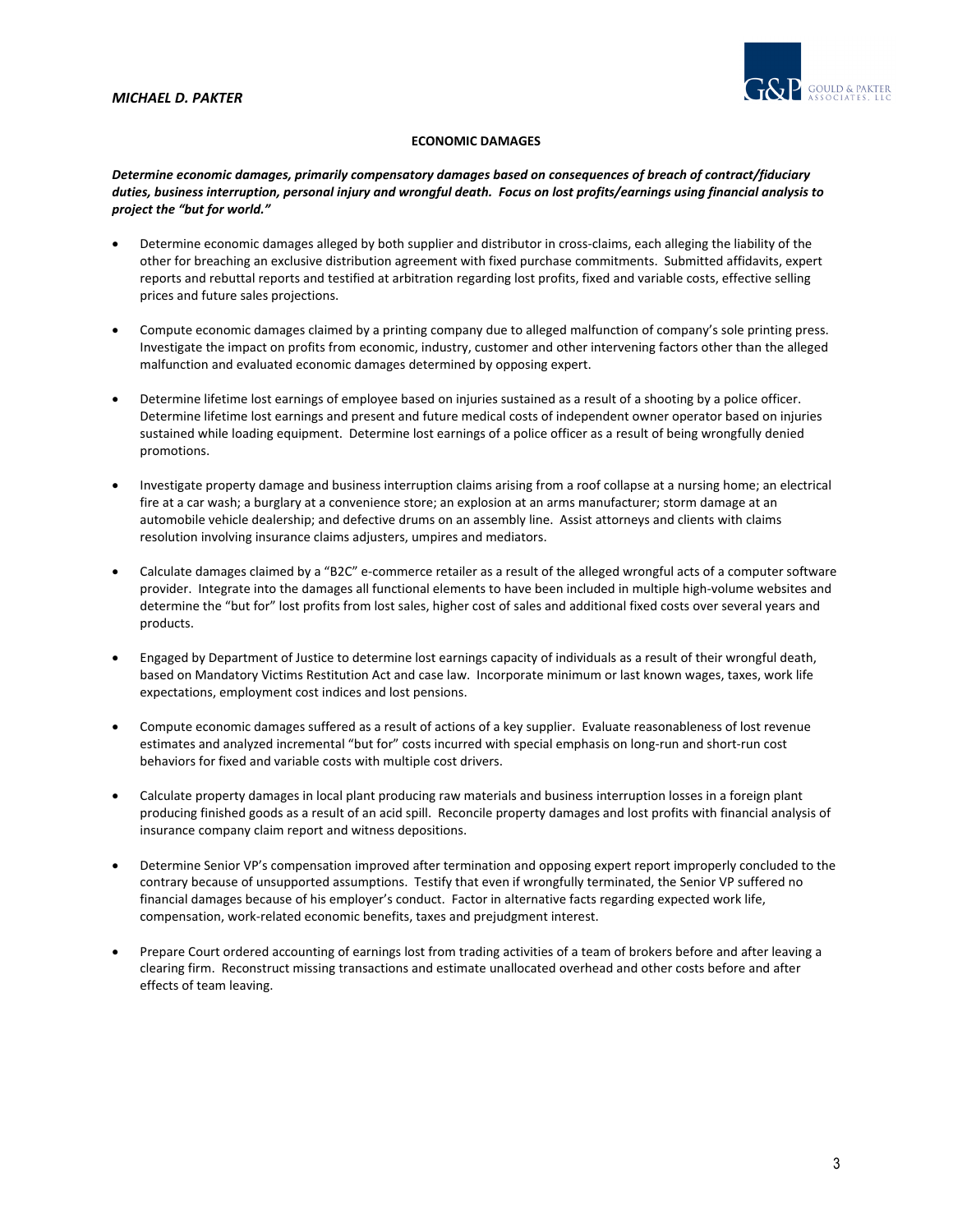

# **LITIGATION SUPPORT**

Provide trial lawyers and their clients with review, analysis and support in all phases of the commercial and civil litigation process to assist with discovery, analysis and/or preparation for deposition and trial. Focus on assembling deposition and trial binders concerning financial analysis, evaluating material financial transactions and the conduct of directors, offices, *employees and professional advisors.*

- Establish a company had excessive levels of debt, insufficient operating cash flows to service debts and negative net worth before the alleged improper termination of a key agreement; that its financial condition was worse than comparable companies and industry benchmarks; that it had a high risk of business failure; and that its eventual self‐liquidation was not the result of the agreement termination.
- Engaged by public company's legal counsel to evaluate merits of contemplated litigation against its Big Four CPA firm for alleged audit failures resulting in restatement of financial statements and decline in its share price. Conducted detailed analyses of GAAP and GAAS relating to significant misstatements in the company's financial condition and results of operations and deficiencies in its internal controls.
- Determine that Corporate Defendants existed as separate entities with distinct business purposes, followed proper procedures regarding separate accounting records, properly disclosed distributions and segregated revenues, expenses, assets and liabilities. Establish that funds were not commingled, debts were paid as they fell due until business activities ceased and assets were used to pay liabilities.
- Perform financial analysis regarding the nature, form and substance of a merger and related transactions for a dispute focused on the entity's assets, conditions precedent in the merger agreement and funds no longer available in the entity's treasury after the merger. Render opinions as to the form and substance of the merger and that the transaction resulted in a wrongful dividend.
- Assist counsel for a large diversified public company to evaluate the merits of claims against prior auditors, directors and officers under Private Securities Litigation Reform Act of 1995, Investment Company Act of 1940, PCAOB Standards, GAAP and GAAS. Perform detailed analyses of specific financial transactions and balances and evaluated whether the prior auditors performed their work with the requisite standard of due care.
- Evaluate company documents, SEC reports, accountant's work product and analysts' files in a Section 10(b) 5 securities litigation. Provide counsel with financial analysis and discovery concerning the directors' and officers' knowledge of material misrepresentations to the market during the class period.
- Assist a national accountants' malpractice insurance carrier, and its counsel and claims specialists, to assess the merits of claims brought against accountants. Evaluate and report on work product of over 50 public accounting firms and assisted the insurance carrier to reduce liability risks through educational programming.
- Estimate lost revenues that would be sustained to comply with the Americans with Disabilities Act. Performed financial analysis with market surveys to determine financial impact on the service provider.
- Determine and testify that auditors failed to follow due professional care in the course of its engagement. Review all discovery in the litigation, including auditors' deposition transcripts and working papers to identify specific GAAS failures.
- Determine and testify that auditors exercised the requisite skill and ordinary care and properly complied with GAAS. Investigate, conclude and testify that audited company's financial statements were not misstated and that all disclosures were adequate and proper.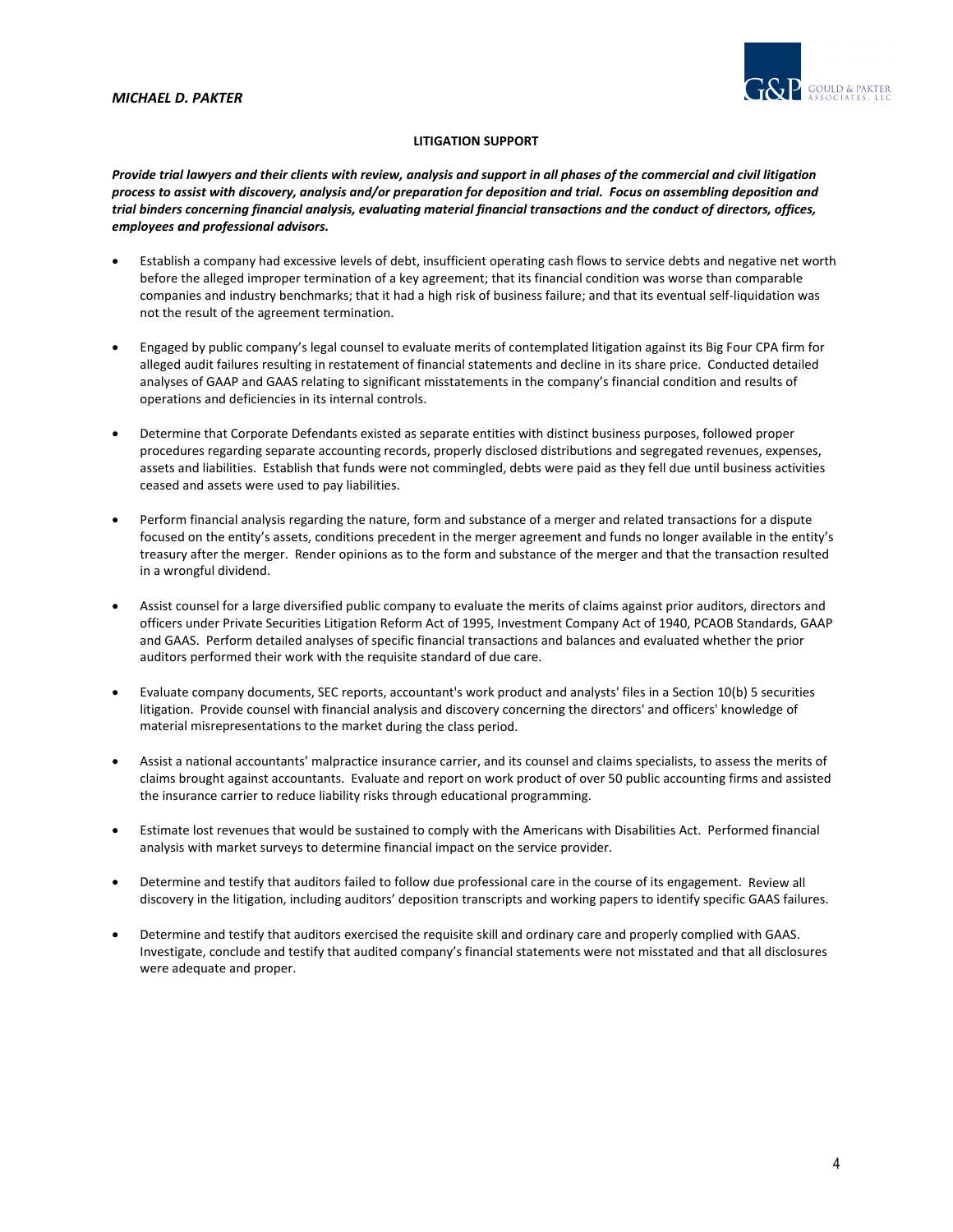

# **FORENSIC ACCOUNTING**

Provide trial lawyers and their clients with forensic accounting services and testimony to enable financial analysis and courtordered accountings in litigation. Focus on complex multiple-entity business disputes, financial reporting and evaluating the *effect of financial transactions.*

- Design and conduct forensic accounting procedures, on behalf of counsel for passive minority investors, on the operations and transactions of underperforming privately held businesses with significant cash transactions. Examine the accounting books and records of businesses operated by owner‐managers and used financial and benchmark analyses to find questionable transactions and the range of estimated cash shortfalls.
- Engaged by counsel for family‐held businesses to perform a financial analysis of related corporate defendants to determine whether financial/business considerations dictated that personal defendants should be liable for the corporations' debts by plaintiffs' attempt to "pierce the corporate veil."
- Determine nature and extent of a manufacturer's post-closing purchase-price adjustments after acquisition by a public company. Recompute the GAAP versus accelerated tax-basis accounting for Plant and Equipment.
- Investigate, on behalf of SEC Division of Enforcement, the propriety of the accounting and financial reporting of related‐ party transactions between hotel operating subsidiaries and parent. Issues included proper accounting for acquisitions generating significant revenues at year‐end date.
- Assist counsel in their representation of investors in failed limited partnerships with significant damage claims, analyzed material financial transactions, developed financial analysis and investigated accounting malpractice.
- Investigate and report to the Receiver significant, unusual changes in the methods and patterns of cash disbursements prior to and following the sudden disappearance of the company's owner-manager/physician.
- Analyze one company's domination and control of another, the disregard of corporate formalities and the financial effects of assets distributions. Issues included cash management systems, intercompany financial reporting, "division stripping" and the impact of the treatment of existential liabilities.
- Perform specific forensic accounting procedures on behalf of industrial property company in support of substantive lease restructuring discussions. The company had built and leased a state-of-the-art corporate headquarters and national distribution warehouse. The tenant entered into a series of ill-fated acquisitions culminating in financial difficulties likely to result in a potential bankruptcy filing. The analyses of the tenant's financial condition were an integral part of the property owner's strategic responses.
- Trace and segregate cash flows, profits and resulting net assets between legal and illegal activities to enable the Court to determine the extent of illegal activities. Engaged on behalf of Defendant seeking to reduce sentence under Federal Sentencing Guidelines.
- Perform accounting procedures to analyze and support an expert opinion in marital dissolution proceedings regarding the marital or non‐marital character of assets. Trace currently owned assets back to assets acquired before marriage or acquired during the marriage by gift, inheritance or descent.
- Analyze and determine additional losses suffered as a result of alleged carelessness and negligence in demolishing certain buildings and related facilities located on specific property earmarked for construction of an ethanol plant. Research and evaluate industry conditions, state of capital markets, management assumptions and the discounted cash flow modeling of accounting and industry experts.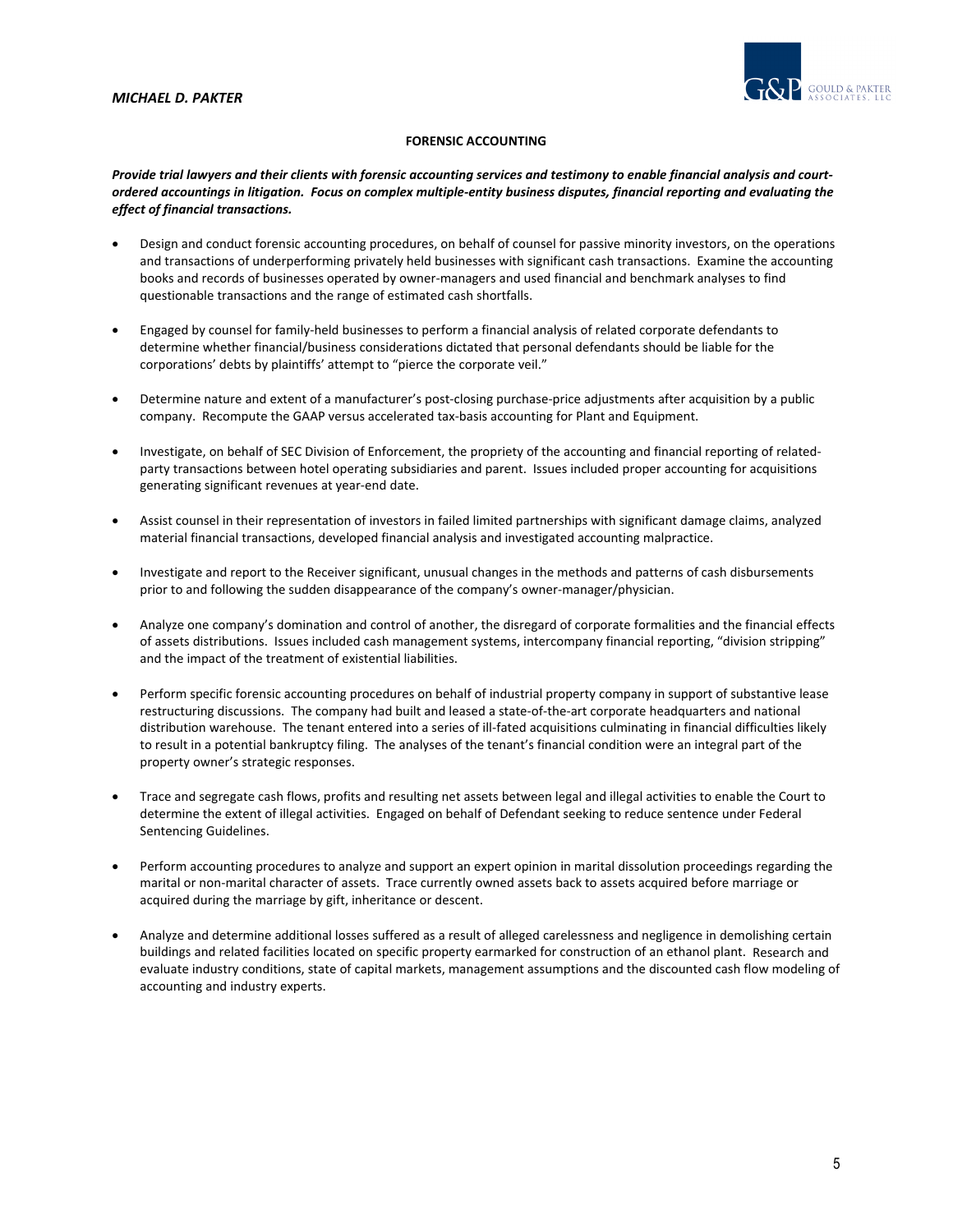

# **BANKRUPTCY/DISTRESSED BUSINESSES**

Provide trustees and trial lawyers and the debtors or creditors they represent with bankruptcy and reorganization services, primarily in core proceedings. Focus on performing financial analysis of material transactions, fraudulent conveyances, *solvency and preference analyses, the forensic reconstruction of accounting books and records and plan feasibility.*

- Demonstrate that the Debtor's Cash Flow Projections were a well‐prepared forecast of future operations, based on reasonable assumptions that took into consideration the changes expected as a result of the Plan Confirmation that would enable the Debtor to fund the Plan's cash flow requirements.
- Complete solvency, preference and liquidation analyses to support counsel's actions against lenders, management and professional advisors resulting from diversified corporation's default on its bank loans. Develop support for the Debtor's request for the Court's denial of post‐petition financing.
- Investigate and analyze a Debtor's pending claims and adversary proceedings against shareholders, lenders and professional advisors concerning a LBO transaction involving fraudulent conveyances. Analyze the impact of various business combinations on the Debtor's financial condition after restructuring, performed a solvency analysis and reviewed material transactions contributing to the Debtor's deepening insolvency.
- Demonstrate a company's business started to decline before a specific transaction and its business continued to decline while related companies prospered. Issues included a pattern of transactions transferring assets and revenues to related companies, the liquidity of assets and the value of the use of related company assets.
- Provide litigation services in an action filed on behalf of unsecured creditors seeking recovery of pre-petition fraudulent conveyances. Perform a financial analysis of significant pre‐petition transactions.
- Analyze and testify as to the Debtors' financial condition after assuming certain liabilities and as to the value of the Debtor's net assets. Prove that Debtors did not receive quantifiable benefits from assuming liabilities and issued checks to each other that did not result in checks to third parties.
- Review Debtor's Amended Disclosure Statement and Plan of Recognition; compare projections to pre- and post-petition actual results; evaluate key assumptions included in the Debtor's projections of sales revenues and royalty income; and reconstruct previously incomplete financial records.
- Perform a preference analysis relating to vendors and insiders of a privately held business. Prove the foundation for preference actions and secured original checks, invoices and wire transfers as evidence. Complete debtors' amended income tax returns for the Plan Trustee.
- Assist manufacturing company with post‐bankruptcy reorganization and restoration of operations. Issues included transfer and resumption of business, preserving contracts, ensuring ongoing economic viability, restructuring real estate entities and administrative aspects of accounting records and income tax compliance.
- Employed by a Chapter 7 Trustee to investigate allegedly unsubstantiated and/or fraudulent financial reporting by a consolidated health care provider. Provide the Trustee and legal counsel with forensic accounting and litigation accounting support, including reconstruction of incomplete and/or falsified financial records.
- Perform financial analysis and specific agreed upon procedures for a large, privately held holding‐entity that operated a manufacturing division and managed a corporate office. Determine and attest to the sufficiency of assets to meet liabilities, including additional worker's compensation judgment liability and issue an independent report detailing work performed and findings reached.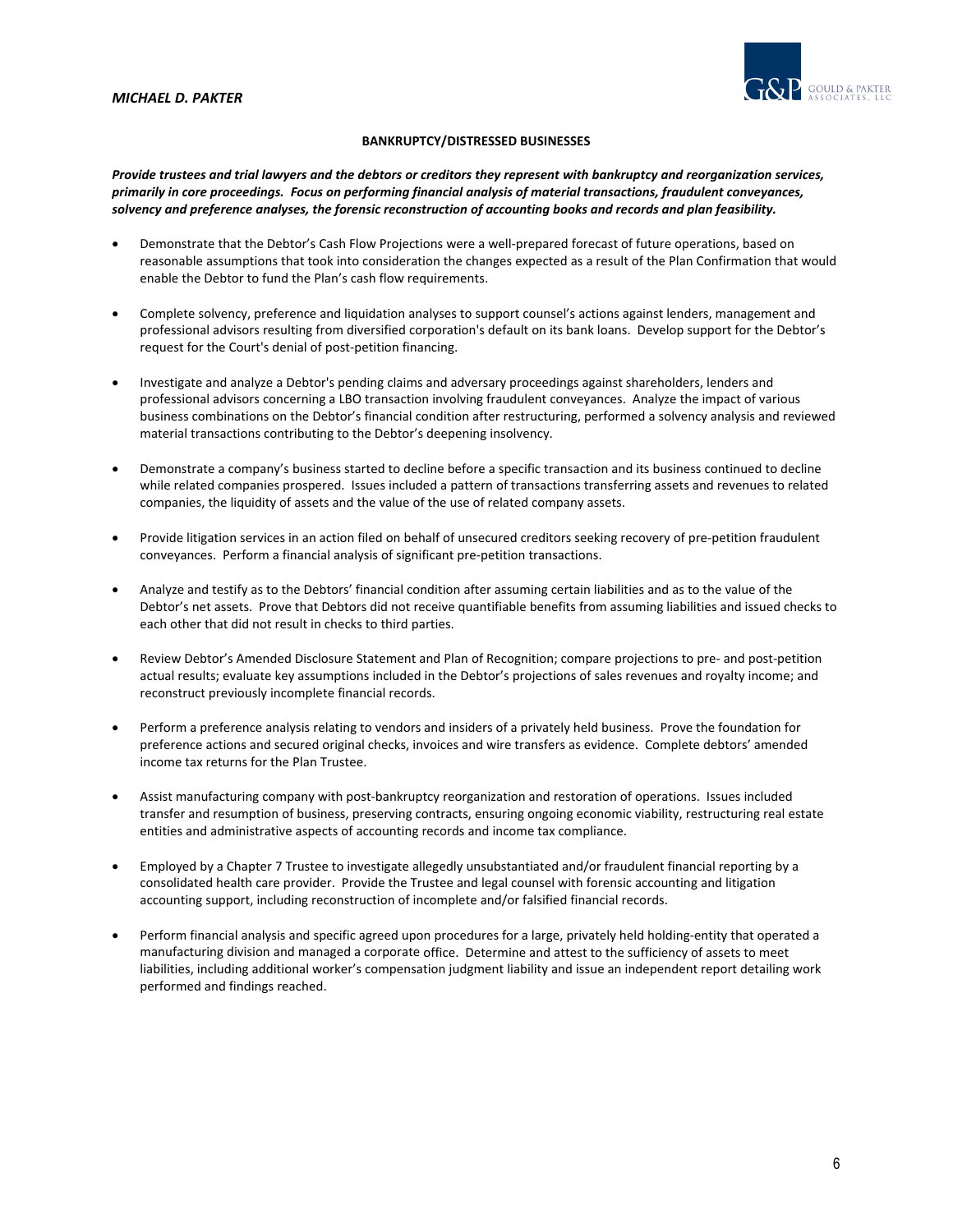

# **INVESTIGATIONS**

*Conduct internal investigations on employee/officer misconduct, financial reporting irregularities and fraudulent financial transactions. Focus on financial analysis, examining documents, interviewing personnel, gathering evidence and performing* whistleblower-directed or risk-based procedures to determine findings as to the nature, timing and extent of fraud *perpetrated.*

- Investigate of the accounting for receivables, loans, advances, suspense accounts and related transactions. Interview directors, officers and senior personnel, including a whistle‐blower, and examine over 1,000 accounting entries in the general ledgers, account analyses and handwritten "second set of books." Perform financial analyses, forensic accounting and investigative analyses and gather, review and control more than 3,000 documents for trial. Conclude the former CFO created, directed and controlled a financial reporting system to systematically and fraudulently manipulate and conceal true financial condition from the directors, officers, shareholders, auditors, lenders and revenue authorities for more than ten years.
- Conduct an internal corporate investigation for new management to determine the nature, timing and extent of fraud perpetrated by the former general manager and controller. Conduct forensic procedures to detect fraud and quantify the extent of fraudulent financial reporting and misconduct.
- Engaged by the Office of the United States Attorney to assist in qui tam originated investigation of approximately \$10 million charged to NIH and VA Federal Grants. Apply risk assessment, forensic accounting and investigative techniques to electronic data provided by grantee organization's legal counsel to complete financial analysis leading to preliminary findings of which amounts charged under the grants were allowable, allocable, reasonable, consistent and conforming.
- Report to a public company's Audit Committee on the sufficiency of the nature, timing and extent of the investigative and/or internal audit procedures performed on improper transactions authorized by the Senior Vice President for Marketing. Assist management to reestablish internal controls over the safeguarding of corporate assets against unauthorized use and achieve proper financial reporting.
- Investigate of the falsified expense reports of a foreign national senior director of a large steel company. Prove the director submitted expenses for reimbursement for travel to cities that he had not been in on dates presented. Discover the pattern of alleged fraud and the officer's motives through an analysis of telephone bills submitted for reimbursement.
- Determine that a leading U.S. and international news and information company failed to design, operate and/or implement adequate internal controls to prevent theft of its assets by a controller. Demonstrate how the controller defrauded the public company because of significant deficiencies and/or material weaknesses in the design, operation and/or implementation of its internal controls and how it missed several opportunities at specific dates to reduce the amount stolen.
- Support SEC Division of Enforcement in administrative proceedings under SEC Rules of Practice to determine violations of Federal securities laws. Investigate and analyze conduct of directors, officers and auditors regarding improper revenue recognition of material "bill and hold" transactions.
- Investigate the propriety of the design and structure of financial transactions related to specific life insurance policies issued by an insurance carrier that were originated by a specific independent insurance producer. Review and analyze the use of irrevocable life insurance trusts, premium finance agreements and sale of beneficial interests to reveal the true nature and use of the financial transactions.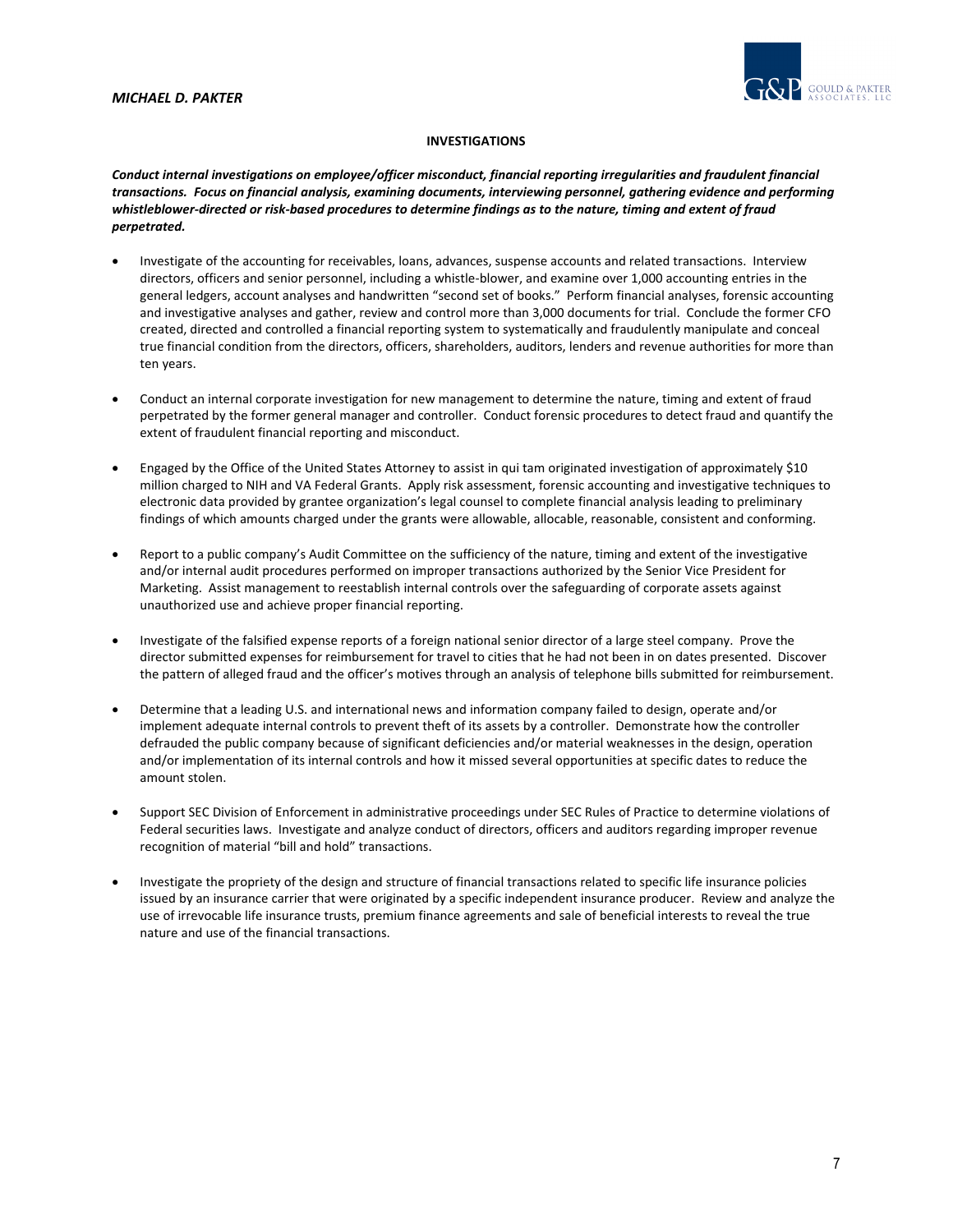

# **VALUATION ANALYSIS**

Provide trial lawyers and their clients with financial analysis regarding valuations, especially related to applying formulae in contracts, distressed businesses and/or turnaround and bankruptcy proceedings. Focus on definitions of value in contracts, fair values of assets and liabilities, reasonably equivalent value, future economic benefit streams, financial condition and *contingent assets and liabilities.*

- Reconstruct and analyze a Debtor's restructurings, determine that its successor assumed more of its liabilities, at fair value, than the assets it acquired, to demonstrate the Debtor received more than reasonably equivalent value in exchange for assets transferred and liabilities assumed. Reconstruct the financial condition and results of operations of companies managed by the Debtor, benchmarking their performance to industry standards and comparable companies, to determine the fair values of accounts receivable, trademarks and other assets transferred by the Debtor to its successor.
- Determine, using a discounted cash flow analysis, the total present value of the net assets of a joint venture LLC established to raise, invest and manage funds on behalf of foreign investors in real estate projects. Reconcile my calculation to the business valuation performed on behalf of other joint venture partners and rebut the methodology, assumptions and information relied upon by the business appraiser.
- Determine and testify as to the fair value of a minority shareholder's ownership interest in a distressed corporation as of a date ordered by the Arbitral Panel. Determine and compare book value, going concern value, liquidation value, replacement value and fair market value of corporation.
- Determine the value of a public company's investment in a foreign enterprise using international accounting principles, financial data, financial condition, management interviews and supporting documentation. Compare value of investment in the foreign enterprise using "net investment value," "book value" and other valuation bases under the insurers' Expropriation and Forced Abandonment Insurance Coverage of Foreign Projects.
- Determine fair (market) value of a distributor before and after termination of a distributor agreement, prove other expert wrongly concluded as to value because of failure to obtain sufficient relevant data to afford a reasonable basis for opinions, use of improper valuation methods, applying valuation methods improperly, failing to consider all methods and improperly reconciling disparate conclusions.
- Determine and testify as to the Fair Market Value of Equipment based on definitions and formulae in the Landlord's Purchase Option Agreement, the Master Lease Agreement and other agreements. Perform valuation analyses and incorporate the opinions and assumptions of other experts.
- Calculate, for the board of directors' decision‐making and performance evaluation processes, the internal rates of return and payback periods for investments in acquired companies, based on their expected, actual and "normalized" future benefit streams as compared to initial costs of acquisition.
- Investigate, on behalf of U.S. governmental insurer, claims filed by an energy company for losses incurred by foreign gas pipeline operators. Verify valuation of investor's interests, unravel complex corporate structures and analyze extent to which investment was impaired by foreign government's currency devaluation and expropriation.
- Determine, on behalf of the Liquidating Trustee, the fair market value of the invested capital of a company marketing a unique line of nutrition related products and energy drinks before and after the date of certain transactions. Analyze and compare the discounted cash flows based on projections prepared before and after the date of those transactions.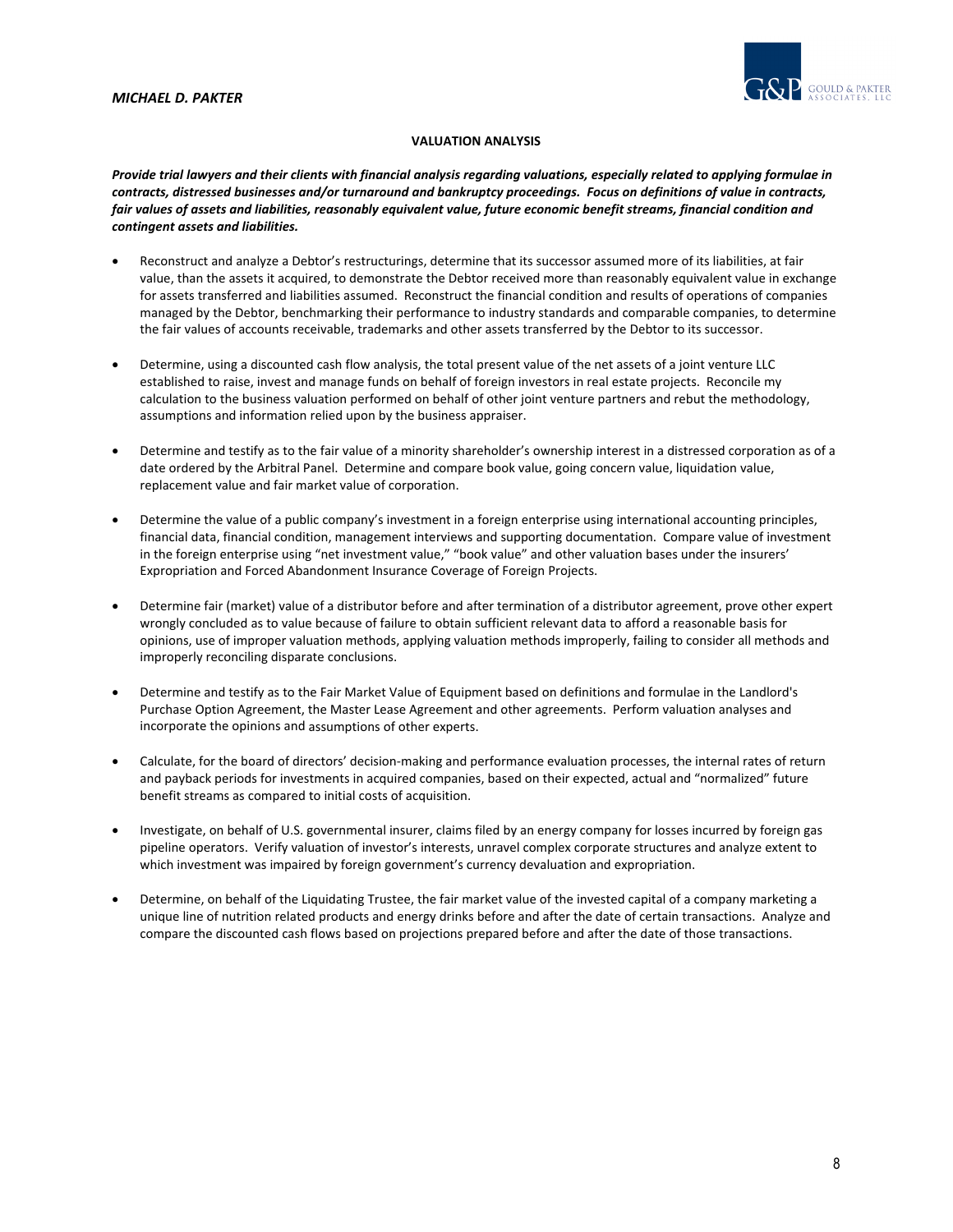

# **ACCOUNTING ANALYSIS**

Provide owners and managers of businesses, their legal counsel and insurers, with financial and accounting analysis to *address specific business needs. Focus on analyses of contractual terms, establishing benchmarks, examining divisional revenues and expenses and measuring cash flows and business performance.*

- Evaluate the reasonableness of management's assumptions included in an architect's forecasted and projected financial statements. Issues included analysis of direct and indirect costs, operating expenses and profits in contemplation of significant increases in interest rates.
- Investigate and trace, on behalf of attorney general and bankruptcy trustee, the nature, timing and extent of participants' contributions and distributions in a "Ponzi" scheme and assist with "claw back" proceedings. Evaluate potential recoveries under "Rising Tide" and "Net Investment" approaches.
- Analyze multi‐year, multi‐million‐dollar construction program to modernize a city's physical school facilities. Investigate and perform financial analysis of capital improvement program on behalf of inspector general. Develop benchmarks for fixed cost bids and change orders by school, contractor and project type and selected contracts with significant variances for additional review and checking.
- Develop a comparative financial analysis of a privately held company's current and prior five years' financial performance, including trends in key financial ratios, comparisons to peer company benchmarks and "normalizing" adjustments.
- Develop and implement, in close cooperation with owners and senior management, monthly executive committee meetings to address the primary business needs of a specialty distributor. Develop action plans and implement corrective action and business solutions, including provide advice on corporate restructuring and restoring several divisions to profitability.
- Investigate thefts of unclaimed cash wages and other elements of payroll fraud. Design and implement internal accounting controls to prevent the reoccurrence of such fraud. Present findings during an investigation by a governmental accounting oversight review board.
- Perform financial analysis of all program revenues and expenditures for a large city services department. Establish internal control systems and financial reporting systems to provide program managers with early warning of significant over/under utilization of program revenues. Attest to examinations of program revenues and costs, including financial compliance with federal programs.
- Review functions, duties and responsibilities of president and senior management of a multi‐division food processing company. Analyze nature of acquisitions and divestitures. Identify and implement organizational changes, establish working committees of middle management and implement recommendations of organizational psychologists.
- Prepare an internal control study to document current procedures and internal controls relating to specific activities and locations to determine if any control objectives were not being adequately met to reduce internal control risk to acceptable levels.
- Review calculations of expected present values of actual and/or contingent asbestos and other contingent liabilities, with comparisons to anticipated insurance recoveries under various probability assumptions.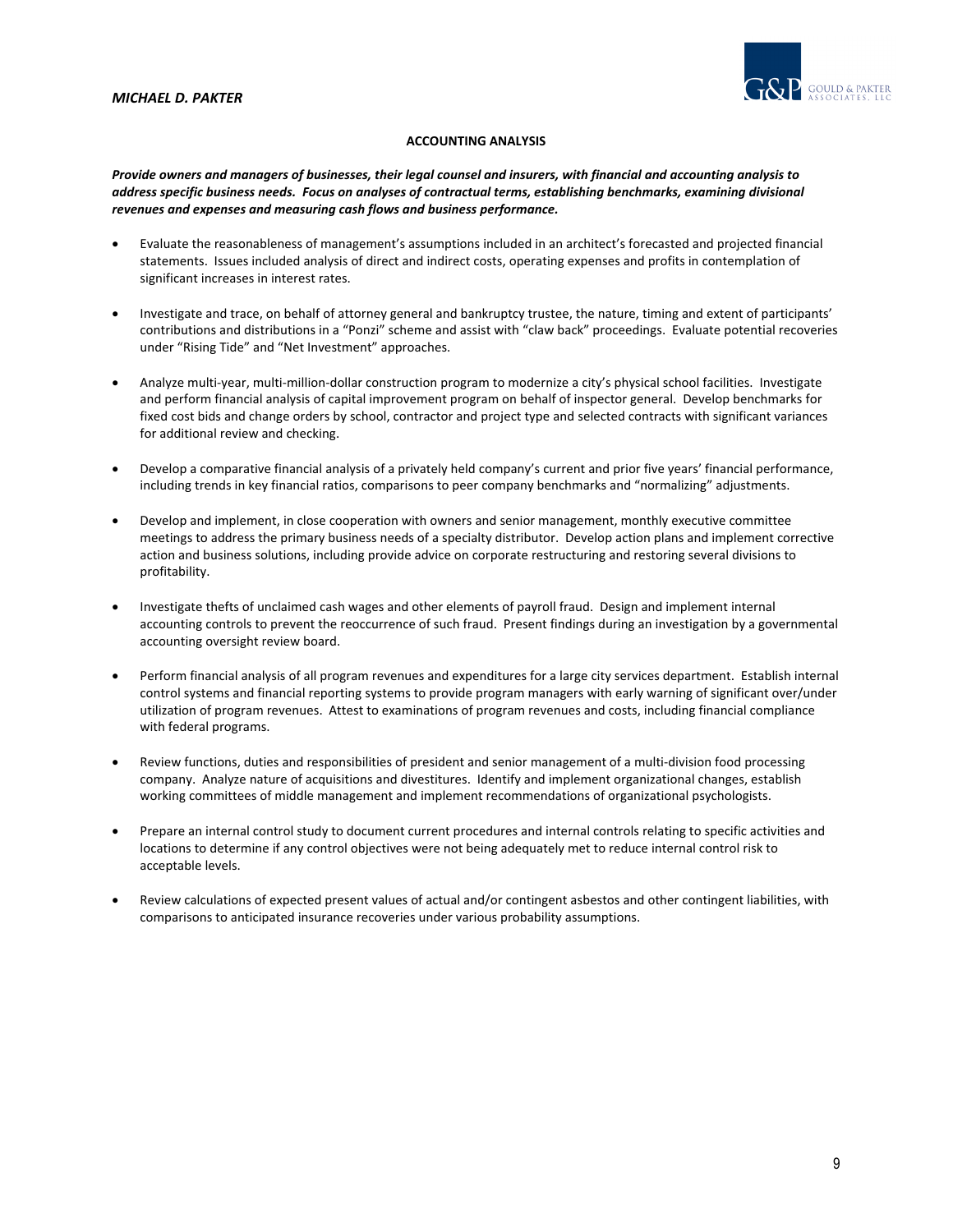

# **INTELLECTUAL PROPERTY/FRANCHISE**

# Provide trial lawyers, their clients and franchisees and franchisors with consulting and expert services related to intellectual property issues and franchise related disputes. Focus on startup businesses, economic damages related to copyright *infringement and franchise cash flow modeling.*

- Determine economic damages suffered by designer, manufacturer and seller of original fine furniture as a result of copyright, trademark and trade dress infringements by multiple unlawful manufacturers and sellers. Determine the unjust enrichment of the infringing companies and lost profits on infringed and companion sales.
- Engaged by legal counsel to investigate and report on the nature, timing and extent of multiple fraud schemes involving counterfeit and "buy‐down" products. Describe how, in order to increase customer and revenue base, Defendants created, directed and engaged in multiple schemes that caused the Plaintiff to pay rebates that it otherwise would not, and should not, have paid.
- Review, analyze and render opinions relating to direct and indirect economic damages from alleged infringement of a copyrighted song whose lyrics were included as an element of a radio imaging piece with the creativity and production of others and aired on commercial radio station. Focus on an analysis in the event the trier of fact finds infringement of copyright claims of statutory damages and actual damages considering Plaintiff's and Defendant's Profits.
- Calculate damages suffered by franchisees as a result of franchisors' breach of franchise agreement. Analyze lost profits during the "but for" period and support for assumptions in the damages model.
- Evaluate economic damages suffered by manufacturer as a result of a distributor's breach of an exclusive private‐label food production contract. Identify flaws in opposing expert's methodology and calculations creating specific significant and quantifiable overstatements of damages.
- Review transactions acquiring and managing skilled nursing facilities and related franchised businesses and calculate management fees, "earn out" calculations and profits earned on charges exceeding the fair market value of goods and services.
- Reconstruct and determine the actual losses sustained by several car wash purchasers/licenses due to the alleged fraudulent misrepresentations made by the seller/licensor regarding the financial performance, licensee involvement and maintenance required to own and operate the car washes.
- Rebut expert report on present value of lost profits associated with alleged failure to renew franchise agreements, proving the damages claim was unsubstantiated and unsupported, the claim was speculative and that there were no damages.
- Determine that the franchisee's payments of rents and royalties under a Master Franchise Agreement were proper, accurate and complete. Investigate whether the franchisee had correctly accounted for all adjustments necessary after acquiring certain regional franchise and non‐franchise businesses.
- Determine the completeness of revenues due by a manufacturer and distributor of electronic equipment under a royalty and licensing agreement. Investigate and reconstruct the manner in which the royalty revenues were calculated and perform a royalty audit.
- Analyze the completeness and/or proper reporting of royalty payments due an individual for use of their likeness by a distributor of specialized products through multiple distribution channels. Investigate and recreate the quantities and pricing of reportable products sold over a ten‐year period.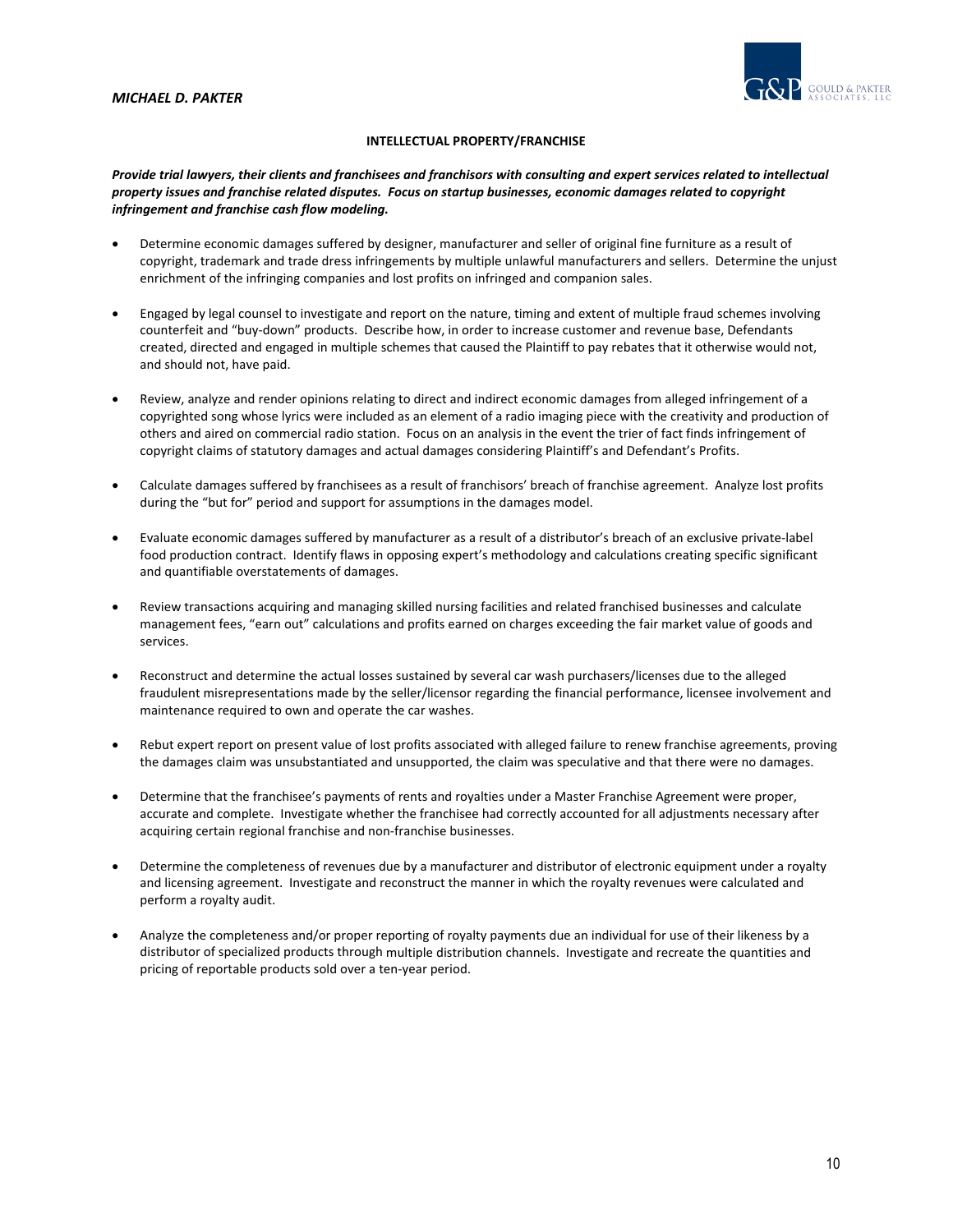

# **REAL ESTATE/CONSTRUCTION**

Provide developers, owners and tenants of property/equipment with financial analysis and services to resolve disputes. *Focus on real estate development, landlord/tenant issues, environmental remediation and working with architects, engineers and counsel to analyze and determine costs and economic damages.* 

- Perform a financial analysis of a lump sum engineering, procurement and construction contract for a high-tech steel production plant to determine amounts owed to vendors. Categorize, trace and verify internal and third-party charges, pass‐through costs and change orders to support drawdowns on letters of credit.
- Perform court-ordered accounting of six years of profits and losses of ten real estate developments in different stages of construction with varying partnership interests. Report to the Court the extent of partners' compliance with partnership agreements and prepared amended financial statements and tax returns.
- Investigate complex international real estate transactions in a matrimonial dispute and integrate the work of U.S. and international experts. Prepare pre‐trial summary and analysis of marital assets and assisted counsel to gain an understanding of complex transactions by demonstrating the true substance of the transactions.
- Review documentation and interview contractors regarding rehabilitation of homeless shelters to develop strategic responses to unresolved issues. Perform analysis of contractor and subcontractor invoices, working with architects and engineers to establish scope of work for binding arbitration.
- Analyze Landlord's calculation of Additional Rent defined in the Building Lease and rendered expert opinion that Landlord failed to provide Tenant with sufficiently complete and supportable information and documentation to verify expenses included in the calculation. Compute, to the extent Landlord's limited information and documentation was reliable, the annual aggregate overcharges of Additional Rent.
- Determine lost profits, sunk costs and other damages in a dispute between a real estate developer and its client over air rights. Economic damages included analyses of real estate development costs incurred, direct and indirect overhead of land parcels and replacement value.
- Prepare financial analysis of asbestos abatement expenditures in accordance with regulatory requirements, verified expenditures and reimbursement requests, reconciled costs to contracts and change orders, responded to adverse EPA findings and segregated costs between original scope of work and unforeseen site conditions.
- Assist CEO of a major law firm in recovering significant revenue in a case involving operating expenses on a lease. Discover and develop a proof of the lessor's pattern of overcharging on common area expenses.
- Analyze key processes in a city's ongoing capital improvement program, especially construction management policies and procedures. Conduct construction document reviews of a sample of new construction and major renovation projects with emphasis on the nature, extent and pattern of change orders.
- Reconstruct all annual financial statements and financial accounting books and records of rental property, including all cash received from and/or disbursed to partners, and prepare report as to the net amount due from one partner in the real estate venture to the other.
- Investigate a landlord/tenant dispute as to the amount of rent and common area maintenance costs charged to the tenant and other issues alleged in the Complaint. Trace all available invoices, summaries of costs, general ledgers, trial balances and check registers. Compute the annual allocations of common area maintenance costs by reference to the original lease, subsequent lease amendments, a reclamation agreement and correspondence between the parties.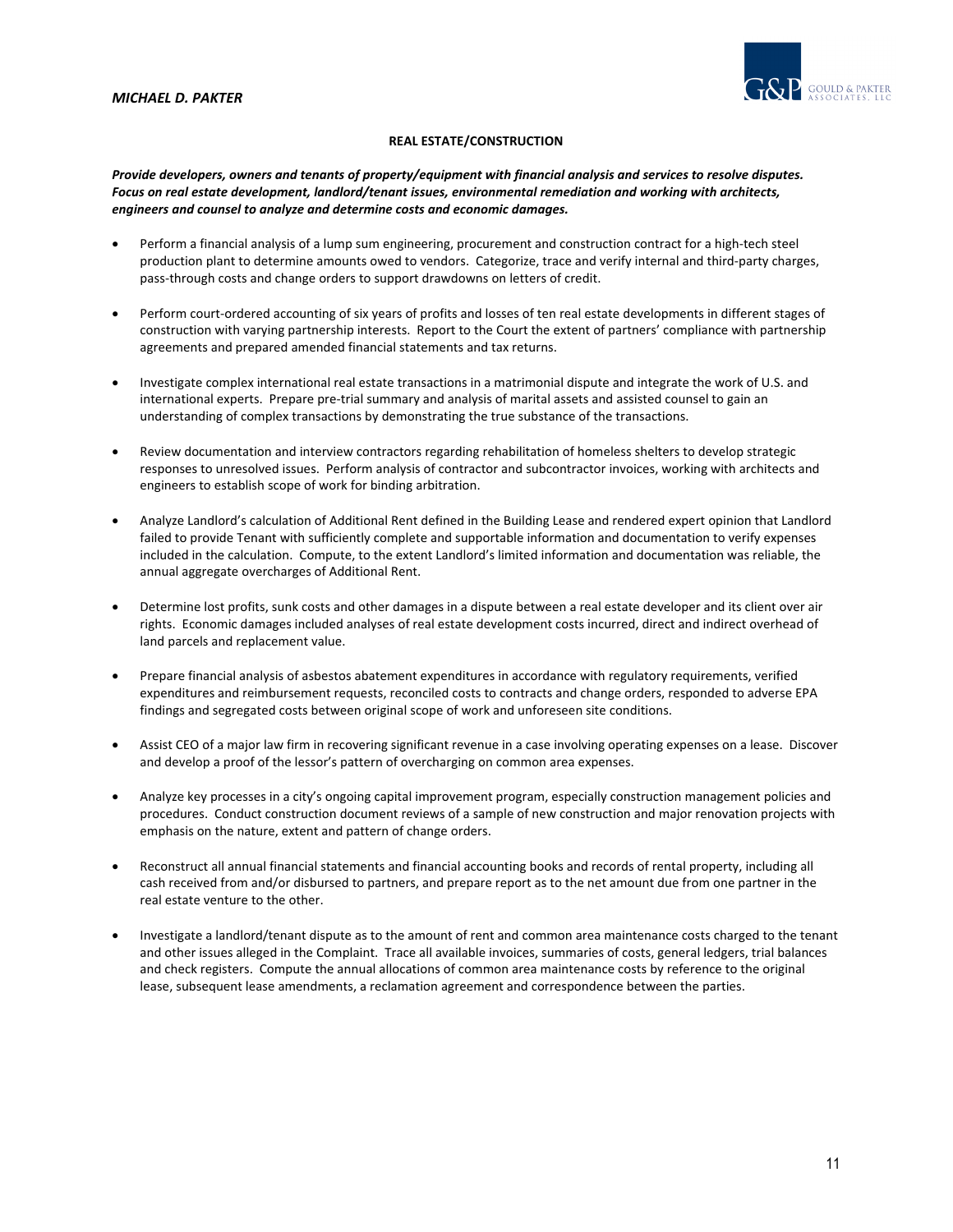

# **WHOLESALE/RETAIL**

Provide wholesalers and retailers and their legal counsel with financial analysis regarding expected revenues and costs of *revenues. Focus on economic damages, "earn outs" and evaluating the reasonableness of management's forecasts, projections and assumptions.*

- Determine accuracy and validity of "earn out" calculations of multiple wholesale business units pursuant to a Sale and Purchase Agreement, taking into account inconsistencies between GAAP and the Sellers' prior practices. Investigate allegations that after‐acquired businesses were comingled, revenues were diverted, expenses were shifted and underlying supporting documentation was destroyed.
- Determine an authorized dealer for a large retailer of tools, garden products, home electronics and appliances suffered no lost profits and had no damages as a result of the retailer's actions. Find that its damages analysis was speculative, unsubstantiated and/or unsupported, that the authorized retailers financial performance and profitability began to decline before the retailer opened a competing store.
- Identify, on behalf of counsel for minority shareholders, selected classes of transactions for in‐depth investigation to ensure properly accounted for in a manufacturing and distribution company's financial books and records to establish the business' true financial condition for settlement negotiations and business valuation purposes.
- Compare valuation of year‐end retail inventory performed by public company's officers and auditors. Issues included concealment of internal control deficiencies, inappropriate "roll‐forward" procedures, accounting for rebates, cost accounting and sampling errors and fraudulent physical counting problems.
- Develop corporate performance measurement systems, internal controls, financial reporting, accounting policies, procedures and processes for a large structural steel wholesaler and retailer. Analyze profitability, liquidity and return on investment by customer, by warehouse and by product segment.
- Assist counsel with discovery, financial analysis and document requests relating to termination of a merger agreement in reliance on a material adverse change clause. Analyze acquired company's GAAP earnings, revenue recognition, "earn out" calculations and causes of business failure.
- Perform a Court-ordered accounting of the amount that may be owed by a large, diversified retailer to its overseas supplier in the event monies were still owed at all. Verify, including by non-statistical sampling, the accounting of all invoices, payments and other debits and credits for a three‐year period.
- Evaluate contracts to outsource operations to outside vendors, review bid results and assess the performance of vendors under contracts, including inspections to determine vendors' compliance with contract elements. Determine damages and identify operational efficiencies.
- Investigate and identify suspicious cash and credit card disbursements of a senior executive director using specific investigative criteria and integrate findings into spreadsheets, calendars and other demonstrative presentations. Support special counsel's investigation into executive director's activities and its interviews of senior management and others and implement additional internal control procedures.
- Enable large coffee wholesaler to reduce several of its costs of doing business using an expense reduction approach that integrated non‐payroll overhead audits, payroll reviews, information technology teams, reengineering of operational procedures and establishing and monitoring budgets.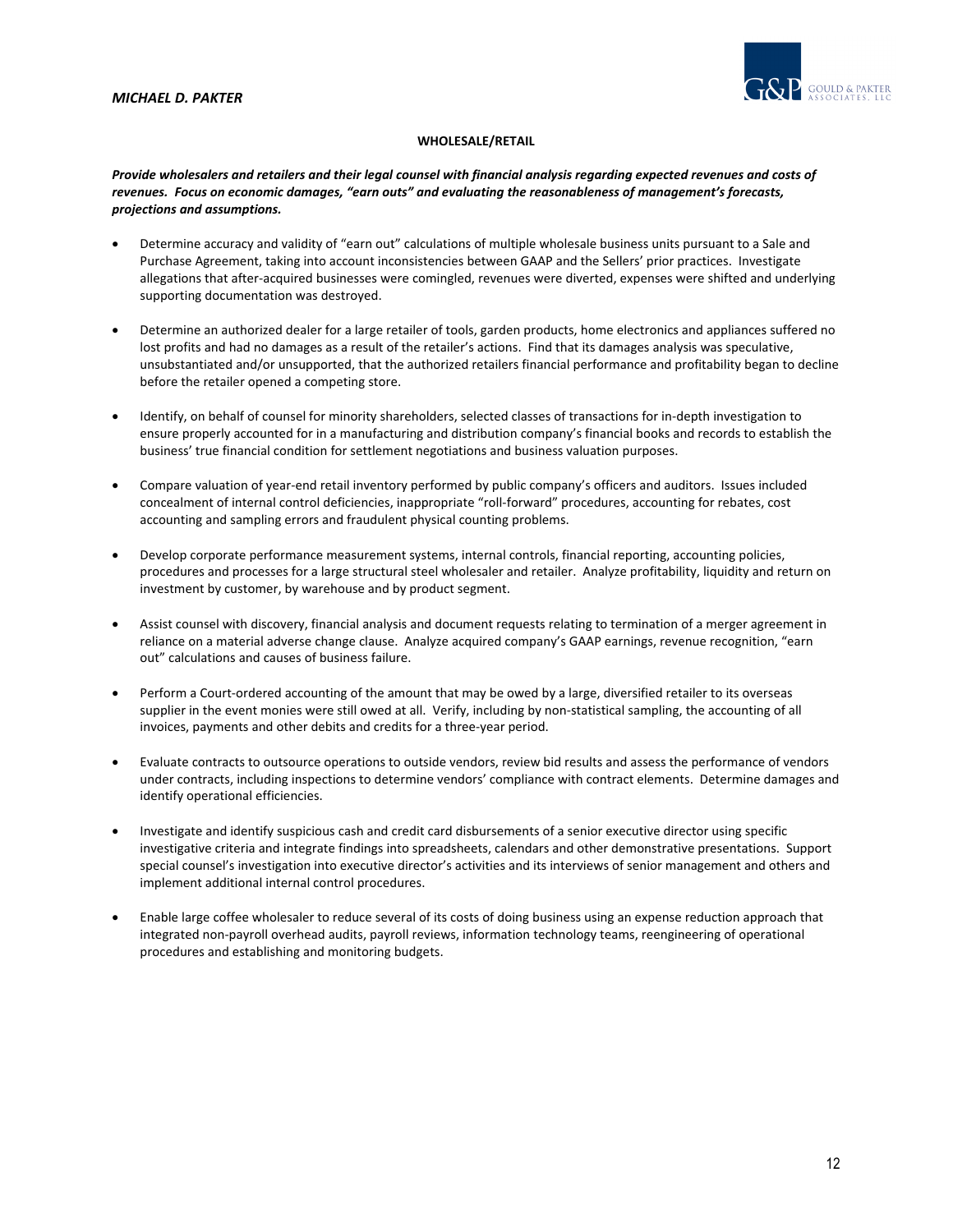

# **MANUFACTURING/DISTRIBUTION/TRANSPORTATION**

*Provide manufacturing and distribution companies with financial analysis regarding costs of manufacturing, distribution and* transportation. Focus on issues related to financial reporting and other disclosures, adequacy of documentation, cost charge*backs, costing systems, economic damages, special purpose examinations and purpose of business expenditures.*

- Assist counsel for truck drivers' association to determine excessive charge‐backs and other damages, suffered by a class of independent owner‐operators as a result of actions by a regulated motor carrier. Damage analysis necessitated reconstructing an accounting of all fuel purchases and sales and other charge-backs during the class period.
- Investigate and reconstruct the job-cost accounting system and internal control structure of a manufacturer of tooling molds to the automotive industry. Apply cost accounting principles to recompute manufacturing labor and overhead rates, verify in-house and outsourced material component costs and reallocate job-costs of a capital nature, in conformity with customer's manufacturing guidelines
- Perform, on behalf of Inspector General, an in‐depth investigation, evaluation and management study of a school transportation program. Evaluate program manager's performance and vendors' contract compliance. Perform unannounced inspections of school buses for driver and bus safety compliance. Provide numerous efficiency initiatives and management recommendations.
- Determine damages sustained by an Illinois distributor as a result of the alleged breach of contract and violation of the Illinois Consumer Fraud and Deceptive Business Practices Act by national developer and marketer of educational materials.
- Investigate of the activities of the chief financial officer of a distribution company through interviews of the target, senior management and employees. Supervise forensic examinations of computers using predetermined search criteria. Integrate reviews of company documentation with online public records database searches. Determine the entity's losses by type of fraud scheme and present the fraudulent activities to senior management and legal counsel.
- Engaged by insurance company to investigate contractor's claim for increased transportation and material handling costs of performance of environmental remediation during conversion of a military base to residential redevelopment. Prepare analysis of construction claims and liens.
- Investigate diversion of assets by principal stockholders and senior management from a transportation carrier using related party leases and other financial schemes. Evaluate the audits performed by a national CPA firm prior to discovery of the wrongdoing and the investigative work performed after the fraud was uncovered.
- Engaged by legal counsel to investigate and evaluate vendors' claims for amounts owed in construction of a rail transit project. Review architects' and engineers' reports, contracts, change orders, financial/accounting records and deposition transcripts to determine vendors' increased costs of performance.
- Enable large coffee wholesaler to reduce several of its costs of doing business using an expense reduction approach that integrated non‐payroll overhead audits, payroll reviews, information technology teams, reengineering of operational procedures and establishing and monitoring budgets.
- Reconstruct the accounting books and records of a joint venture formed by distributors of printing presses from date new entity formed through date of dissolution. Account for the parties' contributions, distributions, profits and losses as provided for by the terms of the joint venture's operating agreement.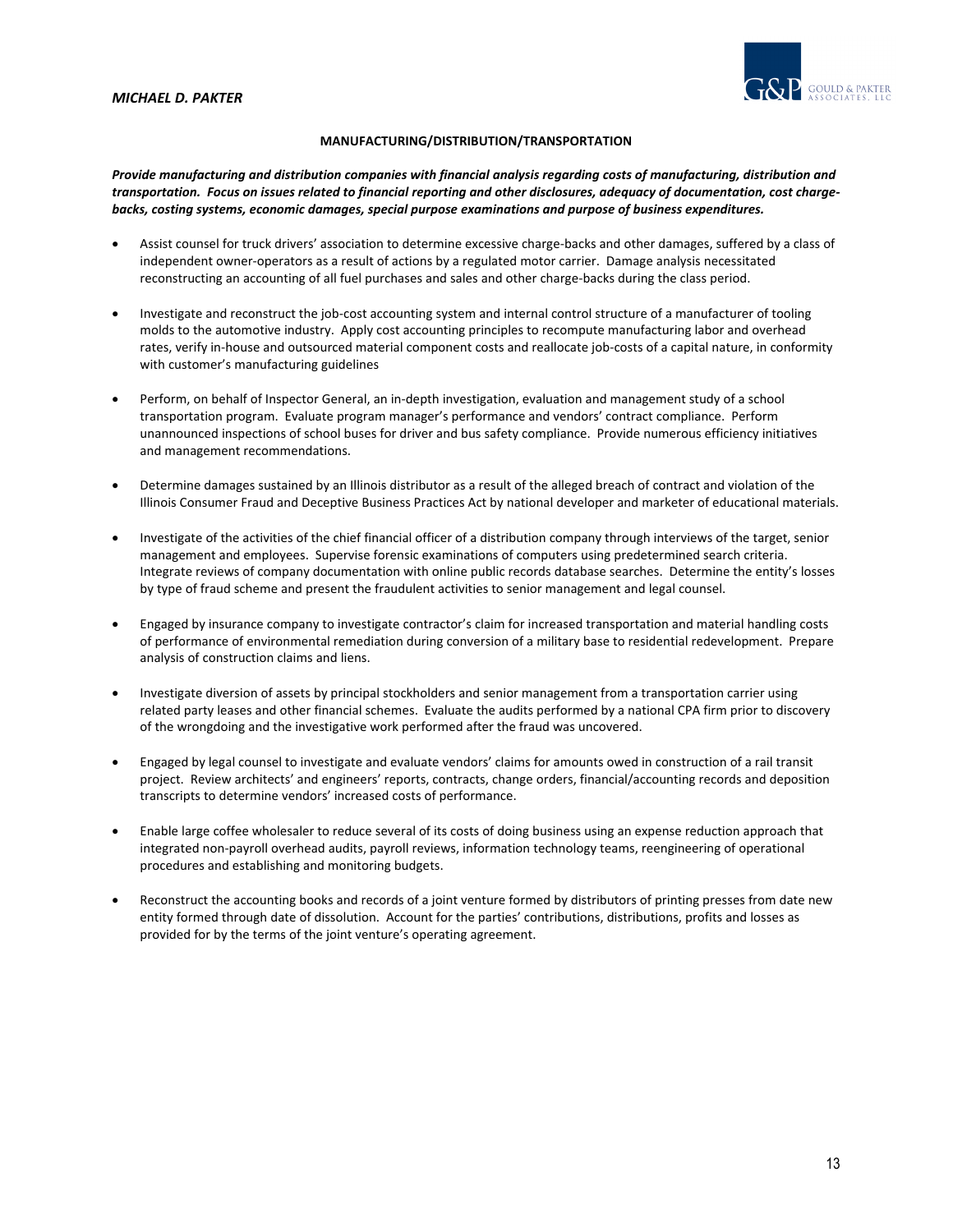

# **FEDERAL/STATE/LOCAL GOVERNMENT**

Provide managers of state and local governmental units with financial analysis and consulting to create efficient and effective operations and accountability. Focus on program revenues and costs, false claims and investigating and analyzing *billings by and payments to government contractors to establish allowability, allocability and reasonableness.* 

- Determine the nature, timing and extent of the involvement of two separate public accounting firms that allegedly failed to discover a more than \$50 million embezzlement from 1983 to 2012 by the appointed controller and treasurer of an Illinois city, believed to be the largest municipal fraud in U.S. history.
- Trace the historic use of the City of Harvey, Illinois' Water Funds to determine whether funds were used for non‐water purposes or non‐City purposes and assess the City's overall financial condition. Investigate the City's financial practices, procedures and internal controls and report findings and recommendations to the Court.
- Perform utility rate structure audits on behalf of a city's energy department to analyze and review propriety of charges levied by utility vendors. Verify the use of the contractual tariff structure, examine billing for cost savings and inaccuracies, quantify billings under alternative tariff rates and negotiate credits with vendors.
- Assist a United States Attorney for Northern District of Illinois to review financial records of defendants violating Clean Water Act to determine ability to pay damages under Consent Decree. Identify material inconsistencies in defendants' financial documents and representations to U.S. Department of Justice.
- Conduct fraud investigation on behalf of chief operating officer of city government into financial activities of delegate agency. Find delegate agency filed false and misleading financial reports, breached federal, state and city mandates and was insolvent. Provide inspector general with support for termination of agency.
- Examine a city hall's renovation programs to determine construction and other costs incurred by the city since inception. Evaluate allocations of project costs for reasonableness in accordance with accounting, allocation and cost principles/criteria.
- Analyze a real estate developer's financing and other carrying costs associated with acquiring, holding and developing property awaiting annexation by a village. Determine costs arose primarily due to the way in which the property was acquired and transactions were originally structured, not primarily related to alleged delays in the village's processes and that claims for damages were speculative, insufficiently detailed and overreaching.
- Analyze and evaluate the contractors' labor, overhead and capital expenditures for allowability, allocability and reasonableness in accordance with a city's multi-million contract to upgrade its emergency communications system and assemble evidential matter supporting the city's legal counsel claims for recovery of overcharges.
- Investigate if a board of commissioners properly expended funds in the best interests of taxpayers in accordance with prescribed requirements. Evaluate internal controls to ensure adequate safeguarding of funds and perform additional specific procedures to report findings covering a four‐year period.
- Perform agreed upon procedures, on behalf of Special Counsel to the Board of Commissioners of a large, developing Illinois county, to analyze the financial condition of the provider of a Guaranty relative to financial performance obligations of the developer and operator of a waste disposal facility located in the county.
- Perform special‐purpose vendor compliance examinations on behalf of city government and audit vendor charges to ensure billings in accordance with contract and prevailing tariffs. Determine vendor overcharges and contractual violations and assist in recovering significant refunds due to the city.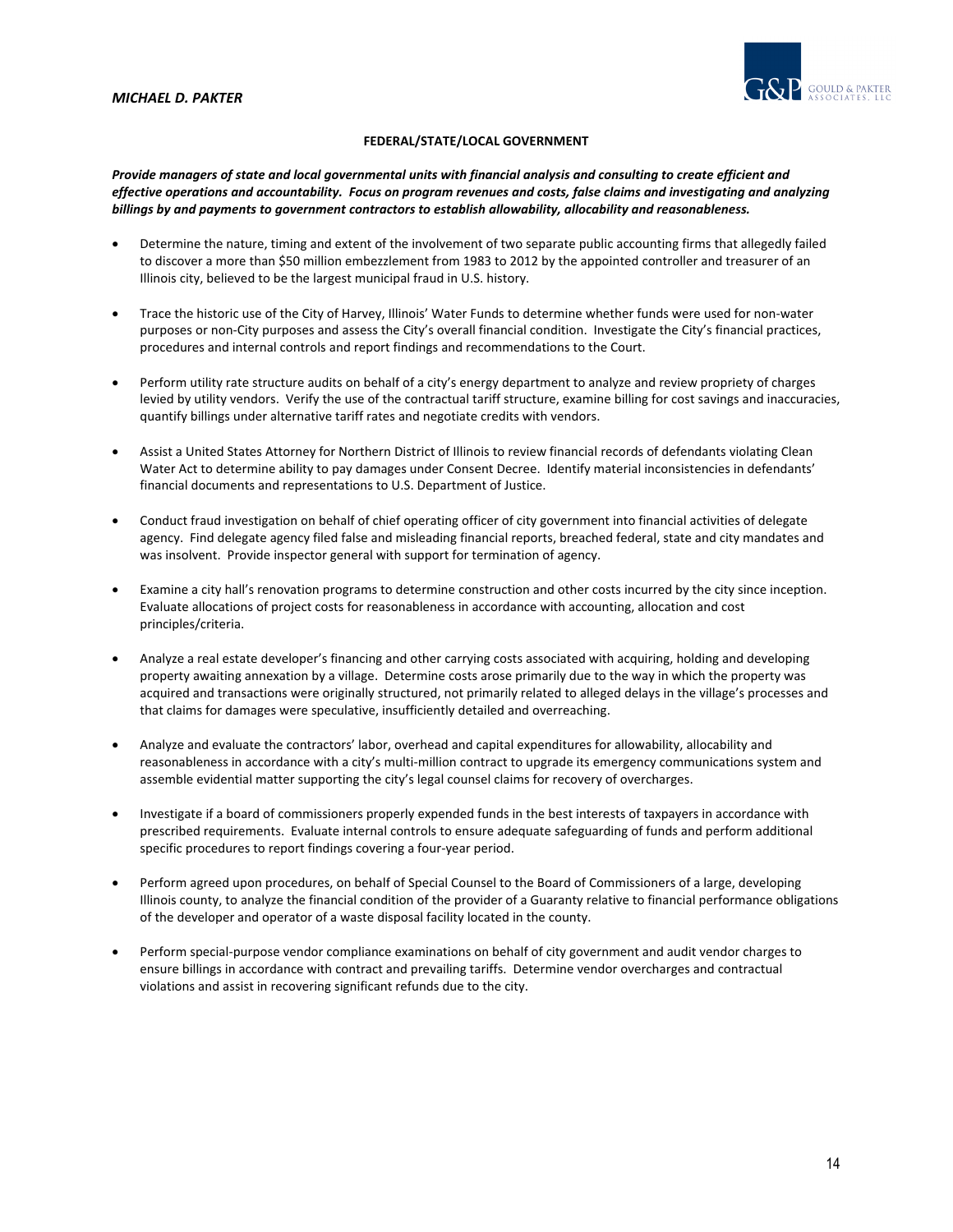

## **PUBLICATIONS AND PRESENTATIONS**

#### **Implementing New Firm‐wide Audit Methodologies for Generally Accepted Auditing Standards**

Altschuler, Melvoin & Glasser ("AM&G") Various dates 1986 – 1991

#### **Financial Statements1**

Chicago Bar Association ("CBA"), Continuing Legal Education ("CLE") Forum Various dates 1996 – 2019

### **Consideration of the Internal Control Structure in a Financial Statement Audit** Illinois CPA Society ("ICPAS") News Journal July 1989

# **Communications of Internal Control Structure Related Matters Noted in an Audit: SAS No. 60 Audit Procedures** ICPAS News Journal August 1989

# **Effective Audits and the Detection of Fraud** AM&G Ledger

September 1989

# **Preparing Your CPA Firm for Quality Review**

Chicagoland Public Accounting Firm January 17, 1990

### **Audit Strategy and the New Expectation Gap Standards**

Chicagoland Public Accounting Firm December 12, 1990

# **Accounting & Auditing: The Effect of Incorporating SAS no. 55 on Audit Strategy** ICPAS Insight February/March 1991

# **Avoid Being Sued! Your Pockets Aren't Deep Enough** ICPAS Insight February/March 1991

**Closing the Gap: Beyond SAS No. 55** ICPAS Insight April 1991

# **Effects of Expectation Gap Standards on Quality Control** ICPAS Insight May 1991

# **New Audit Standards on Internal Control: Should Lenders Care?** Commercial Loan Monitor Spring 1991

### **Litigation Relating to the Accountants of Automobile Dealerships** Crum & Forster Managers Corporation (IL)

<sup>1</sup> Various annual presentations on the theme of financial statements (understanding them and/or financial statement misstatements) with or without incorporating the "Confree Manufacturing" or "Composite Manufacturing" case study including: "Financial Statements - What They Can and Can't Tell You"; "Understanding Financial Statements"; "A Financial (Mis)Statements Case Study"; "Understanding Financial Statements, Uses and Application, Principles and Practices and Terminology and Fundamentals"; and "Using and Misusing Financial Statements - Can You Trust the Financial Information you are Given?"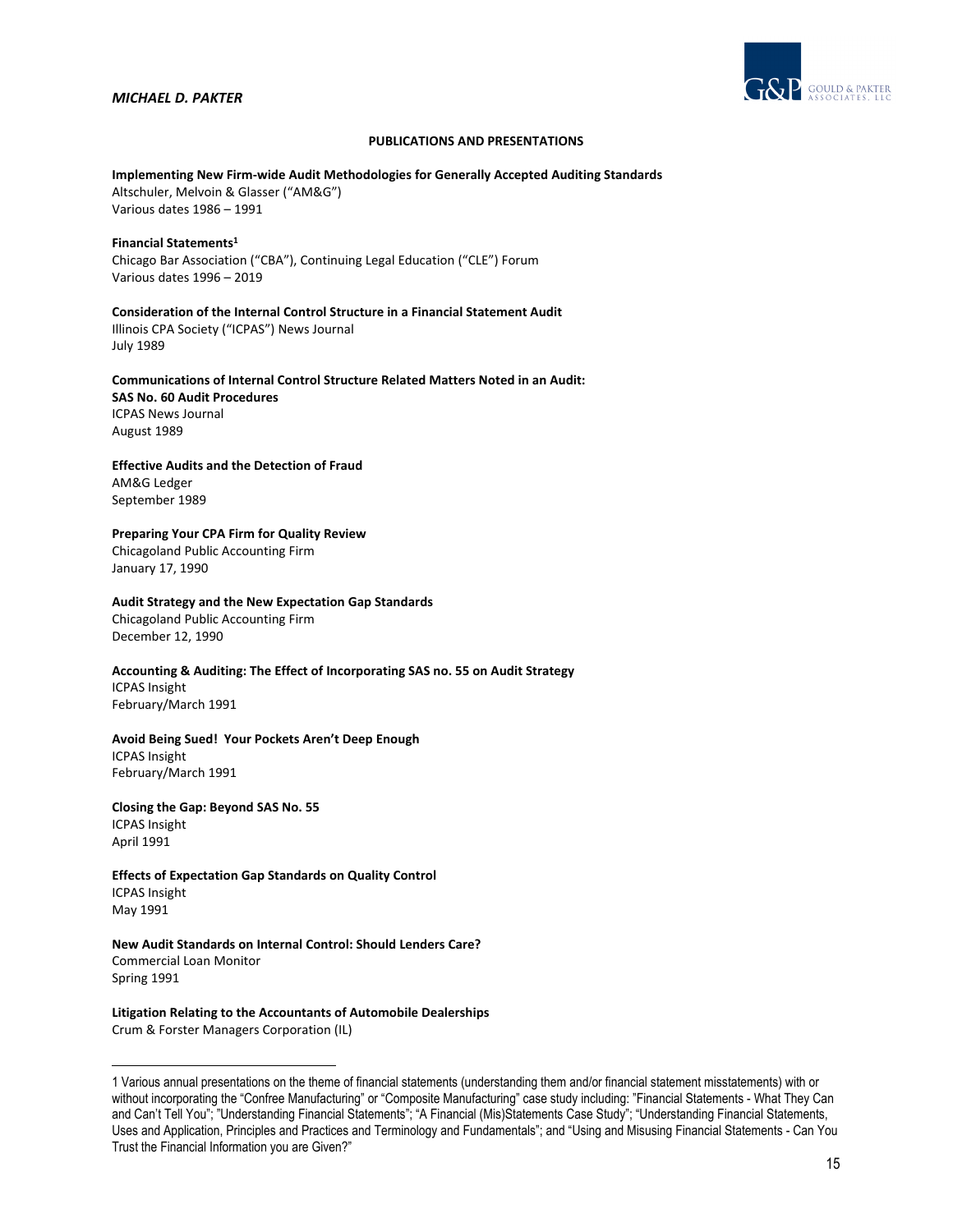

April 8, 1992

## **You Can't Be Sued for Providing Consulting Services … Can You?** ICPAS Insight April 19, 1992

**White Collar Crime: Could it Happen to You?** AM&G Ledger, later reprinted in the Isle of Man Financial and Business Review Summer 1992

**Does the Balance Sheet Reflect Net Worth?** Law Firm, Chicago, Illinois February 6, 1995

**Does the Balance Sheet Reflect Net Worth?** Law Firm, Chicago, Illinois February 15, 1996

### **Four Phases of a Fraud Audit**

ICPAS Midwest Accounting and Business Management Show August 27, 1996

#### **Fraud Auditing and Forensic Accounting**

Philippine Certified Public Accountants of Greater Chicago Chapter Other 1996

#### **Determining Vendor Compliance and Detecting Procurement Fraud** ICPAS Government Conference

April 23, 1997

# **Management Financial Statements – Can You Trust the Financial Information You Are Given?**

Law Firm, Chicago, Illinois May 1, 1997

### **Four Phases of a Fraud Audit**

ICPAS Management of an Accounting Practice Division May 28, 1997

# **Expense Reduction Services**

Law Firm, Chicago, Illinois July 1997 Rome 'n Times August 1997

# **Intermediate Financial Analysis**

CNA Insurance Systems and Financial Training Forum August 26‐27, 1997

# **Achieving Efficiency: A Study in Cost Reduction,**

ICPAS Business & Technology Solutions Show August 28, 1997

### **Introduction to Financial Analysis**

CNA Insurance Systems and Financial Training Forum September 17‐18, 1997

**A Look at SAS No. 82, Considering Fraud in a Financial Statement Audit**

Chicago Chapter of Association of Certified Fraud Examiners September 19, 1997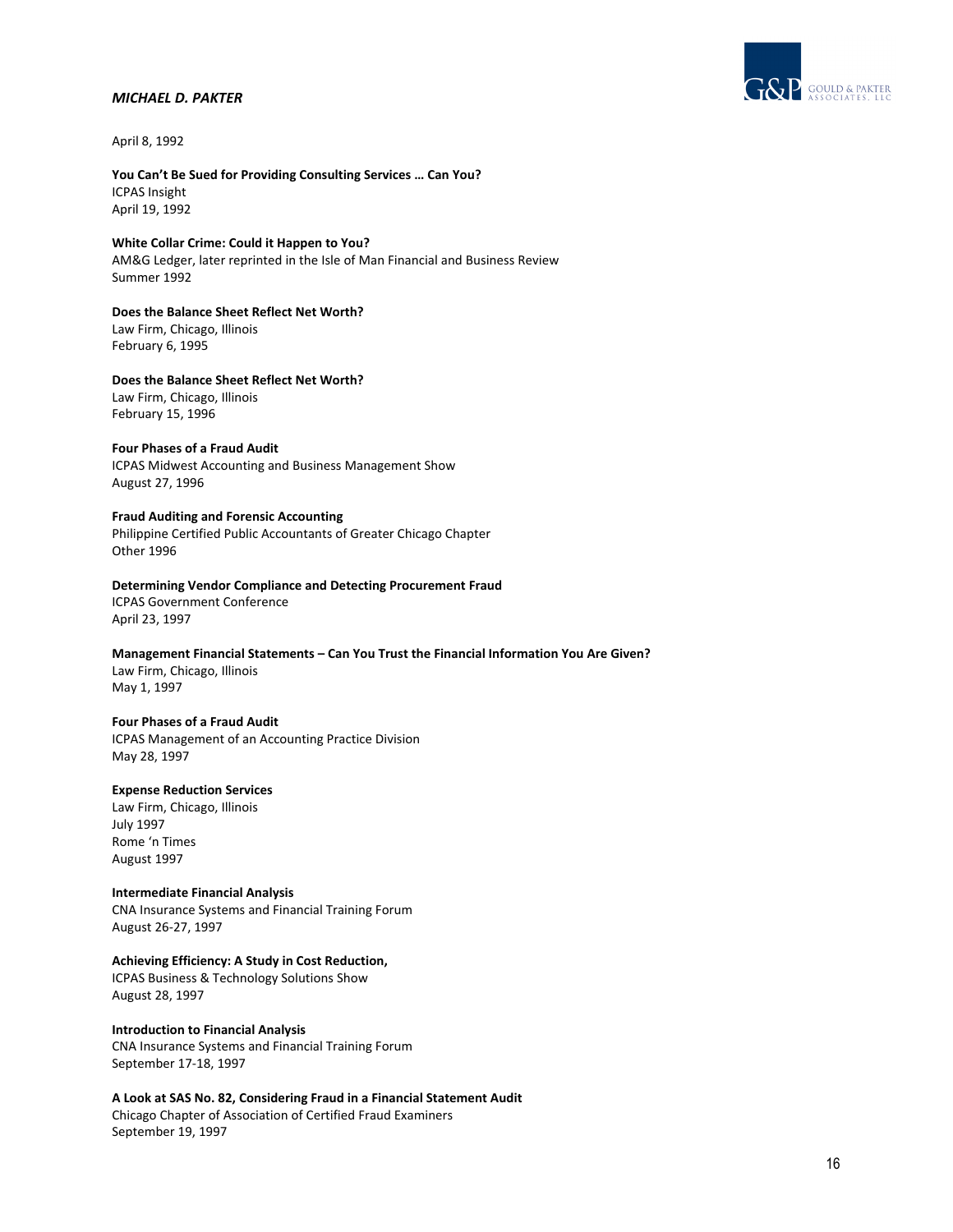

# **GAAP Update**

Rome Associates LLP, Accounting and Audit Department Training October 27, 1997

**Internal Control and COSO; Framework, Evaluation and Reporting** ICPAS November 17, 1997

# **GAAS Update with Focus on Audit Risk Alerts**

Rome Associates LLP, Audit Department Training December 8, 1997

# **Accounting and Auditing, GAAP and GAAS Update**

ICPAS, North Shore Chapter December 16, 1997

# **How Expense Reduction Services Can Bring Value to Your Clients**

National Council of Philippine American Canadian Accountants Annual Convention Other 1997

### **Four Phases of a Fraud Audit**

National Council of Philippine American Canadian Accountants Annual Convention Other 1997

**Non‐Traditional Services ‐ Consulting, Litigation and Assurance Services** Rome Associates LLP, Audit Department Training Other 1997

### **SSARS Update**

Rome Associates LLP, Accounting and Audit Department Training January 23, 1998

### **Dollar Value Auditing**

The Institute of Internal Auditors, Chicago Chapter March 16, 1998

### **Review of Expert Reports in Labor Litigation**

Law Firm, Chicago, Illinois May 7, 1998

**How Do You Really Comply with Fraud Detection Standards?** ICPAS November 4, 1998

# **Financial Statements – What They Can and Can't Tell You!!!** The Chicago Bar Association November 9, 1998

**Accounting and Auditing (GAAP & GAAS) Update** Rome Associates LLP Accounting and Auditing Department October 30, 1998

**Review of Expert Reports of Lost Profits in Commercial Litigation** Law Firm, Chicago, Illinois Other 1998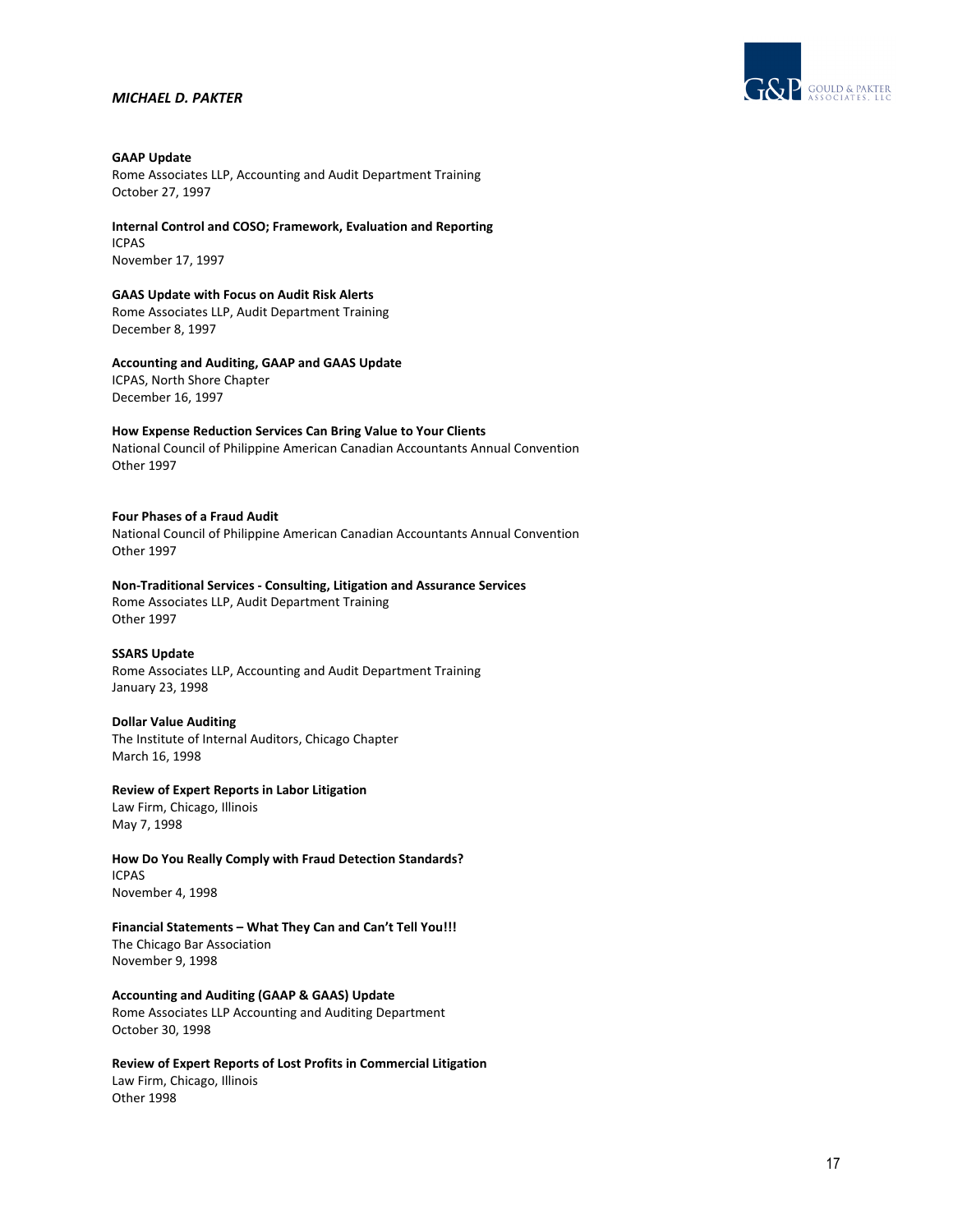

# **Fraud and the Audit Process**

Rome Associates LLP Audit Department Other 1998

# **Expense Reduction Services Case Study** Rome Associates LLP

Other 1998

#### **The Financial Shenanigans of Confree Manufacturing** LaSalle Bank N.A. Other 1998

**Introduction to Financial Analysis** CNA Insurance Systems and Financial Training Forum Other 1998

### **A Financial (Mis)Statements Case Study**

Business Law Center, School of Law, Loyola University, Chicago, Illinois October 31, 2000

**Financial Statements: What They Can and Cannot Tell You About Your Vendors** Chicago Public Schools Office of the Inspector General Other 2000

# **Financial Statements: What They Can and Cannot Tell You About Your Vendors** Chicago Bar Association May 11, 2001

### **A Forensic Examination of Financial Statements**

Illinois Chapter of the Association of Inspectors General September 14, 2001

### **Understanding Financial Statements**

Business Law Center, School of Law, Loyola University, Chicago, Illinois March 12, 2002

**Four Topics CPE** Russell Novak & Company, LLP October 21, 2002

### **Composite Manufacturing Company: A Financial (Mis)Statement Case Study**

The Chicago Bar Association September 17, 2007; May 21, 2008; September 11, 2008; September 11, 2009; September 15, 2010; November 8, 2011; September 11, 2012; September 10, 2013; September 9, 2014; September 20, 2016; September 19, 2017; September 20, 2018; November 18, 2019; September 23, 2020; and September 28, 2021.

# **Composite Manufacturing – A Financial (Mis)Statements Case Study**

Business Law Center, School of Law, Loyola University, Chicago, Illinois February 25, 2003; November 2, 2010; March 29, 2011; and October 18, 2011

### **Composite Manufacturing – A Financial (Mis)Statements Case Study**

Law Firms, Chicago, Illinois September 17, 2003; February 8, 2005; January 11, 2011; July 23, 2012; October 3, 2012; July 30, 2013; April 3, 2014; June 11, 2014; October 8, 2014; November 19, 2020; December 2, 2020; December 7, 2020; December 9, 2020; December 10, 2020; January 13, 2020; January 20, 2020; and February 2, 2021.

### **Vendor Audits, How to Recover Money**

ICPAS, Annual Fraud Conference November 6, 2003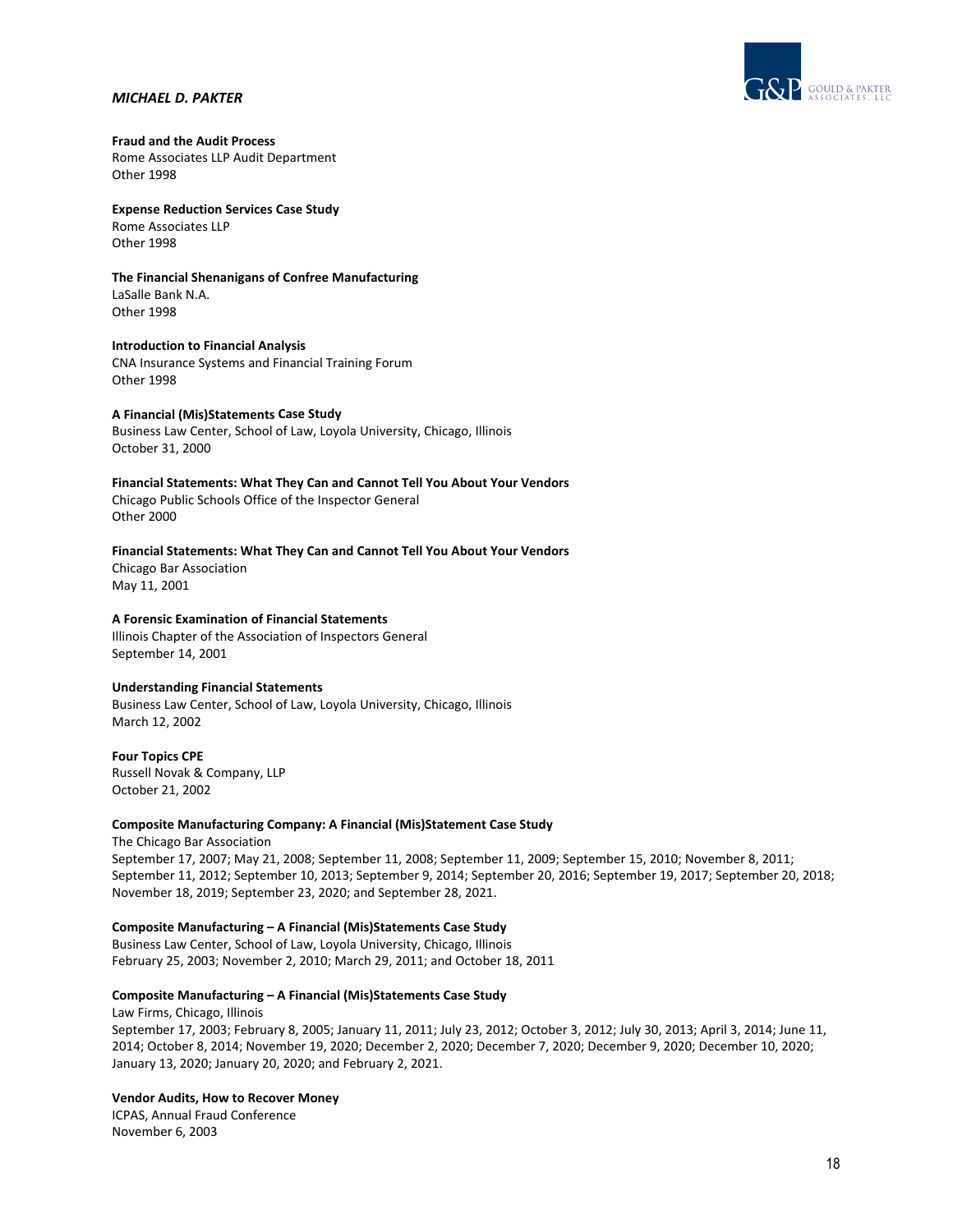

**How Labor and Employment Lawyers Can Use Forensic Accountants/ Expert Witnesses in Litigation Proceedings** Law Firm, Chicago, Illinois February 19, 2004

**Due Diligence Considerations, Preparing to Buy or Sell a Closely Held Business** Lorman Education Services, Oak Brook, Illinois October 19, 2004

**ACFE Report to the Nation: Occupational Fraud and Abuse** Law Firm, Chicago, Illinois December 3, 2004

#### **Forensic Accounting**

Business Law Center, School of Law, Loyola University, Chicago, Illinois April 19, 2005

### **Financial Statements, Finding the Red Flags**

CBA Young Lawyers Section, Family Law Committee May 10, 2005

**Understanding the Fraud Environment and How Fraud Occurs in the Construction Industry: Price Fixing, Bid Rigging and Customer Allocation** ICPAS Construction Conference November 7, 2005

#### **ACFE Report to the Nation on Occupational Fraud and Abuse**

Professional Networking Group, Inc. January 18, 2006

# **Some Thoughts on Vendor Fraud**

Law Firm, Chicago, Illinois February 20, 2006

### **Fraud and Forensic Accounting**

ICPAS February 21, 2006

#### **Fraud & Forensic Accounting**

Independent Accountants Association of Illinois, Northwest Suburban Chapter 18 August 3, 2006

**Forensic Accounting and Construction Claims/Damages** ICPAS, Construction Conference, Oak Brook, Illinois November 2, 2006

**The Red Flags of Fraud: Finding and Preventing Financial Fraud in the Real Estate Industry** ICPAS, Chicago, Illinois

December 15, 2006

**Forensic Accounting Update** Professional Networking Group Other 2006

**Financial Statements** Business Law Center, School of Law, Loyola University, Chicago, Illinois April 10, 2007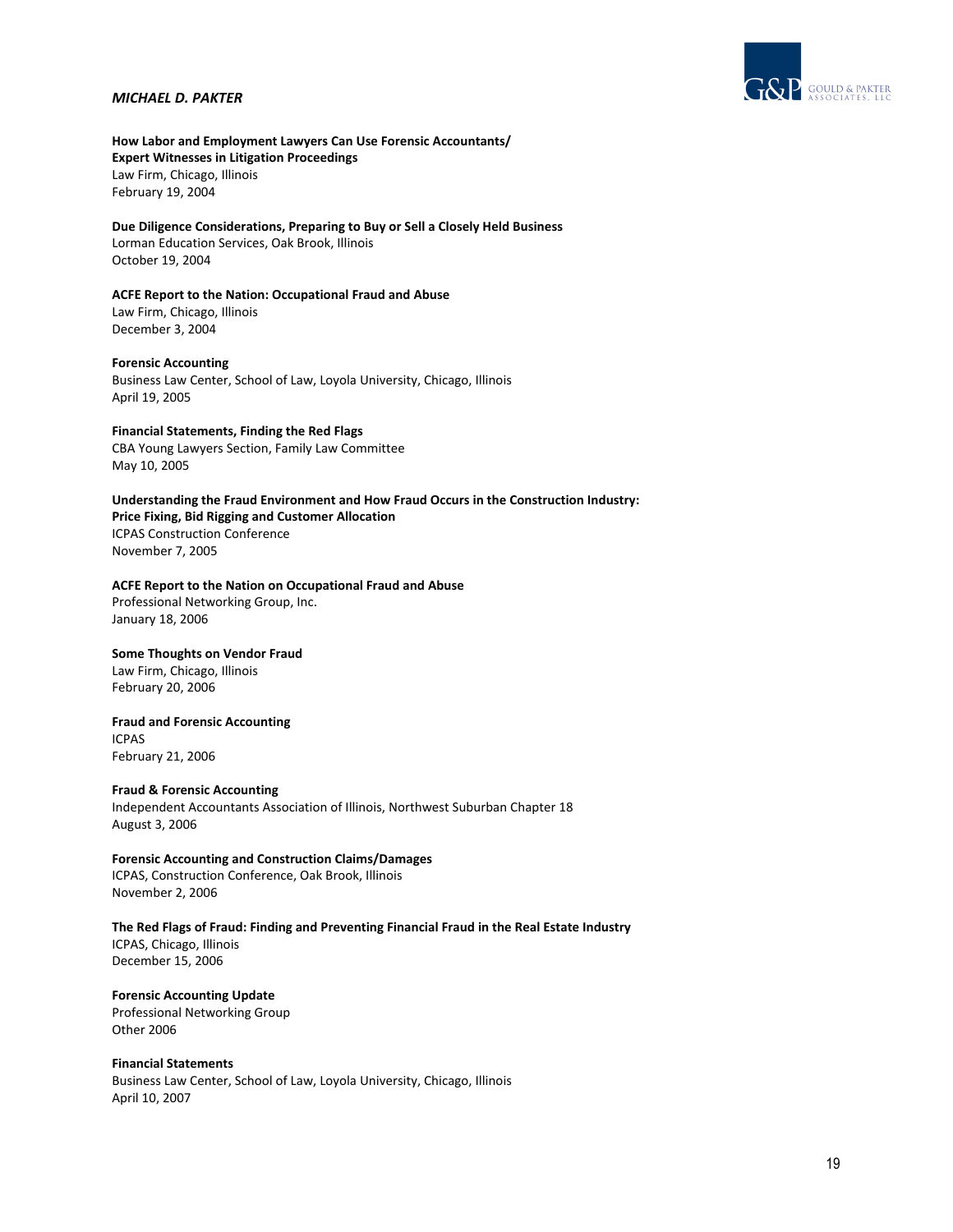

# **Forensic Accounting Conference: Special Applications in Business Litigation**

Half‐Day Conference, ICPAS, Chicago, Illinois and Springfield, Illinois May 22, 2007 & July 27, 2007

**Forensic Accounting and Fraud: 2006 ACFE Report to the Nation on Occupational Fraud and Abuse** Graduate School of Business, Loyola University, Chicago, Illinois June 25, 2007

**Top Five Issues to Look for In Financial Statements** Law Firm, Chicago, Illinois June 28, 2007

**Forensic Procedures and Specialists** Graduate School of Business, Loyola University, Chicago, Illinois October 2, 2007

**Forensic Accounting Half‐Day Conference** ICPAS, Chicago, Illinois May 13, 2008 & May 13, 2009

**ACFE 2008 Report to the Nation**

Loyola University, Chicago, Illinois September 15, 2008

# **ACFE 2008 Report to the Nation on Occupational Fraud and Abuse:**

**With Special Emphasis on Financial Statement Fraud** Illinois Chapter of the Association of Inspector Generals, Chicago, Illinois Also, ICPAS, Industry & Business Forum, Skokie, Illinois

April 13, 2009

**An Analysis of Recent Published Fraud Surveys: Lessons for Academics and Practitioners**

Working Paper July 8‐11, 2009

**Exploring the Anatomy of Fraud – The Cendant/CUC Revenue Recognition Fraud**

Thomson Reuters AuditWatch National School for Audit Leaders, Chicago, Illinois August 7, 2009

**Lost Profits Damages 101** Gould & Pakter Associates, LLC, Chicago, Illinois August 13, 2009

**Financial Statement Fraud** ICPAS, North Shore Chapter, Northbrook Illinois September 15, 2009

**Lost Profits Damages 101: Including Comparisons to Business Interruption Claims, Lost Earnings and Lost Business Value** Loyola University, Chicago, Illinois & CPA CPE Group, Highland Park, Illinois October 6, 2009 & October 7, 2009

**Are You Being Robbed from Within?** Ravinia Green Country Club, Deerfield Illinois November 5, 2009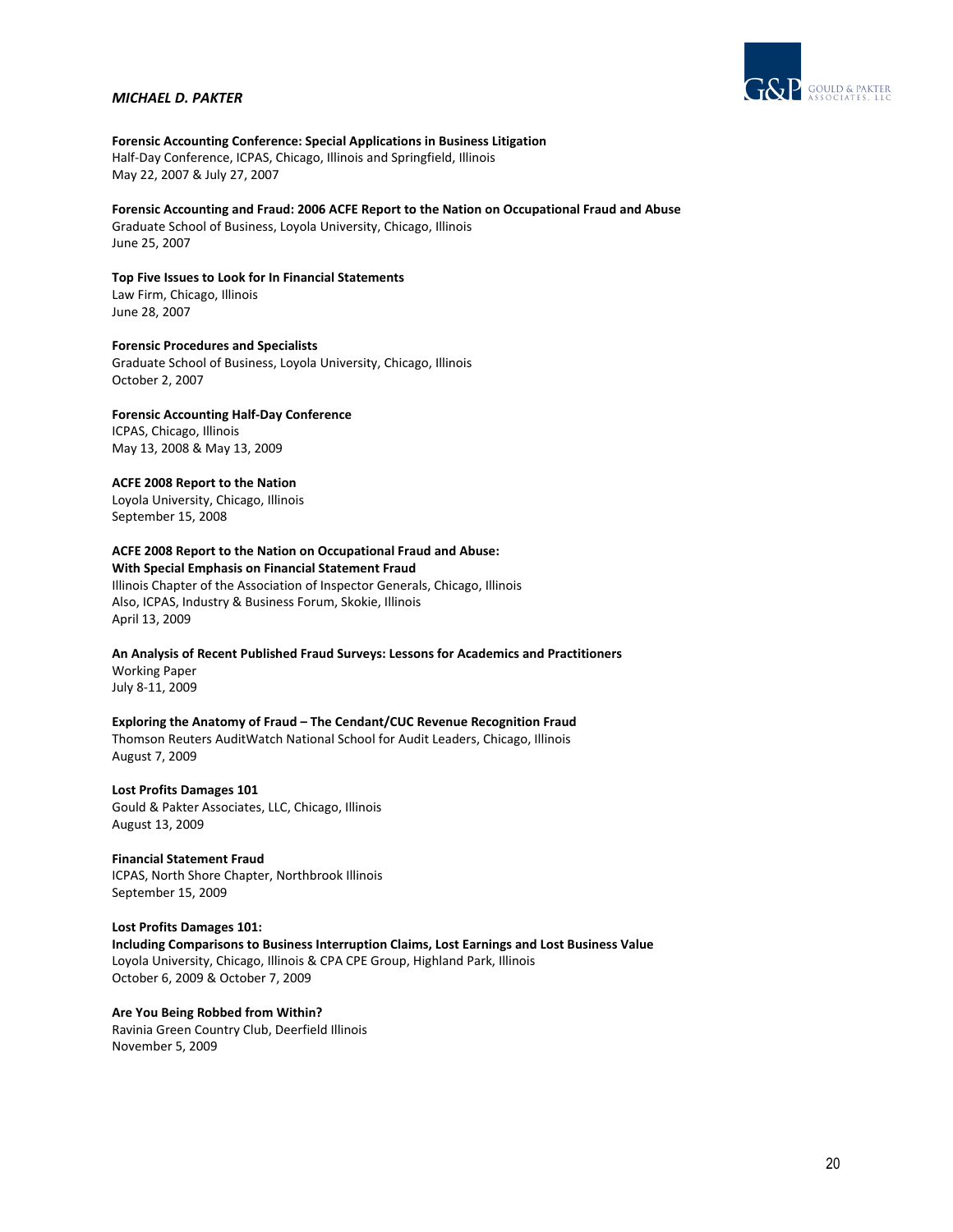

## **Warning Signs of Distressed Entities2**

CBA Corporation & Business Law Committee Forum November 17, 2009

#### **Financial Shenanigans and Accounting Magic Tricks in Mergers and Acquisitions**

CBA Corporation & Business Law Committee, Mergers and Acquisitions Subcommittee Forum December 10, 2009

# **Initial Financial Analysis of Financial Statements**

Law Firm, Chicago, Illinois Loyola University, School of Law, Chicago, Illinois February 8, 2010 & February 16, 2010

# **Using Forensic Accounting in Real World Litigation**

Prentice Hall Accounting Symposium for Educators, Oak Brook, Illinois March 5, 2010

# **Business Damages Determination: Special Forensic Accounting Considerations**

ICPAS, Forensic Accounting Conference June 2, 2010

# **Business Damages Determination: Special Forensic Accounting Considerations**

Loyola University, School of Accounting, Chicago, Illinois June 22, 2010

# **Composite Manufacturing Company: A Financial (Mis)Statement Case Study**

Journal of Business Case Studies, Clute Institute for Academic Research, Vol. 6, No. 5 (2010) 20103 (Presented with Best Paper Award October 11‐13, 2010)

# **Unique Forensic Accounting Issues Involving Organized Crime**

Learnucopia, Indianapolis, Indiana February 25, 2011

### **Annual Forensic Accounting Update**

ICPAS Fox River Trail Chapter, Lake Zurich, Illinois April 28, 2011

**Janis Joplin's Yearbook, Ex Ante, Ex Post and Other Essential Elements of Measuring Benefit Streams in Determining Economic Damages** ICPAS Forensic Accounting Conference, Chicago, Illinois June 8, 2011

# **Economic Damages: Non‐Competition and Other Claims: Establishing Lost Profits Damages in the Context Of a Violation of a Non‐Compete Agreement** Law Firm, Chicago, Illinois June 22, 2011

# **Establishing Lost Profits Damages**

Law Firm, Chicago, Illinois June 29, 2011

<sup>2</sup> Part of Panel Presentation: Distressed Entity Issues for the Non-Bankruptcy/Insolvency Practitioner.

<sup>3</sup> Co-authored with Professor Ellen Landgraf, Ph.D., MBA, CPA, BBA, and Andrea Katzenstein, CFE and presented by Professor Landgraf to the 2009 International Fraud & Forensic Accounting Education Conference, Las Vegas, Nevada.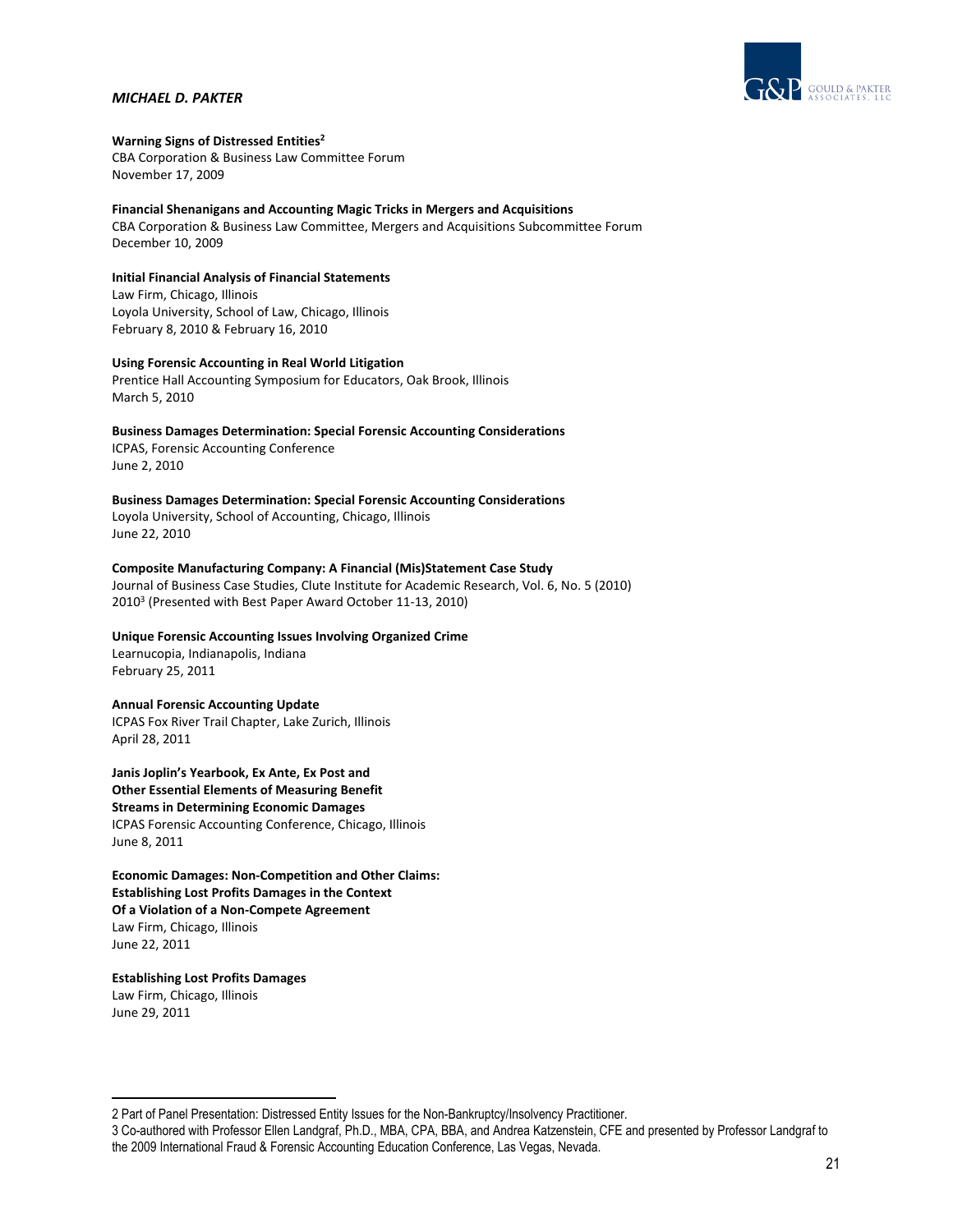

# **SEC Whistleblower Program**

American Accounting Association 2012 Forensic and Investigative Accounting Section Meeting March 30, 2012

**Economic Damages: Non‐Competition and Other Claims: Establishing Lost Profits Damages in the Context Of a Violation of a Non‐Compete Agreement** Loyola University, School of Accounting, Chicago, Illinois October 19, 2011 ICPAS Financial Forensic Workshop June 27, 2012

# **Financial Forensics in Litigated Solvency and Preference Analyses**

National Association of Certified Valuators and Analysts May 18, 2012

# **Cornerstones of Financial Forensics Workshop**

National Association of Certified Valuators and Analysts May 25, 2012 (Chicago), August 10, 2012 (Denver), November 16, 2012 (Philadelphia); July 19, 2013 (Orlando); October 25, 2013 (San Diego); November 8, 2013 (Houston); November 18, 2013 (Fort Lauderdale); and October 24, 2014 (New Orleans)

# **Financial Forensics in Litigated Solvency and Preference Analyses**

National Association of Certified Valuators and Analysts August 17, 2012

# **Latest Developments in Forensic Accounting**

ICPAS, Industry & Business Forum, Skokie, Illinois September 10, 2012

# **Business Valuations**<sup>4</sup>

Sacramento Valley Bankruptcy Forum; Annual Fall Program, California September 28, 2012

# **Providing Services to Family Offices … CPA Risks and Responses**

Accountants & Lawyers' Annual Defense Network ("ALADN") Conference October 10, 2012

**Litigation for Bankruptcy and Insolvency** Consultants' Training Institute Online Learning Lecture Series January 17, 2013 and February 8, 2013

#### **Apple v. Samsung: Lessons Learned for Financial Experts** National Litigation Consultants' Review

Volume 1, 2013

# **Book Review: How to Prepare Your Expert Witness for Deposition**

National Litigation Consultants' Review Volume 1, 2013

# **Spousal Support and Asset Division**

AICPA 2013 Family Law Conference, Las Vegas, Nevada May 9, 2013

<sup>4</sup> Three-part program with emphasis on normalizing adjustments, valuation approaches, methods and discount rates for "mom & pop," distressed and start-up businesses and identifying fraudulent financial statements and persons engaged in fraud.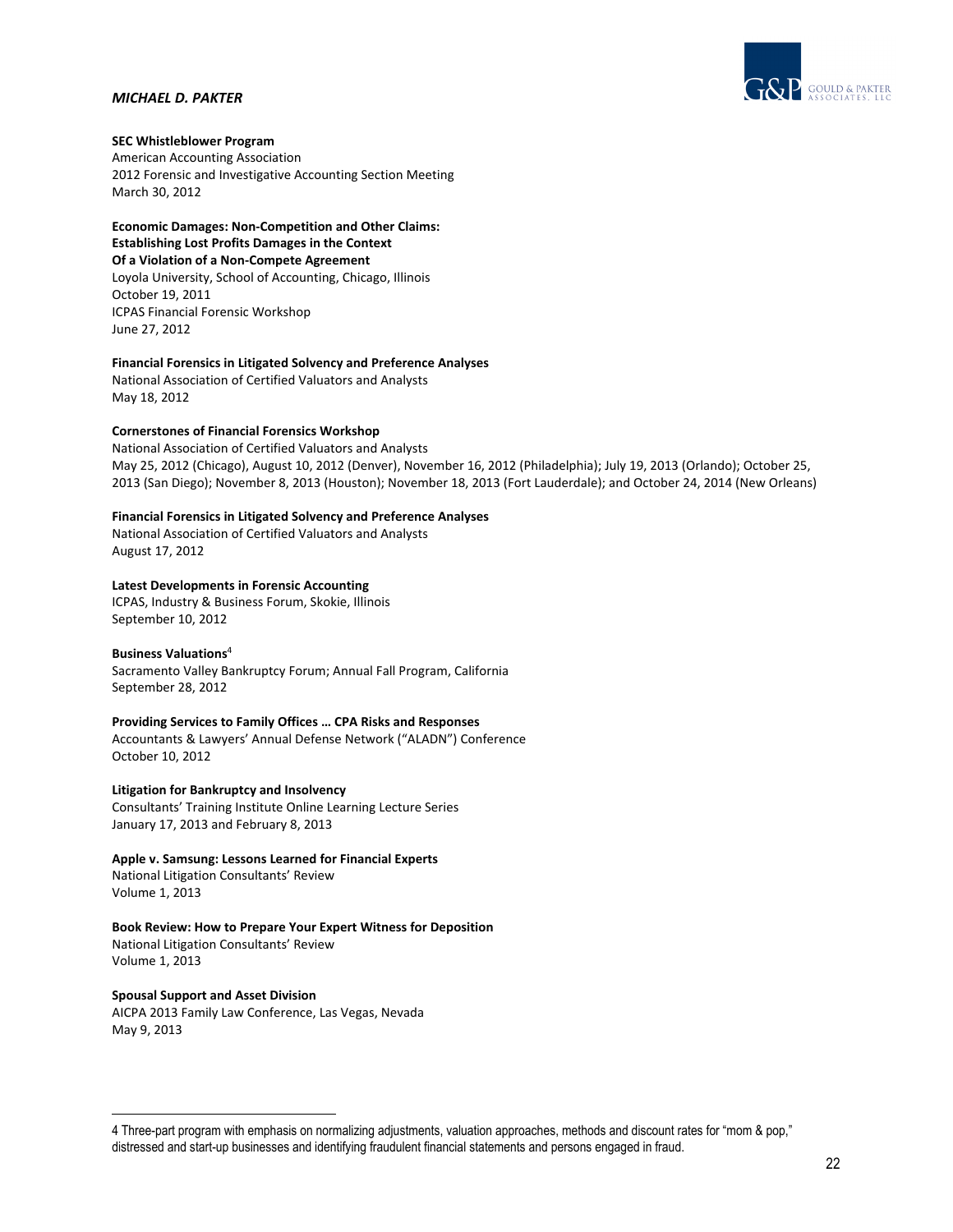

**Measuring Performance and Defending Your Budget** Developing, Managing and Analyzing a Budget Lorman Education Services, Chicago, Illinois May 16, 2013

**Financial Forensics Symposium: Bankruptcy, Insolvency, Reorganization** 2013 NACVA Annual Consultants' Conference, Washington, DC June 6, 2013

**Janis Joplin's Yearbook: Ex Post, Ex Ante and Other Approaches to Determining Economic Damages** ICPAS Forensic Accounting Conference, Chicago, Illinois June 21, 2013

**Apple v. Samsung Debate: Focus on Damages** National Litigation Consultants' Review Volume 2, 2013

**Book Review: The Litigation Services Handbook** National Litigation Consultants' Review Volume 2, 2013

**Introduction to Financial Forensics in Bankruptcy Proceedings** NACVA's Business Valuation Webinar Week July 22, 2013

**Economic Damages: Non‐Competition and Other Claims: Establishing Lost Profits Damages in the Context Of a Violation of a Non‐Compete Agreement** Law Firm, Chicago, Illinois July 24, 2013; October 17, 2013; November 6, 2013

**How to Survive a Motion to Exclude Your Expert Testimony** John Marshall Law School August 5, 2013

**How to Survive a Motion to Exclude Your Expert Testimony** NACVA Webinar August 8, 2013 and February 20, 2014

**How to Survive a Motion to Exclude Your Expert Testimony** Forensic Expert Witness Association December 7, 2013

**ACFE 2012 Report to the Nations on Occupational Fraud and Abuse** Law Firm, Chicago, Illinois September 24, 2013

**Book Review: Determination of Value** National Litigation Consultants' Review Volume 3, 2013

**Determining a Distressed Debtor Company Discount Rate, Part 1** Business Valuation Update Vol. 20, No. 1, January 2014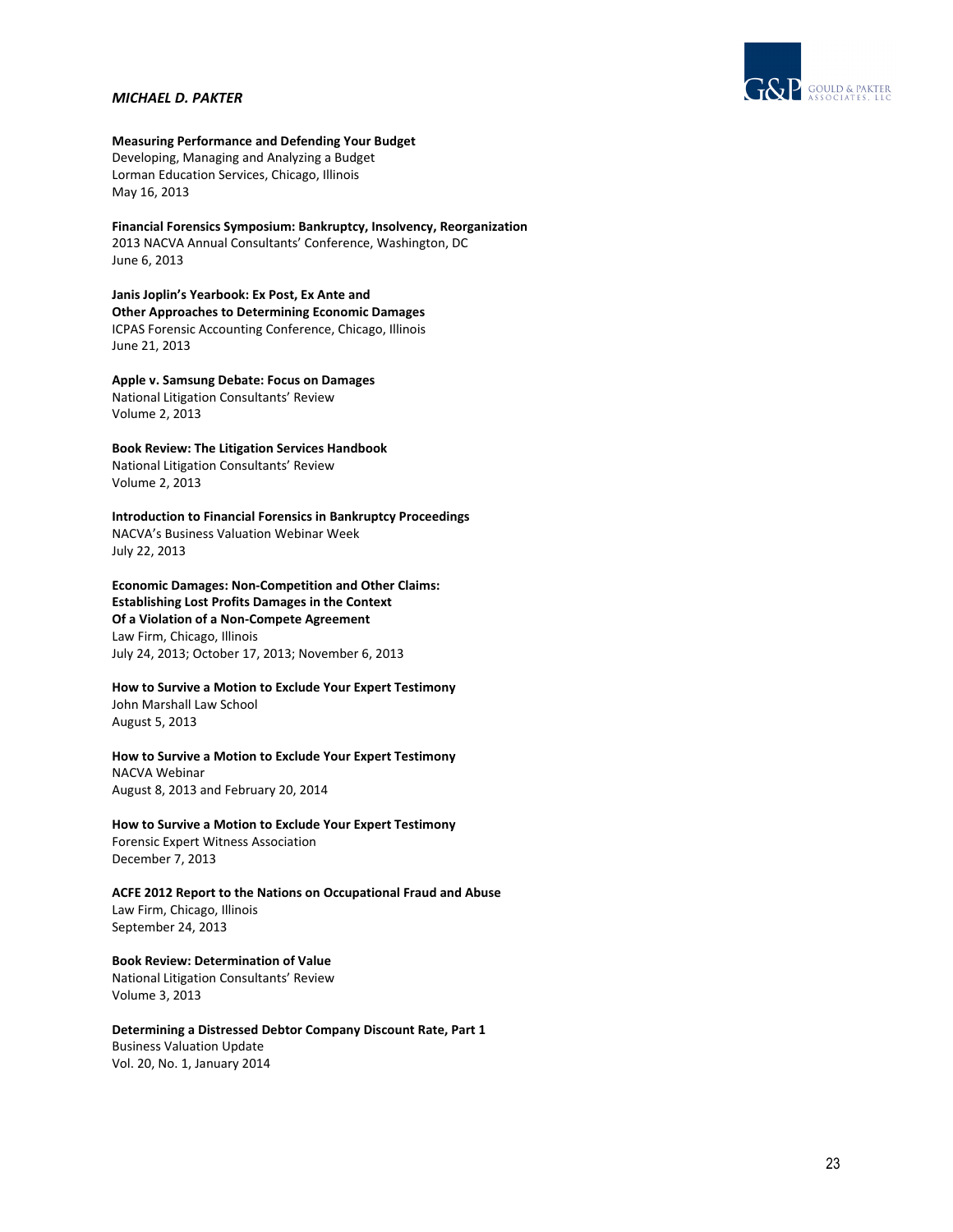

**Determining a Distressed Debtor Company Discount Rate, Part 2** Business Valuation Update5 Vol. 20, No. 2, February 2014

**Ex‐Ante and Ex‐Post Considerations in Economic Damages Calculations** NACVA QuickRead

April 2, 2014

**Presenting Personal Injury and Wrongful Death Opinions to the Judge and Jury** Consultants' Training Institute Financial Forensics Webinar Week March 14, 2014 and April 11, 2014

**Lost Profits Methods and Procedures** NACVA Master Analyst in Financial Forensics Specialty Webinar May 8, 2014

**Other Considerations in Lost Profits Calculations** NACVA Master Analyst in Financial Forensics Specialty Webinar May 9, 2014

**Nature, Timing and Extent of Financial Investigations Necessary to Determine Income Available for Spousal and Child Support Calculations** NACVA Webinar May 19, 2014

**Establishing Lost Profits Damages in the Context Of a Violation of a Non‐Compete Agreement** Law Firm, Chicago, Illinois May 30, 2014

## **Does Your Expert Report Need a Peer Review?**

National Litigation Consultants' Review Volume 2, 2014

# **Developing a FRE 702 Expert Report**

John Marshall Law School August 7, 2014

**Financial Investigations Necessary to Determine Spousal and Child Support** NACVA September 22, 2014

**Services Provided to Distressed Businesses**  NACVA Master Analyst in Financial Forensics Workshop November 3, 2014

# **Fraud, Financial Forensics and Special Investigations**

NACVA Master Analyst in Financial Forensics Workshop November 4, 2014

### **Finance for Lawyers**

Law Firm, Chicago, Illinois February 3, 2015

<sup>5</sup> Part 1 and Part 2 republished in Business Valuation Resources, LLC. (BVR) Business Valuation & Bankruptcy Case Law Compendium, Second Edition, 2014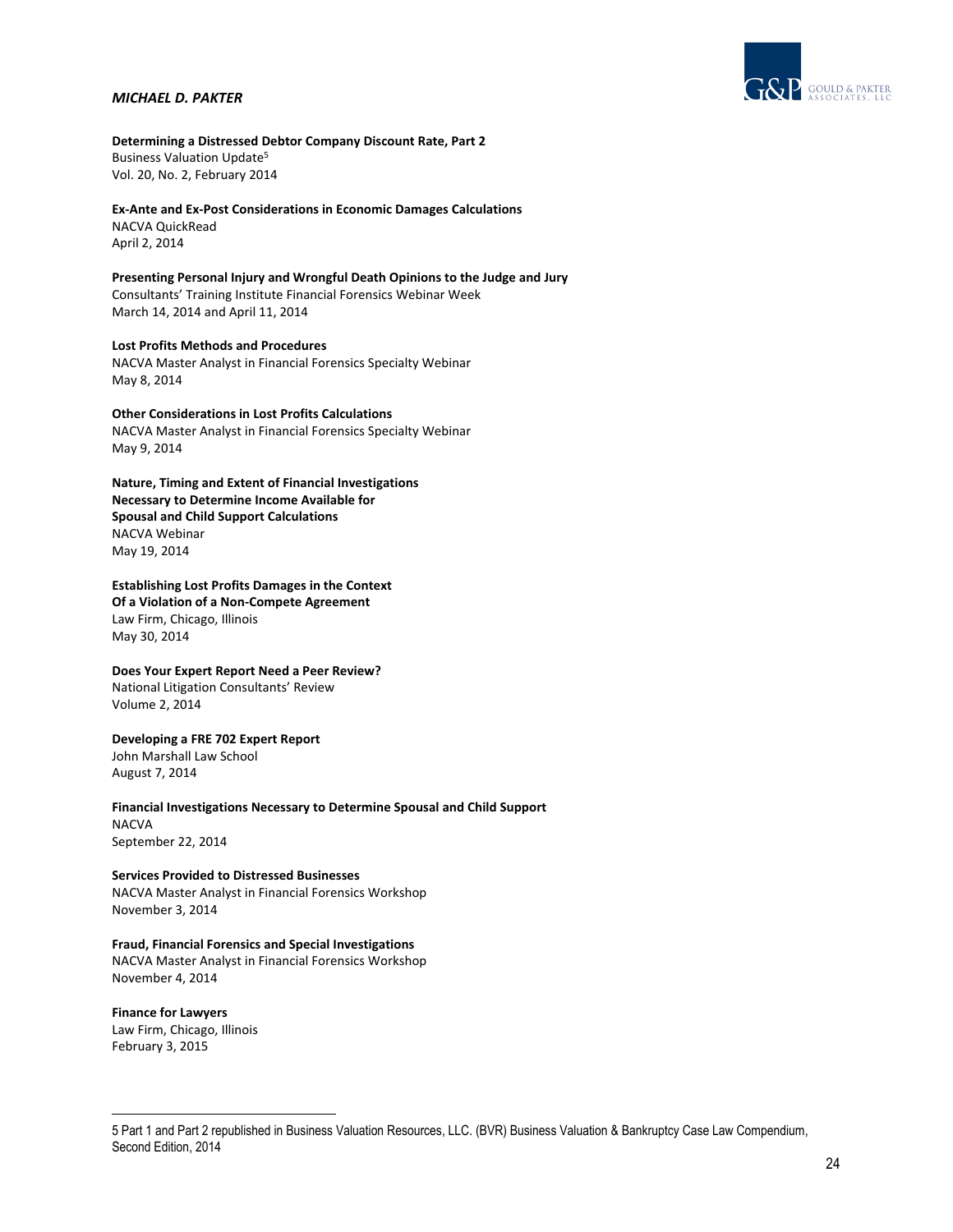

# **Determining a Distressed Debtor Company Discount Rate**

NACVA Business Valuation Specialty Webinar Week March 13, 2015

### **Standards for Distressed Business Valuation, Part One**

NACVA QuickRead April 1, 2015

# **Unique Issues in Standards for Distressed Business Valuation, Part Two** NACVA QuickRead

May 6, 2015

# **Business Valuation with a Focus on Valuations of Distressed Businesses** Northwest Bar Association's Civil Litigation Seminar November 11, 2015

# **The Income Tax Treatment of Economic Damages Awards**

National Litigation Consultants' Review Volume 3, 2015 NACVA QuickRead June 16, 2016

### **Mr. Unlucky—A Construction Worker Injured Twice On‐site** NACVA QuickRead

April 6, 2016

**How to Assist an Expert Witness Practice – The Support Staff Program**  Gould & Pakter Associates, LLC April 7, 2016

**Valuation in the Context of a Fraudulent Transfer or Preference Attack** Financial Poise Faculty Webinar May 27, 2016

# **Book Review: The Comprehensive Guide to Economic Damages**

**Volume 1 and 2, 4th ed.** Business Valuation Update Volume 22, No. 7, July 2016

**Book Review: Analyzing Complex Appraisals for Business Professionals**  NACVA QuickRead October 27, 2016

# **Fraud in Local Governmental Entities** City of Chicago, Department of Law March 7, 2017

**Composite Manufacturing Company: A Financial (Mis)Statement Case Study** Office of the Illinois Attorney General March 22, 2017

# **Taking a Deeper Dive into The Lost Profits "But‐For" World**

NACVA 2017 Annual Conference June 9, 2017 City of Chicago, Law Department July 21, 2017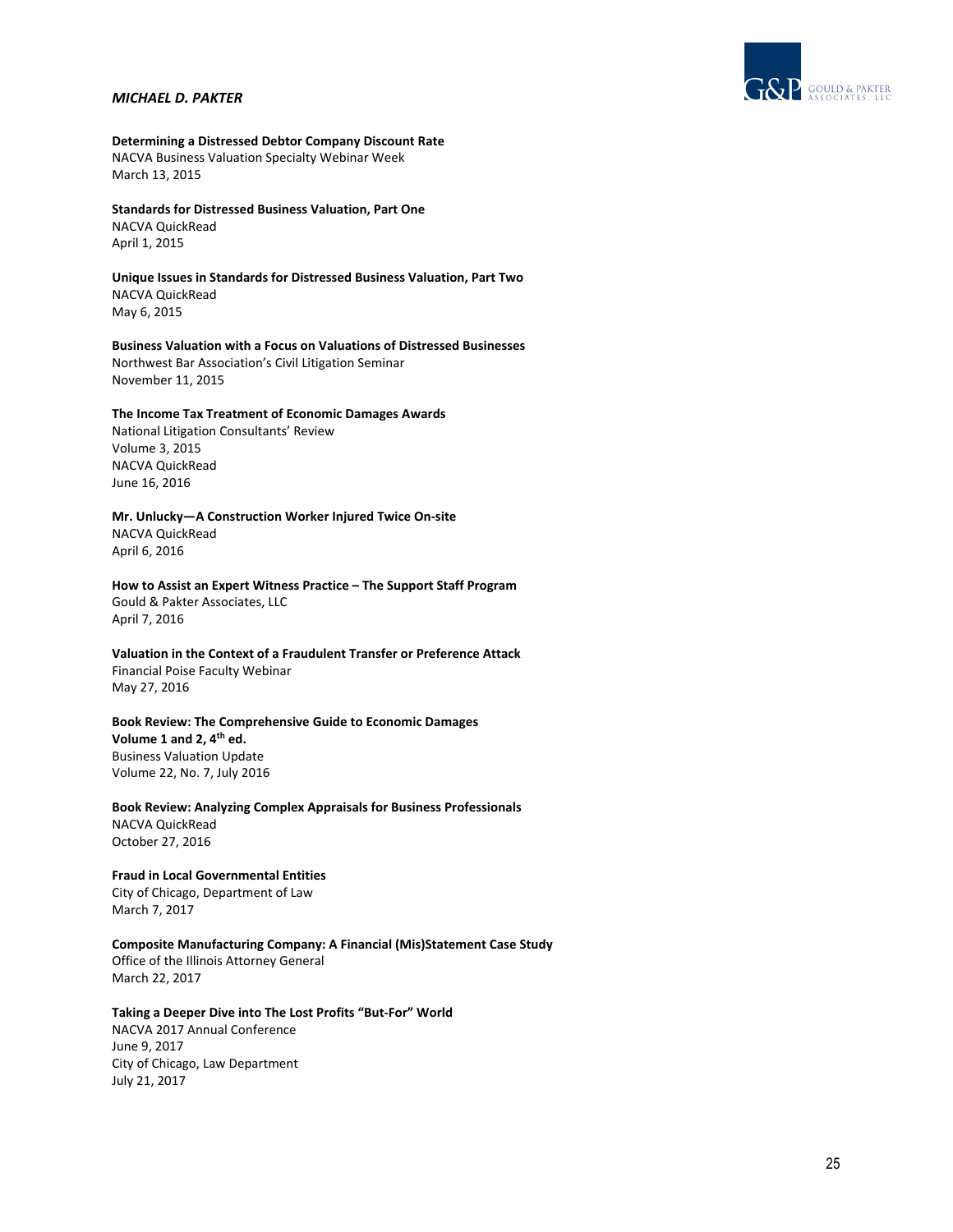

# **Role of Financial Litigation Consultants in Class Certification**

NACVA Financial Litigation and Expert Witness Superconference November 15, 2017 NACVA Business Valuation and Financial Litigation Virtual Superconference June 19, 2020 August 7, 2020

# **Foundation of Financial Forensics – Bankruptcy**

Consultants' Training Institute November 16, 2017

# **Book Review: Business Valuation and the IRS: Five Books in One**

NACVA QuickRead March 28, 2018

### **Bankruptcy, Insolvency and Restructuring**

NACVA/CTI Master Analyst in Financial Forensics Specialty Area Training Program November 2, 2018; March 8, 2019; March 22, 2019; September 27, 2019; October 29, 2019; December 13, 2019; March 27, 2020; May 11‐15, 2020; and June 26, 2020

# **Nuts and Bolts of Lost Profits Cases**

Financial Poise Faculty Webinar February 26, 2019 March 4, 2020 March 23, 2022

#### **Valuing Lost Profits for Litigation Purposes**

Financial Poise Faculty Webinar March 28, 2019 March 26, 2020 March 3, 2021

### **Attaining Reasonable Certainty in Economic Damages Calculations**

NACVA QuickRead March 28, 2019 (Part I); April 18, 2019 (Part II); and May 22, 2019 (Part III)

# **How to Read a Balance Sheet – and Why You Care**

Financial Poise Faculty Webinar April 4, 2019 February 18, 2021

### **Defending Against Bankruptcy Avoidance Actions**

Financial Poise Faculty Webinar April 23, 2019 May 6, 2020 May 19, 2021

# **Working with Experts**

Financial Poise Faculty Webinar April 24, 2019

**Using the Cash Flow Statement to Spot Financial Distress** Chicago Bar Association, Bankruptcy & Reorganization Committee October 16, 2019

# **Some Trends in Expert Witness Industry Revenues**

NACVA QuickRead October 17, 2019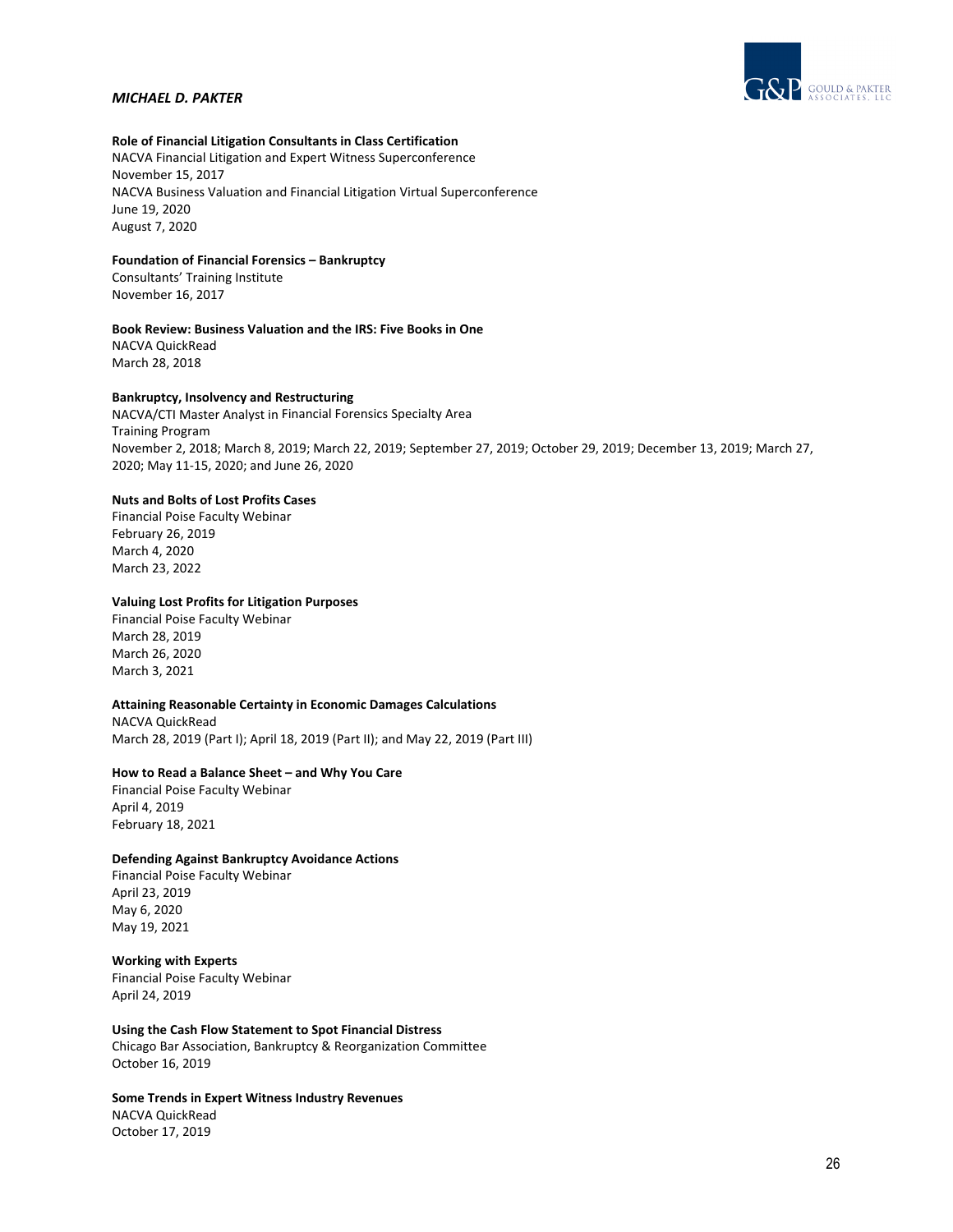

# **How to Identify a Company's Financial Distress by Using Cash Flow Statements** Chicago Bar Association, CBA Record

January/February 2020

**Common Issues and Strategies in Business Breakups** Financial Poise Faculty Webinar February 5, 2020

# **The New Revenue Accounting Standard: Major Impacts on Business Valuation**

The Value Examiner January/February 2020

# **The New Revenue Accounting Standard: Impact on Economic Damage Analyses** The Value Examiner

March/April 2020

#### **Using International Economic Time Series Data in Determining Lost Profits** NACVA QuickRead

June 25, 2020

# **Bankruptcy, Insolvency and Restructuring**

NACVA/CTI Financial Litigation Specialty Webinars May 11‐15, 2020

# **Five Key Methods of Analyzing Financial Statements**

Lorman Education Services, Chicago, Illinois July 9, 2020

# **Understanding the New Small Business Bankruptcy Process**

NACVA Business Valuation and Financial Litigation Virtual Superconference August 3, 2020 NACVA August 2020 Around the Valuation World August 16, 2020 NACVA 2020 Financial Valuation Virtual Conference November 18, 2020 and December 8, 2020

### **Fraud in Bankruptcy, Insolvency, and Restructuring**

Dayton Fraud, Cyber, and Ethics Virtual Conference 2020 October 8, 2020

# **Specific Methods of Finding Financial Statement Misstatements**

Law Firm, Chicago, Illinois February 24, 2021

# **Benefit of the Bargain Damages**

Business Valuation Resources ("BVR"), Webinar March 23, 2021

**Selecting the Right Valuation Expert** Financial Poise Faculty Webinar April 7, 2021 April 13, 2022

**Resolving Shareholder Disputes** Financial Poise Faculty Webinar April 1, 2020 April 21, 2021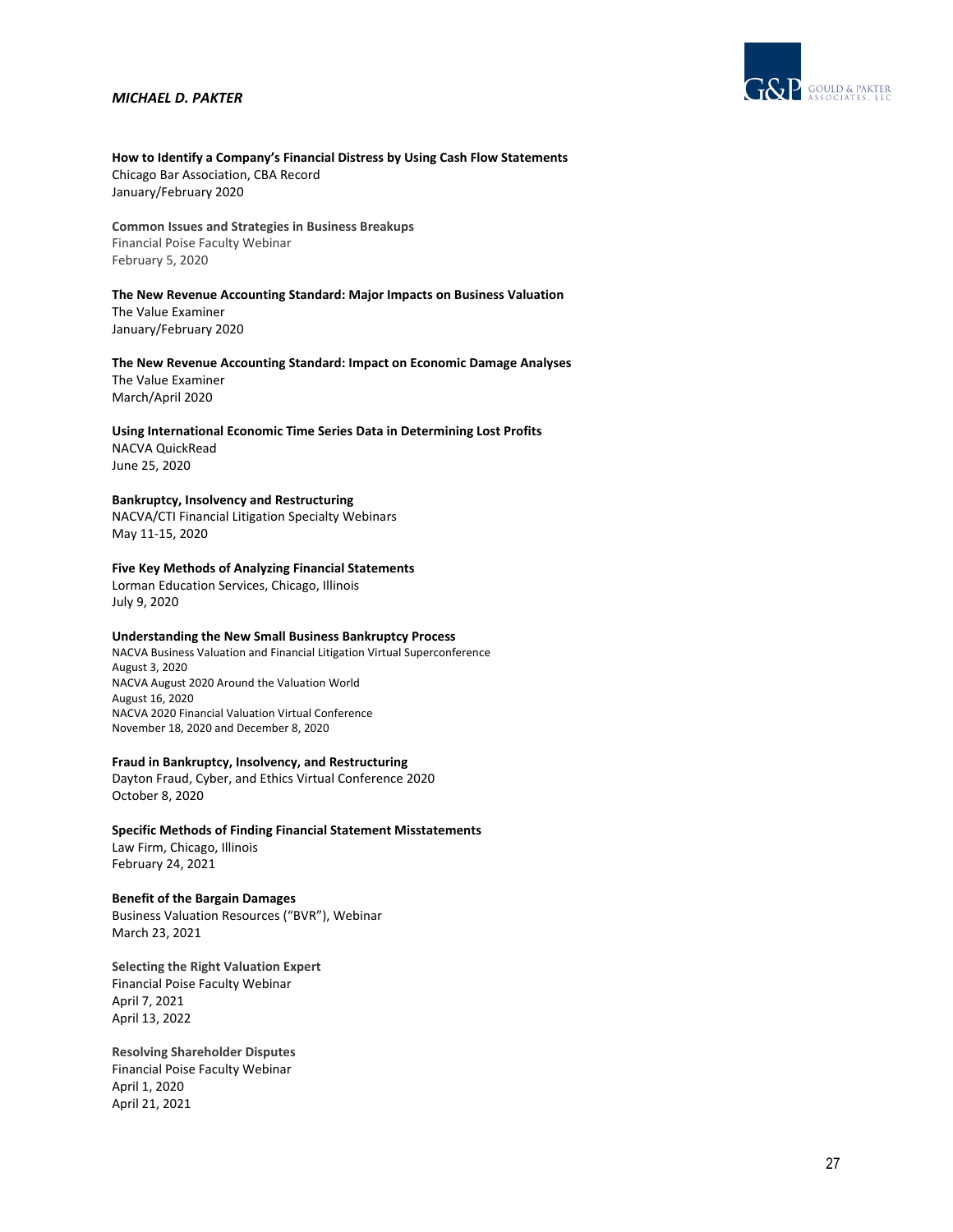

**Where Did All My Profits Go? Mastering the Concept of Working Capital** Financial Poise Faculty Webinar April 22, 2021

**Understanding Accounts Receivable** Financial Poise Website May 14, 2021 QuickRead June 16, 2021

**How Can Financial Forensics Prove Bankruptcy Fraud** NACVA/CTI Business Valuation & Financial Litigation Hybrid & Virtual Super Conference June 24, 2021

**Inventory Accounting** Financial Poise Publication August 5, 2021

**The Role of Financial Forensics in Detecting Bankruptcy Fraud** The Value Examiner November/December 2021

#### **The Litigators Guide to Business Valuation**

Northwest Suburban Bar Association January 26, 2022

# **Accounting For Dummies**

Law Firm March 2, 2022

# **Tax Aspects of Lost Wages**

NACVA QuickRead April 27, 2022

# **Planning and Conducting a Management Interview**

NACVA QuickRead October 14, 2020, Part 1 October 21, 2020 Part 2

### **To Exit a Business for Millions, Begin With the End in Mind – Book Review**

NACVA QuickRead September 16, 2021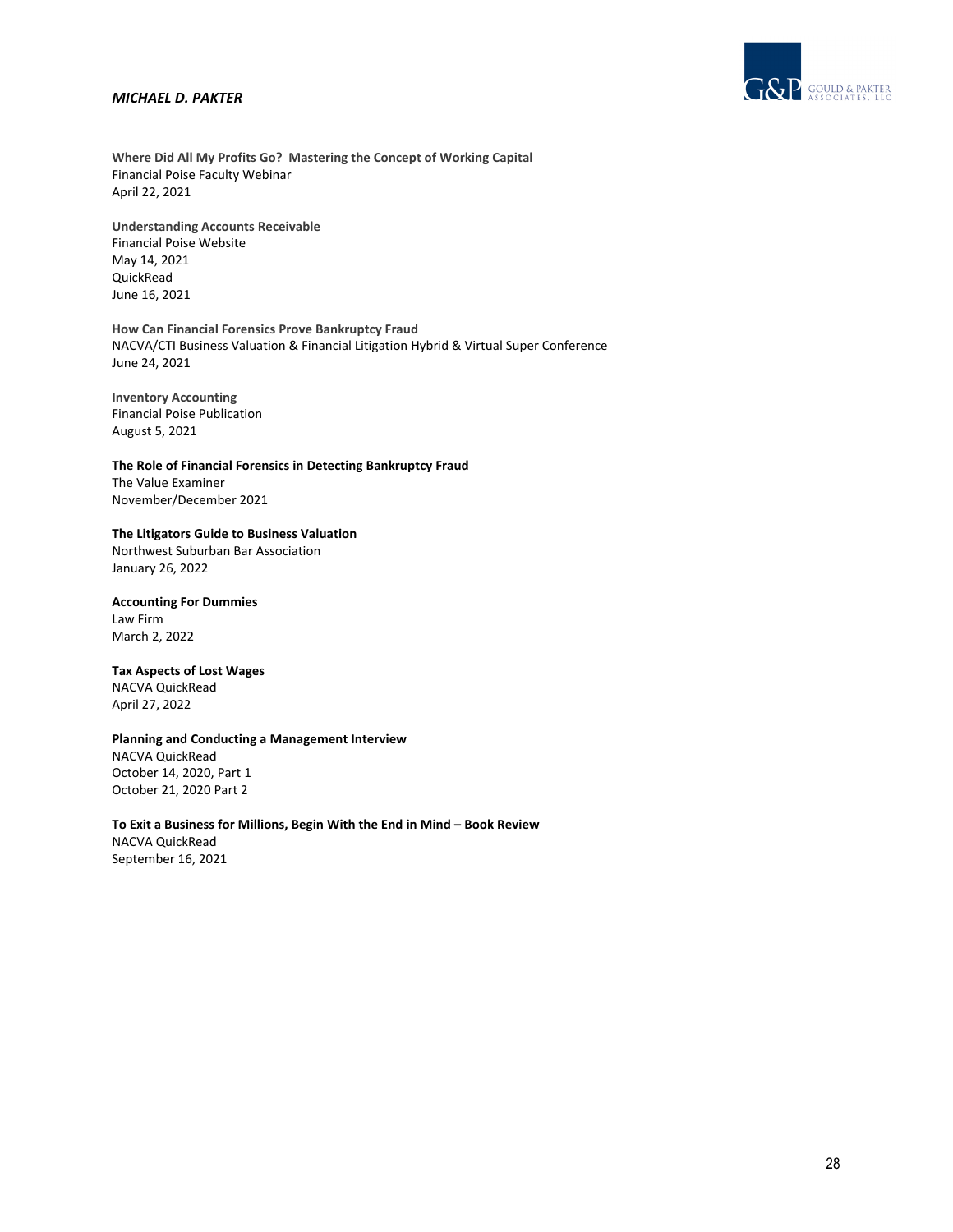

# **PRIOR EXPERT REPORTS AND/OR TESTIMONY**

| <b>MATTER</b>                                                       | <b>VENUE</b>                                                             | <b>DETAILS</b>                                                                                 |
|---------------------------------------------------------------------|--------------------------------------------------------------------------|------------------------------------------------------------------------------------------------|
| <b>Woodbine Healthcare Center and</b>                               | Circuit Court of Cook County, Illinois,                                  | Submit Insured's Claim for Contents, Repairs, Extra                                            |
| First Healthcare Associates, Inc. v.                                | County Department, Law Division                                          | Expenses and Business Interruption Loss (circa 2000);                                          |
| <b>American Zurich Insurance Company</b>                            | (1999)                                                                   | and present at Mediation (circa 2001).                                                         |
| Stanley R. Meierfeld and Alfred J.                                  | Before the New York Mercantile                                           | Submit Expert Report of Estimated Interest Claimed                                             |
| Mascia v. Geldermann, Inc.                                          | Exchange, NYMEX Arbitration (1998)                                       | by Meierfeld and Mascia (November 6, 1997); and                                                |
|                                                                     |                                                                          | testify at arbitration (circa 1998).                                                           |
| Jeffrey B. Gelman v. William A.                                     | Circuit Court of Cook County, Illinois,                                  | Submit Expert Report (circa 1999).                                                             |
| <b>Miller</b>                                                       | County Dept, Chancery Division                                           |                                                                                                |
|                                                                     | (1998)                                                                   |                                                                                                |
| In Re: Novamont SpA                                                 | New York, 3rd District, Bankruptcy                                       | Submit Expert Report (circa 1997); and provide                                                 |
|                                                                     | Court (1998)                                                             | current accounting information during Court                                                    |
|                                                                     |                                                                          | appearance (circa 1998-1999).                                                                  |
| David J. Freund v. E. D. & F. Man                                   | United States District Court for the                                     | Submit Expert Report (Damages Issues); testify at                                              |
| International, Inc.                                                 | Northern District of Illinois (1998)                                     | deposition (July 29, 1998); and testify at trial (circa<br>1999).                              |
| In Re: Midwest Video Games                                          | United States Bankruptcy Court,                                          | Submit Expert Report (Valuation Issues) (August 24,                                            |
|                                                                     | Northern District of Illinois, Eastern                                   | 1998).                                                                                         |
|                                                                     | Division (1998)                                                          |                                                                                                |
| In Re: American Limousine Partners,                                 | Chicago Commission on Human                                              | Submit Expert Report of Estimated Lost Revenues to                                             |
| Inc.                                                                | Relations (Circa 1995)                                                   | Be Sustained by Airport Limousine Partners, Inc.                                               |
|                                                                     |                                                                          | (October 12, 1995).                                                                            |
| George Ahlstrand et al. v. Jeffrey                                  | Circuit Court of Cook County, Illinois                                   | Testify at deposition (circa 1999).                                                            |
| Krol et al.                                                         | Law Division (1994)                                                      |                                                                                                |
|                                                                     |                                                                          |                                                                                                |
| In the Matter of G. Bradley Taylor                                  | Securities and Exchange Commission,                                      | Testify at SEC Administrative Hearing (circa 1999).                                            |
|                                                                     | Administrative Matter 3-9955 (1999)                                      |                                                                                                |
| <b>EPA Assistance Audit Dispute of the</b>                          | United States Environmental                                              | Submit Expert Report of Financial Analysis of                                                  |
| <b>Napoleon Area City School District</b>                           | Protection Agency, Assistance                                            | Expenditures by Napoleon Area City Schools (May 5,                                             |
|                                                                     | Agreement No. J858656 (Audit                                             | $2001$ ).                                                                                      |
|                                                                     | Dispute Regarding Audit Report No.                                       |                                                                                                |
| In Re: Metropolitan Plant & Flower,                                 | 2001-1-00073)<br>United States Bankruptcy Court,                         | Submit Expert Report Regarding the Financial                                                   |
| Inc., a/k/a The Silkcorp Factory                                    | Northern District of Illinois, Eastern                                   | Condition and Related Matters of Metropolitan Plant                                            |
| Outlet, Debtor                                                      | Division (1998)                                                          | & Flower, Inc. (April 30, 1997); and submit Affidavit                                          |
|                                                                     |                                                                          | Regarding Debtor's First Amended Plan of                                                       |
|                                                                     |                                                                          | Reorganization (circa 1997).                                                                   |
| <b>Chicago District Council of</b>                                  | United States District Court for the                                     | Submit Expert Report (2001); testify at deposition                                             |
| Carpenters Pension Fund, et al. v.                                  | Northern District of Illinois, Eastern                                   | (circa December 21, 2001); and submit Declaration                                              |
| United Interiors, Inc. et al.                                       | Division (2001)                                                          | (circa January 2002).                                                                          |
| Protocomm Corporation v. Novell,                                    | United States District Court for the                                     | Submit Expert Report (December 7, 2000); submit                                                |
| Inc.                                                                | Eastern District of Pennsylvania                                         | Response Report (July 7, 2001); and testify at                                                 |
|                                                                     | (various dates)                                                          | deposition (circa July 2001).                                                                  |
| In Re: Chris Pawlowicz, et al. v. David                             | United States Bankruptcy Court for                                       | Submit Expert Report on the Debtors' Financial                                                 |
| P. Leibowitz as Chapter 7 Trustee                                   | the Northern District of Illinois,                                       | Condition (September 10, 2003); and testify at trial                                           |
|                                                                     | Eastern Division (2001)                                                  | (circa April 16, 2004).                                                                        |
|                                                                     |                                                                          |                                                                                                |
| FutureSoft Consulting, Inc. v. Msys,                                | Before the American Arbitration                                          | Submit Expert Report on Damages by Claimant (circa                                             |
| Inc. and Rajamani Thiyagarajan                                      | Association (AAA #51 117 003 0602)                                       | 2003); testify at deposition (circa February 24, 2004);                                        |
|                                                                     |                                                                          | and testify at arbitration (circa March 2, 2004).<br>Submit Rebuttal Report on Damages Claimed |
| Zenith Electronics Corporation v.<br>The Dow Chemical Company, Inc. | Circuit Court Cook County, Illinois,<br>County Department, Law Division, | (February 6, 2004).                                                                            |
| and Liqui-Flo, Inc.                                                 | Civil (No. 99 L 010701)                                                  |                                                                                                |
| Golden Image Graphics, Inc. v.                                      | Before the American Arbitration                                          | Submit Expert Report (circa 2004); submit Rebuttal                                             |
| Mitsubishi Lithographic Presses and                                 | Association (AAA #13 Y 181 02830                                         | Report (circa 2004); and testify at arbitration (circa                                         |
| MLP USA, Inc.                                                       | 03)                                                                      | July 22, 2004).                                                                                |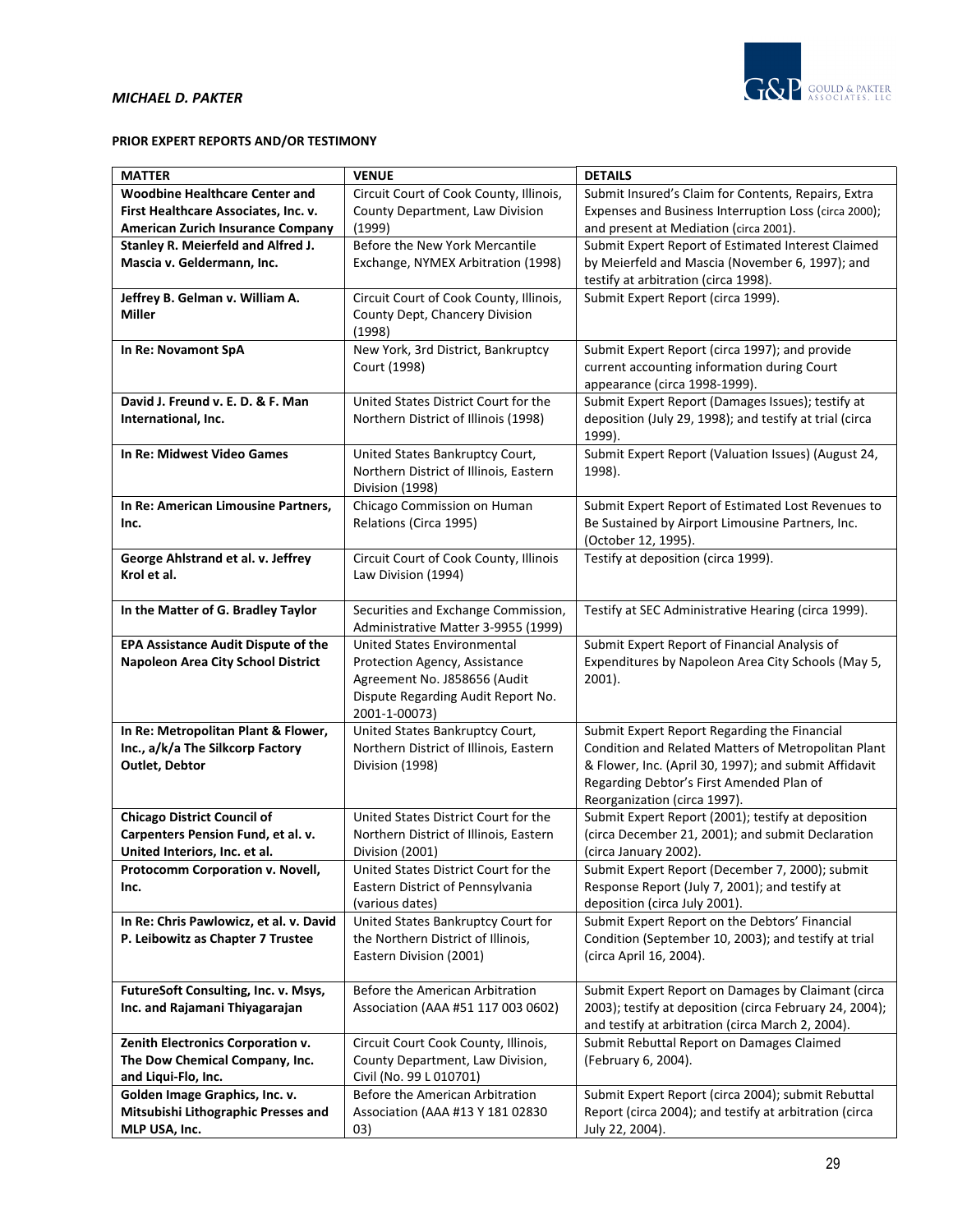

| American Top English, Inc. v. Lexicon                                       | United States District Court for the                                   | Submit Expert Report (circa 2004); and testify at                                                     |
|-----------------------------------------------------------------------------|------------------------------------------------------------------------|-------------------------------------------------------------------------------------------------------|
| Marketing (USA), Inc.                                                       | Northern District of Illinois, Eastern                                 | deposition (circa August 10, 2004).                                                                   |
|                                                                             | Division (Case No. 03 C 7021)                                          |                                                                                                       |
| Jamax Corporation v. Alvin J. Varner                                        | Circuit Court of the Second Judicial                                   | Submit Rebuttal Report (February 1, 2005); and                                                        |
| and Pam D. Varner d/b/a Whoa                                                | Circuit, Lawrence County, Illinois                                     | testify at deposition (August 18, 2005).                                                              |
| <b>Nellie's Disposal</b>                                                    | (Case No. 04-L-7)<br>United States District Court for the              |                                                                                                       |
| Budget Rent-A-Car System, Inc. v.<br><b>Consolidated Equity LLC</b>         | Northern District of Illinois, Eastern                                 | Submit Expert Report (June 29, 2005); submit<br>Supplemental Expert Report (September 7, 2005);       |
|                                                                             | Division (Case No. 04C 1772)                                           | and testify at deposition (September 7, 2005).                                                        |
| Luis Puig, Sr. and Luis Puig, Jr. v.                                        | Circuit Court of Cook County, County                                   | Submit Expert Report on Payments for Billboard Site                                                   |
| Infinity Outdoor, Inc.                                                      | Department, Chancery Division (Case                                    | (August 9, 2005).                                                                                     |
|                                                                             | No. 02 CH 5978)                                                        |                                                                                                       |
| <b>Owner-Operator Independent</b>                                           | United States District Court for the                                   | Submit Expert Report (November 22, 2005); and                                                         |
| Drivers Association, Inc. et al. v.                                         | District of New Jersey (Case No. 04-                                   | testify at deposition (January 19, 2006).                                                             |
| <b>Bridge Terminal Transport, Inc.</b>                                      | 2846)                                                                  |                                                                                                       |
| Central Mfg. Co, Lindy-Little Joe,                                          | United States District Court for the                                   | Submit Declaration (circa 2005).                                                                      |
| Inc., Pure Fishing, Inc. et al. v. Leo<br>Stoller et al.                    | Northern District of Illinois, Eastern<br>Division (Case No. 05C 0725) |                                                                                                       |
|                                                                             |                                                                        |                                                                                                       |
| Howard B. Samuels, Credicorp, Inc.,                                         | Circuit Court of Cook County, Illinois,                                | Submit Expert Report (January 16, 2006); and testify                                                  |
| and Jeffrey B. Schwartz v.                                                  | County Dept., Law Division                                             | at deposition (July 12, 2006).                                                                        |
| Kupferberg Goldberg Niemark, LLC                                            |                                                                        |                                                                                                       |
| <b>Owner-Operator Independent</b>                                           | United States District Court for the                                   | Submit Expert Report (July 14, 2006); and testify at                                                  |
| Drivers Association, Inc. et al. v.                                         | Middle District of Florida,                                            | deposition (August 21, 2006).                                                                         |
| Landstar Inway, Inc.; Landstar Ligon,                                       | Jacksonville Division (Case No. 3:02-                                  |                                                                                                       |
| Inc.; and Landstar Ranger, Inc.                                             | CV-1005-J-25-MCR)<br>United States District Court for the              |                                                                                                       |
| <b>Owner-Operator Independent</b><br>Drivers Association, Inc. et al. v. C. | District of Utah (Case No. 2:02 CV                                     | Submit Expert Report (January 13, 2006); submit<br>Responsive Expert Witness Report (March 21, 2006); |
| R. England, Inc.                                                            | 950 TS)                                                                | testify at deposition (February 7, 2006); and testify at                                              |
|                                                                             |                                                                        | trial (October 19, 2006).                                                                             |
| Arlene Gladney v. Francine Gladney                                          | Circuit Court of Cook County, Illinois,                                | Submit Expert Report (July 19, 2006).                                                                 |
|                                                                             | County Dept., Chancery Division                                        |                                                                                                       |
| PRW Inc., and Gloria Jean's Gourmet                                         | Before the American Arbitration                                        | Submit Summary of Opinions (September 1, 2006).                                                       |
| <b>Coffees Franchising Corp.,</b>                                           | Association, Chicago, Illinois                                         |                                                                                                       |
| <b>Owner-Operator Independent</b>                                           | United States District Court for the                                   | Submit Expert Report on Actual and Estimated                                                          |
| Drivers Association, Inc. et al. v.<br>SuperValu, Inc.                      | District of Minnesota (Case No. 05-<br>cv-2809 JRT/JJG)                | Lumping Fees Paid by Owners and Operators<br>(October 2, 2006); submit Report on Lumping Service      |
|                                                                             |                                                                        | Fees Paid by Drivers (March 31, 2008); and testify at                                                 |
|                                                                             |                                                                        | deposition (May 30, 2008).                                                                            |
| Brian J. Cloch and AT&R II LLC, v.                                          | Circuit Court of Cook County, Illinois,                                | Submit Rebuttal Report (December 11, 2006); and                                                       |
| Evergreen Healthcare Realty, LLC, et                                        | County Department, Law Division                                        | submit Rebuttal Report of Supplemental Report                                                         |
| al.                                                                         | (Case No. 04 L 004113)                                                 | (February 2, 2007).                                                                                   |
| In Re: The Quay Corporation, Inc.,                                          | United States Bankruptcy Court for                                     | Submit Rebuttal Report on Lost Profits (January 14,                                                   |
| Debtor/Debtor in Possession                                                 | the Northern District of Illinois,                                     | 2007); testify at deposition (January 19, 2007);                                                      |
|                                                                             | Eastern Division                                                       | submit Expert Report on the Debtor's Cash Flow<br>Projections (January 16, 2007); and testify at      |
|                                                                             |                                                                        | deposition (January 22, 2007).                                                                        |
| In Re: Super Wash, Inc. and Robert                                          | Circuit Court of Cook County, Illinois,                                | Submit Expert Report on Preliminary Financial                                                         |
| D. Black                                                                    | County Department, Law Division                                        | Analyses of Losses (in eleven Plaintiff cases,                                                        |
|                                                                             | (Case No. 2005 L 23)                                                   | consolidated for discovery purposes) (various dates                                                   |
|                                                                             |                                                                        | 2006-7); and testify at depositions (various dates on                                                 |
|                                                                             |                                                                        | and after May 14, 2007).                                                                              |
| In Re: Delta Phones, Inc., Debtor                                           | United States Bankruptcy Court for                                     | Submit Expert Report on the Financial Condition of                                                    |
|                                                                             | the Northern District of Illinois,<br><b>Eastern Division</b>          | Delta Phones, Inc. from October 1, 2002 to January                                                    |
| In Re: The Matter of Mark A.                                                | Before the Financial Industry                                          | 8, 2004 (November 7, 2007).<br>Submit Rebuttal of Expert Report on Damages                            |
| Frommer v. Lehman Brothers, Inc.                                            | <b>Regulatory Authority (FINRA</b>                                     | (January 7, 2008); and testify at arbitration (January                                                |
|                                                                             | Arbitration No. 06-01341)                                              | 25, 2008).                                                                                            |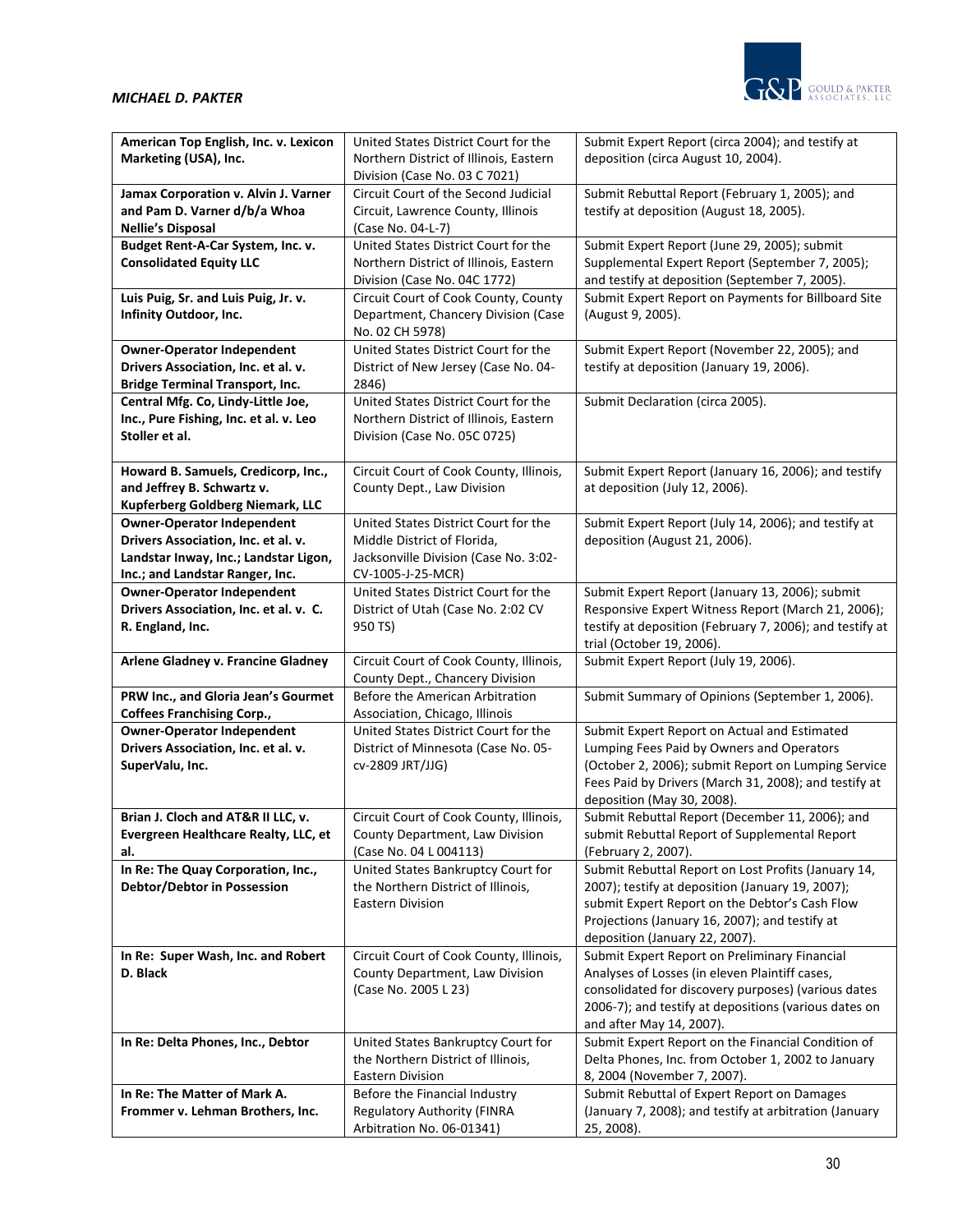

| Infinity Resources, Inc. v. Oracle       | Superior Court of California, County     | Submit Financial Analyses and Expert Opinion             |
|------------------------------------------|------------------------------------------|----------------------------------------------------------|
| <b>Corporation; and Does 1-50</b>        | of San Francisco (Case No. CGC 06 -      | regarding Damages (November 21, 2007); testify at        |
|                                          | 455550)                                  | deposition (August 29, 2007); and testify at trial       |
|                                          |                                          | (November 26-27, 2007).                                  |
|                                          | United States District Court for the     | Submit Expert Report on Defendants' Fraud Schemes        |
| Lorillard Tobacco Company v. Elston      |                                          |                                                          |
| Self Service Wholesale Groceries,        | Northern District of Illinois, Eastern   | (January 18, 2008); submit Rebuttal Report on            |
| Inc., et al.                             | Division (Civil Action No. 03C 4753)     | Anticipated Testimony Regarding Damages Suffered         |
|                                          |                                          | by Defendants (March 12, 2008); submit                   |
|                                          |                                          | Supplemental Expert Report on the Defendants'            |
|                                          |                                          | Fraud Schemes and the Depositions of Defendants'         |
|                                          |                                          | witnesses (September 23, 2008); and testify at           |
|                                          |                                          | deposition (December 19, 2008).                          |
| One CW, LLC v. Cartridge World           | Before the Franchise Arbitration and     | Submit Expert Report on the Actual and Statutory         |
| Midwest, LLC, Steven V. Vollmer and      | Mediation Services (FAM Case No.         | Damages Sustained by One CW, LLC (May 1, 2008);          |
|                                          |                                          |                                                          |
| Cartridge World North America, LLC       | 07A1001)                                 | and testify at arbitration (September 5, 2008).          |
| <b>United States of America v. Frank</b> | United States District Court for the     | Submit Expert Report on Lost Earnings Capacity           |
| Calabrese, Sr., et al.                   | Northern District of Illinois, Eastern   | (October 1, 2008); and submit Revised Report on          |
|                                          | Division (Case No. 02 CR 1050-4)         | Lost Earnings Capacity (January 15, 2009).               |
| Java TC, Inc. v. Gloria Jean's           | Before the American Arbitration          | Testify at arbitration on audit procedures performed     |
| <b>Gourmet Coffees Franchising Corp.</b> | Association (Case No. 51 114 Y 00873 08) | and damages calculations made (January 23, 2009).        |
| Roger Shekar v. Steve Zielinski, Jack    | Circuit Court of DuPage County,          | Submit Expert Report on Mr. Shekar's Lost Earnings       |
| Kopis, Alice Kopis, Paulette Zielinski   | Illinois, Chancery Division (Case No.    | (January 28, 2009); and testify at deposition (May 14,   |
| and Quality Surface Mount, Inc.          | 2007MR:000128)                           | 2009).                                                   |
| In Re: Restaurant Development            | United States Bankruptcy Court for       | Submit Expert Report on Financial Analysis of the        |
| Group, Inc., Debtor                      | the Northern District of Illinois,       | Debtor's December 28, 2003 Restructuring and             |
|                                          | Eastern Division (Case No. 07 B592;      | Certain Other Matters (March 23, 2009).                  |
|                                          | Adv. No. 07 A937)                        |                                                          |
|                                          |                                          |                                                          |
| Jesus Hernandez, et al. v. Gatto         | United States District Court for the     | Submit Declaration (May 8, 2009); submit                 |
| Industrial Platers, Inc. and George      | Northern District of Illinois, Eastern   | Preliminary Report of Payment of Gross Wages by          |
| Gatto                                    | Division (Case No. 08 C 2622)            | Gatto Industrial Platers, Inc. in Accordance with the    |
|                                          |                                          | Fair Labor Standards Act (May 13, 2009); and testify     |
|                                          |                                          | at deposition (May 29, 2009).                            |
| In Re: JII Liquidating Inc. f/k/a        | United States Bankruptcy Court for       | Submit Expert Report on the Debtor's Net Potential       |
| Jernberg Industries, Inc. et al.         | the Northern District of Illinois,       | Preference to Republic Engineered Products, Inc.         |
|                                          | Eastern Division (Case No. 05-25909)     | (May 22, 2009); and submit responses to other            |
|                                          | (Advs. No. 07-A-0585)                    | expert's report (June 15, 2009).                         |
| <b>National Union Fire Insurance</b>     | Circuit Court of Cook County, Illinois,  | Submit Report on Wade A. Beck's Fraud and Gannett        |
| Company of Pittsburgh, Pa, v. Wade       | County Department - Law Division         | Company's Internal Controls (June 18, 2009).             |
| A. Beck; Bank One, NA; et al.            | (Case No. 02 L 5293)                     |                                                          |
| Sendra Retail, Inc. v. Sears, Roebuck    | Before the American Arbitration          | Submit Rebuttal of the Damage Calculation of Sendra      |
| and Co.                                  | Association (Case No. 51-114-01371-08)   | Retail, Inc. (July 24, 2009).                            |
|                                          |                                          |                                                          |
| Alter Asset Management, LLC, as          | Circuit Court of the 18th Judicial       | Submit Rebuttal of the Report of William H. Thullen      |
| agent for SMII Oak Creek/LP              | Circuit, DuPage County, Illinois (Case   | (August 10, 2009).                                       |
|                                          | No. 2007 L 00579)                        |                                                          |
| Apex Digital, Inc. v. Sears, Roebuck     | United States District Court for the     | Submit Report on The Amount That May Be Owed by          |
| and Co.                                  | Northern District of Illinois, Eastern   | Sears, Roebuck and Co. to Apex Digital, Inc. and/or      |
|                                          | Division (Case No. 09 CV 1452)           | CIT Group (August 20, 2009); and testify at              |
|                                          |                                          | deposition (December 3, 2009).                           |
| Sylvester and Tanja D'Souza v.           | Circuit Court of Cook County, Illinois   | Submit Report on Lost Earnings of Tanja and              |
| Andjelko Galic and Andjelko Galic &      | County Department, Law Division          | Sylvester D'Souza (September 8, 2009); and testify at    |
| Associates, Ltd.                         | (Case No. 2006 L 011637)                 | trial (September 27, 2010).                              |
| Rose Terry, et al. v. Ameriquest         | United States District Court for the     | Submit Affidavit Regarding Defendant's Financial         |
| Mortgage Company, et al.                 | Northern District of Illinois, Eastern   | Condition While Paying Dividends (October 29,            |
|                                          | Division (Case No. 08-2475)              | 2009).                                                   |
| <b>Mark McManus, Deborah McManus</b>     | Circuit Court for the 14th Judicial      | Submit Affidavit Regarding Financial Analysis of         |
|                                          |                                          |                                                          |
| and McManus Enterprises, LLC v.          | District Whiteside County, Illinois      | Losses (November 25, 2009); submit Expert Report         |
| Super Wash, Inc. and Robert D. Black     | (Case No. 06 L 58 ST)                    | on Plaintiff's Compensatory Damages Under Counts         |
|                                          |                                          | I, II and V of the Complaint (July 3, 2012); and testify |
|                                          |                                          | at deposition (February 14, 2013).                       |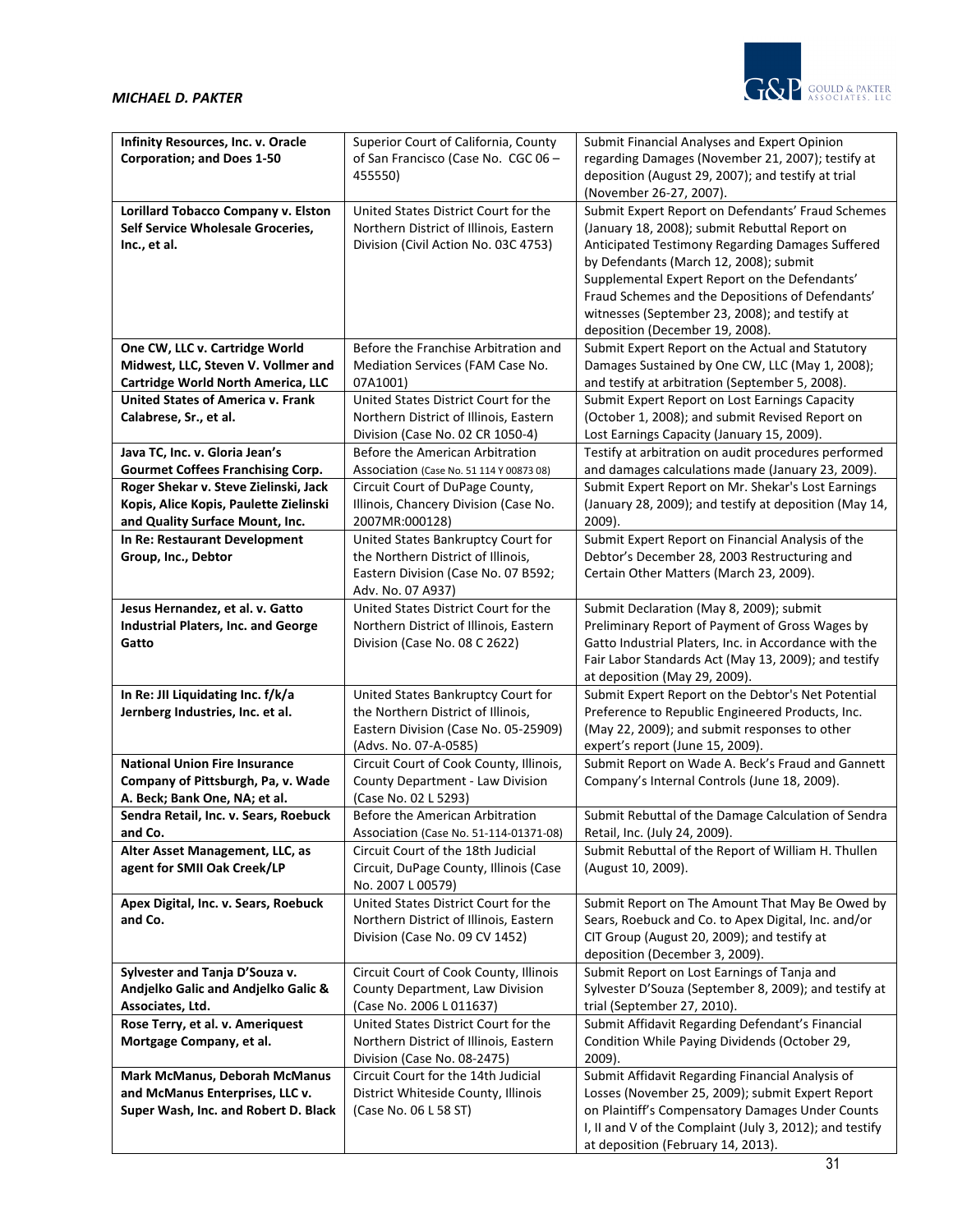

| Michael S. Pekin v. The Paul Revere        | United States District Court for the                                       | Submit Financial Analysis of Michael Pekin's Claim of                                                     |
|--------------------------------------------|----------------------------------------------------------------------------|-----------------------------------------------------------------------------------------------------------|
| <b>Life Insurance Company</b>              | Northern District of Illinois, Eastern                                     | Alleged Losses of Monthly Earnings (October 2,                                                            |
|                                            | Division (Case No. 08 C 3644)                                              | 2009); and testify at deposition (January 6, 2010).                                                       |
| John J. Roh and OLM, LLC v. George         | United States District Court for the                                       | Submit Affidavit Regarding Financial Information and                                                      |
| <b>Devack</b>                              | District of Connecticut (Case No.                                          | Documentation (December 18, 2009).                                                                        |
|                                            | 3:07CV01901PCD)                                                            |                                                                                                           |
| Cousins Subs Systems, Inc. v. Better       | United States District Court for the                                       | Submit Expert Report on Lost Franchise Fees and                                                           |
| Subs Development, Inc., Better Subs        | Eastern District of Wisconsin, Eastern                                     | Royalties (March 1, 2010).                                                                                |
| Restaurants, LLC, James B. Railing,        | Division (Case No. 09-cv-0336)                                             |                                                                                                           |
| Karen E. Railing, and Shantel E.           |                                                                            |                                                                                                           |
| Vaughn                                     |                                                                            |                                                                                                           |
| The People of the State of Illinois v.     | Circuit Court of Cook County, Illinois                                     | Submit Responsive Expert Report on the Financial                                                          |
| Janet Yurus, et al.                        | County Department, Criminal                                                | Condition of Janet Yurus (March 4, 2010); and testify                                                     |
|                                            | Division (Case No. 06-CR-13771)                                            | at trial (November 19, 2010).                                                                             |
| K's Merchandise Mart, et al. v.            | United States District Court for the                                       | Submit Expert Report on Lost Profits of New K's                                                           |
| Gordon Brothers Group, et al.              | District of Massachusetts (Case No.                                        | Furniture Department and Expert Report on Count II                                                        |
|                                            | 08-11254 (DPW)                                                             | (Accounting) (June 15, 2010); submit First                                                                |
|                                            |                                                                            | Supplemental Expert Report on Count II (Accounting)                                                       |
|                                            |                                                                            | (August 31, 2010); and testify at deposition (October                                                     |
|                                            |                                                                            | 20, 2010).                                                                                                |
| Echo, Inc. v. Timberland Machines &        | United States District Court for the                                       | Submit Expert Report on (a) Timberland's Financial                                                        |
| Irrigation, Inc.                           | Northern District of Illinois, Eastern                                     | Condition and Risk of Business Failure and (b)                                                            |
|                                            | Division (Case No. 08 CV 7123)                                             | Rebuttal of Initial Expert Report of Jerome H. Lipman                                                     |
|                                            |                                                                            | and Timberland's damages (July 12, 2010); and                                                             |
|                                            |                                                                            | testify at deposition (July 26, 2010).                                                                    |
| F, G, H & S 2 D, L.L.C. f/k/a              | Circuit Court of Cook County, Illinois,                                    | Submit Expert Report on Calculations of Fair Market                                                       |
| CenterPoint Capital Funding, L.L.C.,       | County Department, Chancery                                                | Value Pursuant to Landlord's Purchase Option and                                                          |
| v. CenterPoint Properties Trust            | Division (Case No. 05 CH 15840)                                            | Tripartite Agreements (August 12, 2010); and testify                                                      |
|                                            |                                                                            | at deposition (February 23, 2011).                                                                        |
| <b>WDT Wireless Communications, Inc.</b>   | United States District Court for the                                       | Submit Michael D. Pakter's Expert Report on The                                                           |
| v. Dolins, Dolins & Sorinsky, Ltd.         | Northern District of Illinois Eastern                                      | Accountants' Standard of Due Care (September 14,                                                          |
|                                            | Division (Case No.: 1:09-cv-00622)                                         | $2010$ ).                                                                                                 |
| MKJ Holding of Illinois, Inc. v. SDI,      | Before the American Arbitration                                            | Testify at arbitration as to the Value of MKJ Holding                                                     |
| LLC, Seif Elsharif and Deborah Diaz        | Association                                                                | of Illinois' 25% Ownership Interest in SDI, LLC as of                                                     |
|                                            |                                                                            | September 30, 2008 (October 14, 2010 and                                                                  |
|                                            |                                                                            | November 15, 2010).                                                                                       |
| <b>Board of Education, Joliet Township</b> | Circuit Court of the Twelfth Judicial                                      | Submit Responsive Expert Report on Joliet Township                                                        |
| High School District No. 204 v.            | Circuit, Will County, Illinois (Case No.                                   | High School District 204's Lost Tax Increment                                                             |
| <b>CenterPoint Intermodal LLC and the</b>  | 05 L 524)                                                                  | Financing Revenues (January 10, 2011).                                                                    |
| <b>Village of Elwood</b>                   |                                                                            |                                                                                                           |
| John M. Schoppe v R.J. Schoppe             | United States Bankruptcy Court for                                         | Submit Expert Report on the Debtor's Preferential                                                         |
|                                            | the Northern District of Illinois,                                         | Transfers to R. J. Schoppe (February 1, 2011).                                                            |
|                                            | Eastern Division (Case No. 09-04652)                                       |                                                                                                           |
| Bureau Veritas North America, Inc.         | Circuit Court of the 18th Judicial                                         | Submit Affidavit Regarding Completeness of                                                                |
| v. St. John Mittelhauser &                 |                                                                            |                                                                                                           |
|                                            |                                                                            | Accounting Books and Records (February 8, 2011).                                                          |
| Associates, Daniel J. Lombardi, Gary       | District, DuPage County, Illinois (Case<br>No. 2008CH5033)                 |                                                                                                           |
| <b>Perkowitz and Monte Nienkerk</b>        |                                                                            |                                                                                                           |
| <b>National Union Fire Insurance</b>       |                                                                            |                                                                                                           |
| Company of Pittsburgh, PA v. Steven        | Circuit Court of Cook County, Illinois,<br>County Department, Law Division | Submit Expert Report on Atlantic Express' Failure to<br>Exercise Ordinary Care and Related Matters (March |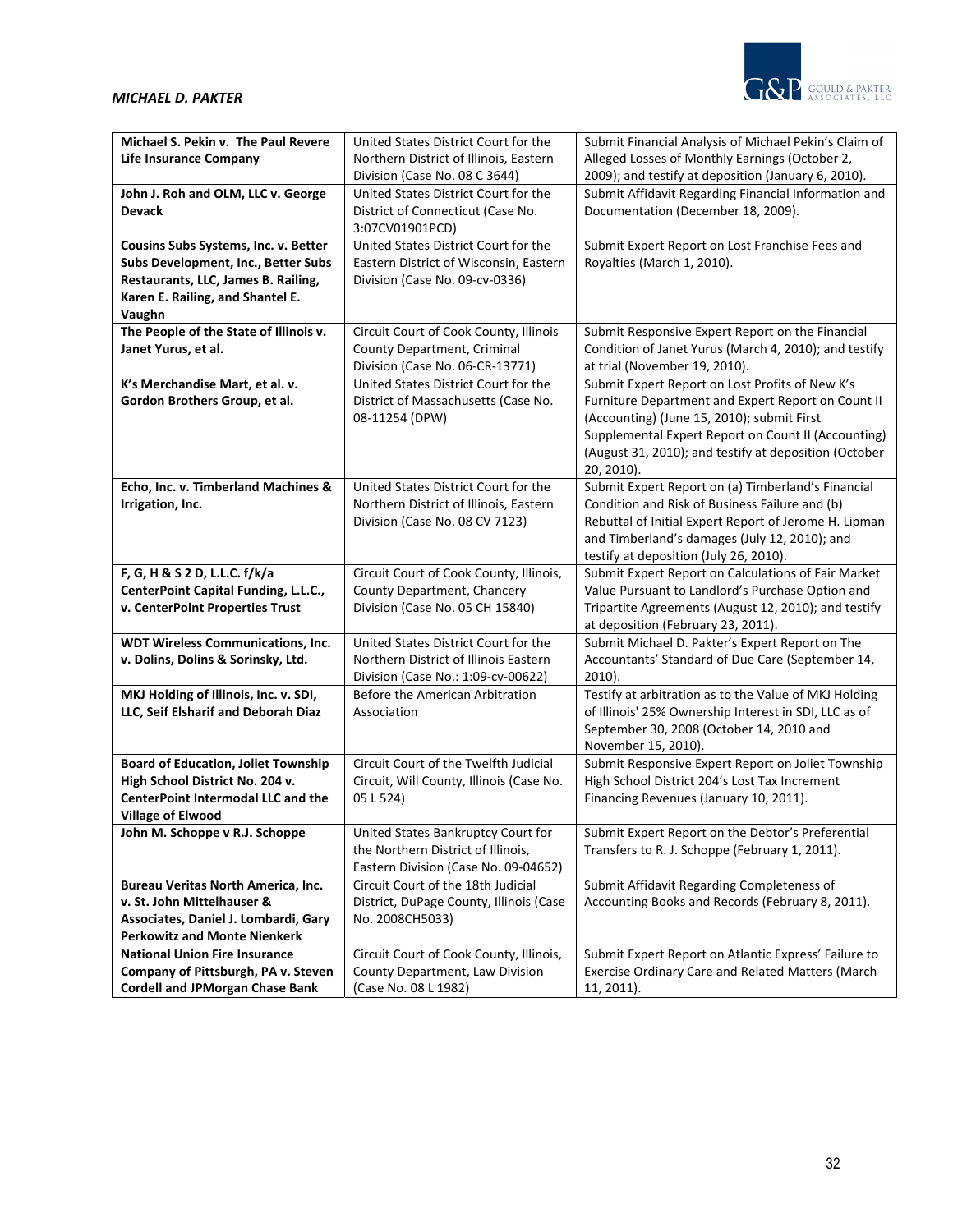

| Vincent E. Jackson v. N'Genuity                                                                                                              | United States District Court for the                                                                                        | Submit Affidavits (February 24, 2011 and May 31,                                                                                                                                                                                                                                                                                                                                                                                                                                                                                                                                                                   |
|----------------------------------------------------------------------------------------------------------------------------------------------|-----------------------------------------------------------------------------------------------------------------------------|--------------------------------------------------------------------------------------------------------------------------------------------------------------------------------------------------------------------------------------------------------------------------------------------------------------------------------------------------------------------------------------------------------------------------------------------------------------------------------------------------------------------------------------------------------------------------------------------------------------------|
| Enterprises, Co., Valerie Littlechief,<br><b>Alfred Bowen and Dustin Thomas</b><br><b>Bowen</b>                                              | Northern District of Illinois, Eastern<br>Division (Case No. 09 CV 06010)                                                   | 2011); submit Expert Report On Plaintiff's Prove<br>Up of Damages Following Judgment by Default<br>on Liability Against the Default Judgment<br>Defendants (February 1, 2012); testify at<br>deposition (March 20, 2012); submit Declaration<br>for Trial (October 24, 2012); submit Affidavit<br>(December 17, 2012); submit Addendum to<br>Michael D. Pakter's Expert Report on Plaintiff's<br>Prove Up of Damages Following Judgment by<br>Default on Liability Against the Default Judgment<br>Defendants (February 3, 2014); submit Affidavit<br>(March 25, 2014); and submit Affidavit (June 6,<br>$2014$ ). |
| N'Genuity Enterprises Co., Debtor                                                                                                            | United States Bankruptcy Court for<br>the District of Arizona (Case No. 2:11-<br>bk-28705-GBN)                              | Submit Affidavit (November 23, 2011); submit<br>Expert Report Rebutting the November 17, 2011<br>Declaration and Business Valuation Filed in<br>Support of the Debtor's Chapter 11 Proceedings<br>(March 16, 2012); testify at deposition (March<br>20, 2012); testify at trial (February 1, 2013); and<br>submit Calculation Report: The Fair Value of<br>Vincent E. Jackson's 49% Ownership Interest in<br>N'Genuity Enterprises Co., Debtor (January 27,<br>$2014$ ).                                                                                                                                           |
| In Re N'Genuity Enterprises Co., Debtor<br>Vincent E. Jackson v. Wayne H.<br>Clouser, Ltd., Wayne H. Clouser and<br><b>Richard J. DeAlva</b> | United States Bankruptcy Court for<br>the District of Arizona (Case No. 2:11-<br>bk-28705-GBN) (Adv. No. 2:13-ap-<br>00215) | Submit Expert Report on Defendants' Standard of<br>Due Care and Economic Damages (July 18, 2014);<br>submit Expert Report Rebutting the Opinions of<br>Douglas E. Farrow Dated September 9, 2014<br>(October 3, 2014); and provide sworn statements<br>under oath (June 30, 2015).                                                                                                                                                                                                                                                                                                                                 |
| N'Genuity Enterprises Co., Debtor                                                                                                            | United States Bankruptcy Court for<br>the District of Arizona (Case No. 2:14-<br>bk-11553-GBN)                              | Submit Affidavit (September 5, 2014).                                                                                                                                                                                                                                                                                                                                                                                                                                                                                                                                                                              |
| Habersham Plantation Corporation v.<br>Bernard Molyneux, et al.                                                                              | United States District Court Southern<br>District of Florida (Case No. 10-CV-<br>61526-XXXX)                                | Submit Expert Report on Economic Damages Due<br>to Copyright and Trade Dress Infringements (April<br>2, 2011); submit a responsive expert report (May<br>6, 2011); submit a supplemental expert report<br>(August 29, 2011); testify at deposition (June 15,<br>2011); and testify at trial (January 5 and 9, 2012).                                                                                                                                                                                                                                                                                               |
| Habersham Plantation Corporation v.<br>Art & Frame Direct, Inc., et al.                                                                      | <b>United States District Court</b><br>Southern District of Florida<br>(Case No. 10-CV-61532-JIC)                           | Submit Expert Report on Economic Damages Due<br>to Copyright, Trade Mark and Trade Dress<br>Infringements (April 4, 2011); submit a<br>responsive expert report (June 6, 2011); testify at<br>deposition (June 17, 2011); and testify at trial<br>(September 23, 26 and 27, 2011).                                                                                                                                                                                                                                                                                                                                 |
| Thorncreek Apartments I, LLC et al. v.<br>Village of Park Forest, et al.                                                                     | United States District Court for the<br>Northern District of Illinois (Case No.<br>08 C 4303)                               | Submit Expert Report on The Owner's Financial<br>Damages (April 15, 2011); testify at deposition<br>(May 20, 2011); and testify at trial (April 21,<br>2014).                                                                                                                                                                                                                                                                                                                                                                                                                                                      |
| Thorncreek Apartments II, LLC et al. v.<br>Village of Park Forest, et al.                                                                    | United States District Court for the<br>Northern District of Illinois (Case No.<br>08 C 869)                                | Submit Expert Report on The Owner's Financial<br>Damages (April 15, 2011); testify at deposition<br>(May 20, 2011); and testify at trial (April 21,<br>2014).                                                                                                                                                                                                                                                                                                                                                                                                                                                      |
| Thorncreek Apartments III, LLC et al. v.<br>Village of Park Forest, et al.                                                                   | United States District Court for the<br>Northern District of Illinois (Case No.<br>08 C 1225)                               | Submit Expert Report on The Owner's Financial<br>Damages (April 15, 2011); testify at deposition<br>(May 20, 2011); and testify at trial (April 21,<br>2014).                                                                                                                                                                                                                                                                                                                                                                                                                                                      |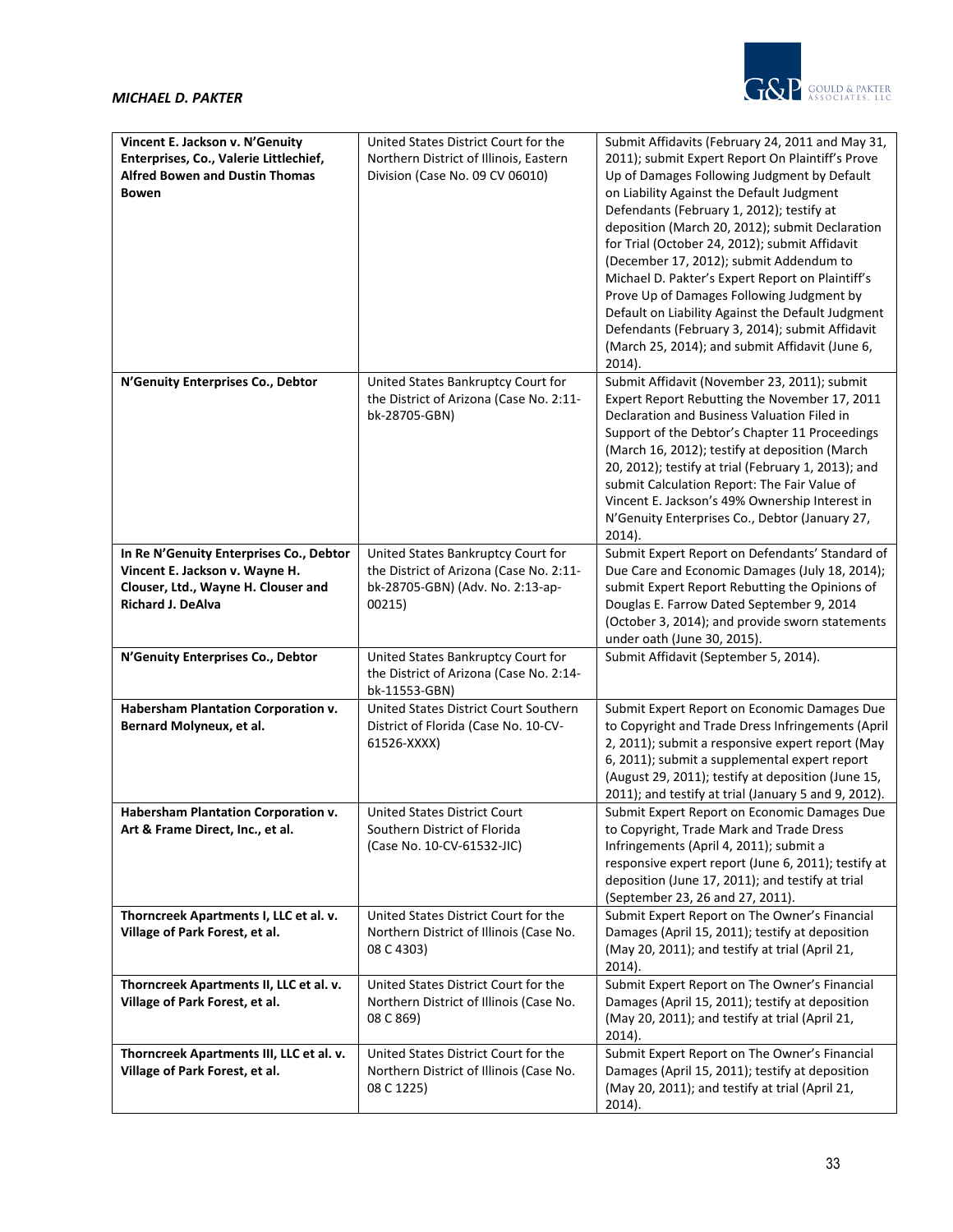

| Xyience Incorporated v. Zyen, LLC,                 | United States Bankruptcy Court                                                 | Submit Expert Report on Xyience's Financial                                                 |
|----------------------------------------------------|--------------------------------------------------------------------------------|---------------------------------------------------------------------------------------------|
| Fertitta Enterprises, Inc. et al.                  | District of Nevada (Case No. BK-S-08-                                          | Condition at October 5, 2007 (April 29, 2011).                                              |
|                                                    | 10474-MKN and Case No. 09-1402-                                                |                                                                                             |
|                                                    | MKN and Adversary Case No. 09-1402-                                            |                                                                                             |
|                                                    | MKN)                                                                           |                                                                                             |
| Jennifer S. Arons v. Centrum                       | Circuit Court of Cook County, Illinois,                                        | Submit Expert Report Calculating Amounts Due                                                |
| Properties, Inc., et al.                           | County Department, Law Division                                                | to Jennifer S. Arons Pursuant to Her Employment                                             |
|                                                    | (Case No. 08 L 007322)                                                         | Contract (May 28, 2011); submit Rebuttal of the                                             |
|                                                    |                                                                                | Expert Report of Ronald A. Bero, Jr. (July 15,                                              |
|                                                    |                                                                                | 2011); testify at deposition (July 22, 2011); and                                           |
|                                                    |                                                                                | testify at trial (October 5 and 14, 2011).                                                  |
| National Presto Industries, Inc. v. Grant          | Circuit Court of Eau Claire County,                                            | Testify at deposition (June 10, 2011 and June 24,                                           |
| Thornton, LLP                                      | Wisconsin (Case No. 09 CV 246)                                                 | 2011); and testify at trial (January 11, 2012).                                             |
| <b>United States of America ex. rel. Greg</b>      | United States District Court for the                                           | Submit Expert Report on Walsh Construction                                                  |
| Hudalla v. Walsh Construction                      | Northern District of Illinois, Eastern                                         | Company's Improper Billing Scheme (July 1, 2011,                                            |
| Company                                            | Division (Case No. 05 C 5930)                                                  | revised July 29, 2011); testify at deposition                                               |
|                                                    |                                                                                | (August 11, 2011); and submit Supplemental                                                  |
| Andrew Dean v. Krash Creative                      |                                                                                | Expert Report (October 20, 2011).                                                           |
|                                                    | United States District Court for the                                           | Submit Expert Report on Plaintiff's Economic                                                |
| Solutions, LLC et al.                              | Northern District of Ohio, Western<br>Division (Case No. 3:10 CV 00386)        | Damages Due to Defendants' Alleged Copyright<br>Infringement (October 28, 2011).            |
| Jayshree Patel v. Chicago Carriage Cab             | Circuit Court of Cook County, Illinois,                                        | Submit Expert Report on Jayshree Patel's Lost                                               |
| Corp. and Mohamed N. Ali                           | County Department, Law Division                                                | Earnings Resulting from Her March 15, 2009                                                  |
|                                                    |                                                                                | Injuries (April 20, 2012).                                                                  |
| Novaflex, Inc. and The Ameriflex                   | Circuit Court of Cook County, Illinois,                                        | Submit Expert Report (May 15, 2012); testify at                                             |
| Group, LLC v. Denny McGee, Advanced                | County Department, Chancery Division                                           | deposition (June 6, 2012); testify at trial (August                                         |
| <b>Converting Technology, LLC and MPS</b>          |                                                                                | 15, 2013); and submit affidavits (July 21, 2016                                             |
| Systems, B.V.                                      |                                                                                | and September 20, 2016).                                                                    |
| Green Investment Group, Inc. v. Alton              | Circuit Court, Third Judicial Court,                                           | Submit Expert Report on Lost Profits Suffered by                                            |
| Recovery, LLC et al.                               | Madison County, Illinois                                                       | Green Investment Group, Inc. (August 1, 2012);                                              |
|                                                    |                                                                                | and testify at deposition (November 2, 2012).                                               |
| <b>Ohio National Life Assurance</b>                | United States District Court for the                                           | Submit Expert Report on The Design and                                                      |
| Corporation v. Douglas W. Davis, et al.            | Northern District of Illinois, Eastern                                         | Structure of The Financial Transactions Relating                                            |
|                                                    | Division (Case No. 10-cv-2386)                                                 | to Certain Life Insurance Policies (August 22,                                              |
|                                                    |                                                                                | 2012).                                                                                      |
| MJK Partners, LLC, F. Paul Ohadi, F.               | United States District Court for the                                           | Submit Expert Report on Economic Damages in                                                 |
| Paul Ohadi, as Trustee of the F. Paul              | Northern District of Illinois, Eastern                                         | Response to Plante & Moran's August 17, 2012                                                |
| <b>Ohadi Family Trust, and James Mann,</b>         | Division (Case No. 10-C-87)                                                    | Report (October 2, 2012); and testify at                                                    |
| as Trustee of the Mann 1994 Family                 |                                                                                | deposition (October 19, 2012).                                                              |
| Trust v. David Husman                              |                                                                                |                                                                                             |
| United States of America v. David<br>Vance, et al. | United States District Court for the<br>Northern District of Illinois, Eastern | Submit Expert Report on the Lifetime Lost<br>Earnings of Tramaine Gibson (October 12, 2012, |
|                                                    | Division (Case No. 05 C 5930)                                                  | Supplemented November 1, 2012).                                                             |
| Miriam Haskins, et al. v. First                    | United States District Court for the                                           | Submit Expert Statement In Support of Plaintiffs'                                           |
| American Title Insurance Co.                       | District of New Jersey (Case No. 1:10-                                         | Application for Discovery Relief (November 1,                                               |
|                                                    | cv-05044)                                                                      | 2012); submit Expert Report on Overcharges of                                               |
|                                                    |                                                                                | Title Insurance Premiums (March 1, 2013);                                                   |
|                                                    |                                                                                | submit Corrected Expert Report on Overcharges                                               |
|                                                    |                                                                                | of Title Insurance Premiums (March 5, 2012);                                                |
|                                                    |                                                                                | testify at deposition (April 19, 2013); submit                                              |
|                                                    |                                                                                | Supplemental Expert Report on Overcharges of                                                |
|                                                    |                                                                                | Title Insurance Premiums (June 21, 2013); testify                                           |
|                                                    |                                                                                | at the class certification hearing (January 9,                                              |
|                                                    |                                                                                | 2014); and submit Declaration (June 9, 2014).                                               |
| Ramon Vahdatinia, dba Sonic Futures                | <b>Before the National Futures</b>                                             | Submit Expert Report on Economic Damages                                                    |
| & Options ~ Arman Vahdatinia, dba                  | Association (NFA Arbitration No.: 12-                                          | (November 12, 2012); submit Supplementary                                                   |
| <b>Expo Futures &amp; Options v. Farr</b>          | $ARB-11 \sim 12-ARB-12$                                                        | Financial Analysis (November 19, 2012); and                                                 |
| Financial, Inc.; Ironbeam, Inc.; and               |                                                                                | testify at arbitration (November 29, 2012).                                                 |
| Omid M. Farr                                       |                                                                                |                                                                                             |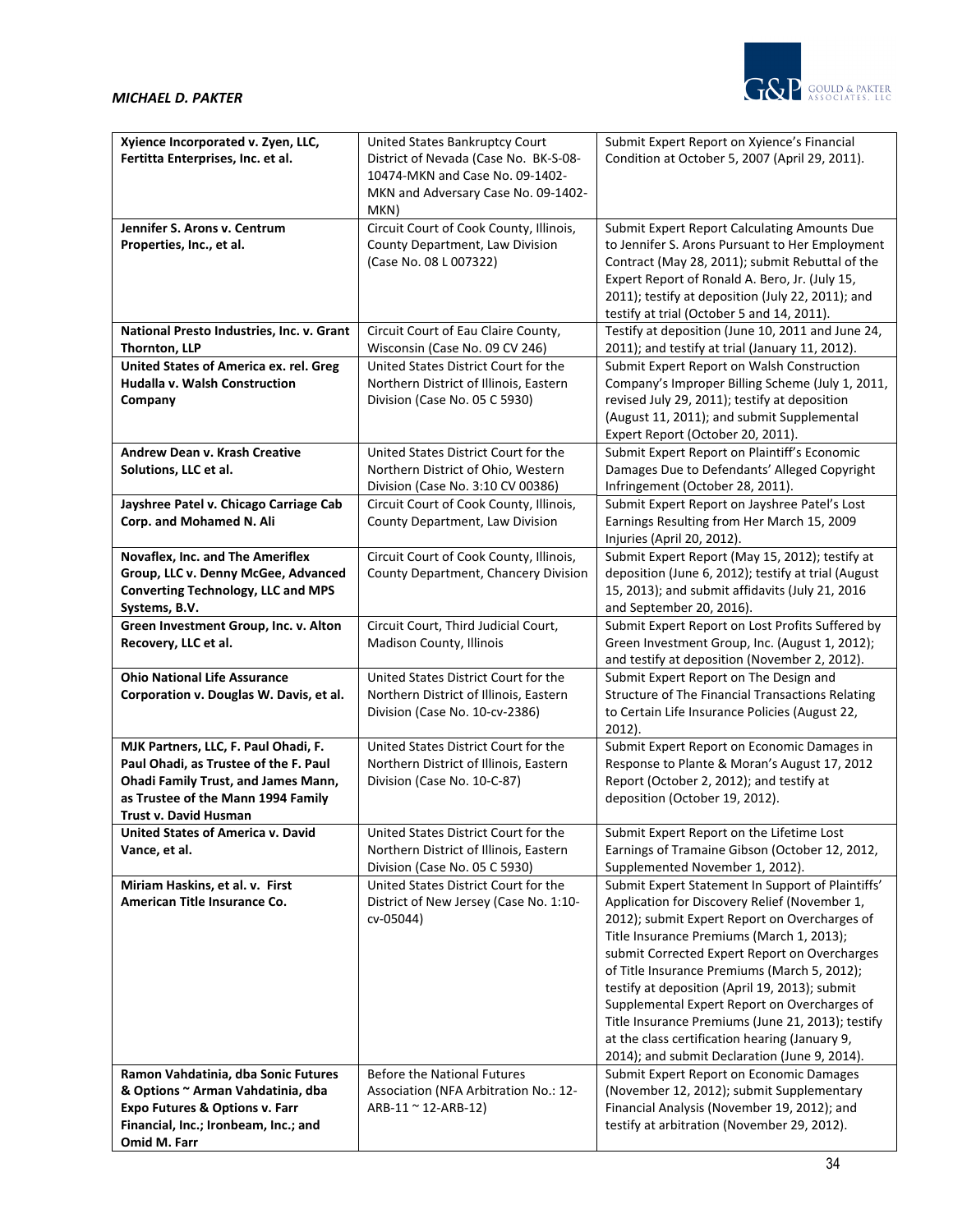

| Edward J. Tyrpak v. Roundy's<br>Supermarkets, Inc. | State of Wisconsin, Circuit Court,<br>Milwaukee County (Case No. 12-CV-<br>005605) | Submit Expert Report on Financial Accounting<br>and Reporting for Vendor Allowances and<br>Related Matters (November 27, 2012); and<br>testify at deposition (December 20, 2012). |
|----------------------------------------------------|------------------------------------------------------------------------------------|-----------------------------------------------------------------------------------------------------------------------------------------------------------------------------------|
| Demand by RCI Capital Group Inc.                   | Before the American Arbitration                                                    | Submit Expert Report on the Total Present Value                                                                                                                                   |
| against FPP Investments LLC, Robert                | Association: International Centre for                                              | of RCI FPP Investments LLC's Net Assets                                                                                                                                           |
| W. Kraft, Richard Zagorski and Daniel              | Dispute Resolution (Case No. 50 148 T                                              | (November 2, 2012); and submit Rebuttal of the                                                                                                                                    |
| Wycklendt                                          | 00212 12)                                                                          | November 2, 2012 Report of John D. Emory, Jr.                                                                                                                                     |
|                                                    |                                                                                    | (November 28, 2012).                                                                                                                                                              |
|                                                    |                                                                                    |                                                                                                                                                                                   |
| <b>General Insurance Company of</b>                | United States District Court for the                                               | Submit Expert Report on the Mega Mall's                                                                                                                                           |
| America v. Clark Mall Corp. d/b/a                  | Northern District of Illinois, Eastern                                             | Business Interruption and Other Lost Profits After                                                                                                                                |
| Discount Mega Mall Corp., et al.                   | Division (Case No. 08-CV-2787)                                                     | the September 8, 2008 Fire (February 1, 2013);                                                                                                                                    |
|                                                    |                                                                                    | and testify at deposition (July 16, 2013).                                                                                                                                        |
| In Re: The Marriage of Julie A.                    | In the Circuit Court of Cook County,                                               | Submit Expert Report Tracing Certain Cash                                                                                                                                         |
| O'Flaherty and John C. O'Flaherty                  | Illinois, County Dept. Domestic                                                    | Disbursements by the O'Flaherty Corporations                                                                                                                                      |
|                                                    | Relations Division (Case No. 10 D 552)                                             | (March 15, 2013).                                                                                                                                                                 |
| In Re: The Marriage of Julie A.                    | In the Circuit Court of Cook County,                                               | Submit Affidavits (April 2, 2015, November 16,                                                                                                                                    |
| O'Flaherty and John C. O'Flaherty                  | Illinois, County Department -                                                      | 2015 and February 9, 2016); submit Preliminary                                                                                                                                    |
|                                                    | Domestic Relations Division (Case No.                                              |                                                                                                                                                                                   |
|                                                    |                                                                                    | Expert Report Reviewing and Analyzing Certain of                                                                                                                                  |
|                                                    | 13 D 4792)                                                                         | John O'Flaherty's Real Estate Transactions                                                                                                                                        |
|                                                    |                                                                                    | (January 14, 2016); submit Expert Report On                                                                                                                                       |
|                                                    |                                                                                    | Lifestyle Expenditures (January 14, 2016); submit                                                                                                                                 |
|                                                    |                                                                                    | Expert Report Reviewing and Analyzing Certain of                                                                                                                                  |
|                                                    |                                                                                    | John O'Flaherty's Real Estate Transactions                                                                                                                                        |
|                                                    |                                                                                    | (February 4, 2016); and testify at deposition                                                                                                                                     |
|                                                    |                                                                                    | (February 16, 2016).                                                                                                                                                              |
| In Re: LHC, LLC, an Illinois Limited               | United States Bankruptcy Court,                                                    | Submit Expert Report On The Debtor's March                                                                                                                                        |
| <b>Liability Company</b>                           | Northern District of Illinois, Eastern                                             | and April 2013 Expenditures and Related Matters                                                                                                                                   |
|                                                    | Division (Case No. 13-07001)                                                       | (May 10, 2013); testify at deposition (May 13,                                                                                                                                    |
|                                                    |                                                                                    | 2013); submit Supplemental Expert Report On                                                                                                                                       |
|                                                    |                                                                                    | The Debtor's March and April 2013 Expenditures                                                                                                                                    |
|                                                    |                                                                                    | and Related Matters (May 17, 2013); and testify                                                                                                                                   |
|                                                    |                                                                                    |                                                                                                                                                                                   |
|                                                    |                                                                                    | at hearing to appoint a trustee (June 4, 2013 and                                                                                                                                 |
|                                                    |                                                                                    | June 11, 2013).                                                                                                                                                                   |
| Tom Waldbillig and W Squared, LLC v.               | United States District Court for the                                               | Submit Expert Report on Plaintiffs' Lost Business                                                                                                                                 |
| Blue Magic, Inc., York International               | Western District of Wisconsin (Case                                                | Income (June 14, 2013).                                                                                                                                                           |
| Corporation, Blains' Supply, Inc.                  | No. 12 CV 713)                                                                     |                                                                                                                                                                                   |
| Dawn Geraty v. The Village of Antioch              | In the United States District Court for                                            | Submit Expert Report on the Lost Earnings of                                                                                                                                      |
|                                                    | the Northern District of Illinois,                                                 | Dawn Geraty As a Result of the Denied                                                                                                                                             |
|                                                    | Eastern Division (Case No. 09-cv-6992)                                             | Promotion (June 7, 2013); and submit                                                                                                                                              |
|                                                    |                                                                                    | Supplemental Lost Earnings - Back Pay                                                                                                                                             |
|                                                    |                                                                                    | Calculation of Dawn Geraty As a Result of the                                                                                                                                     |
|                                                    |                                                                                    | Denied Promotion (April 30, 2014).                                                                                                                                                |
| Chaz Altman and Gina Gaffke v. P.O.                | United States District Court for the                                               | Submit Expert Report on Lifetime Lost Earnings                                                                                                                                    |
| Kirk Helgesen, individually, and the               | Northern District of Illinois, Easter                                              | and the Value of Lost Household Services (June                                                                                                                                    |
| <b>Village of Gurnee</b>                           | Division (Case No. 10 CV 5619)                                                     | 21, 2013); and testify at deposition (January 30,                                                                                                                                 |
|                                                    |                                                                                    | $2014$ ).                                                                                                                                                                         |
| Joan E. Comiskey v. Mandel, Lipton and             | In the Circuit Court of Cook County,                                               | Submit Expert Report on Comiskey's Unpaid                                                                                                                                         |
| Stevenson Limited, et al.                          |                                                                                    | Wages for the Period July 1, 2003 through June                                                                                                                                    |
|                                                    | Illinois, County Department, Law                                                   |                                                                                                                                                                                   |
|                                                    | Division (Case No. 12 L 001727)                                                    | 30, 2006 (August 12, 2013).                                                                                                                                                       |
| Anthony J. Tomaska, individually and               | In the Circuit Court of Cook County,                                               | Submit Expert Report on Checks Made Payable to                                                                                                                                    |
| derivatively on behalf of Old Town                 | Illinois, County Department, Law                                                   | Cash by Old Town Entertainment, LLC                                                                                                                                               |
| <b>Entertainment, LLC and Old Town</b>             | Division (Case No. 2011 L 8364)                                                    | (September 23, 2013); testify at deposition                                                                                                                                       |
| Entertainment Management, LLC v. Old               |                                                                                    | (November 15, 2013); and submit Expert                                                                                                                                            |
| Town Entertainment, LLC, et al.                    |                                                                                    | Rebuttal Report (January 10, 2014).                                                                                                                                               |
| Gucci Food Mart, Inc., v. Farmers                  | In the Circuit Court of Cook County,                                               | Submit Michael D. Pakter's Expert Report on                                                                                                                                       |
| <b>Underwriters Association et al</b>              | Illinois County Department, Law                                                    | Gucci Food Mart, Inc.'s Lost Business Income                                                                                                                                      |
|                                                    | Division                                                                           | (May 6, 2013); and submit additional analyses                                                                                                                                     |
|                                                    |                                                                                    | (April 18, 2014).                                                                                                                                                                 |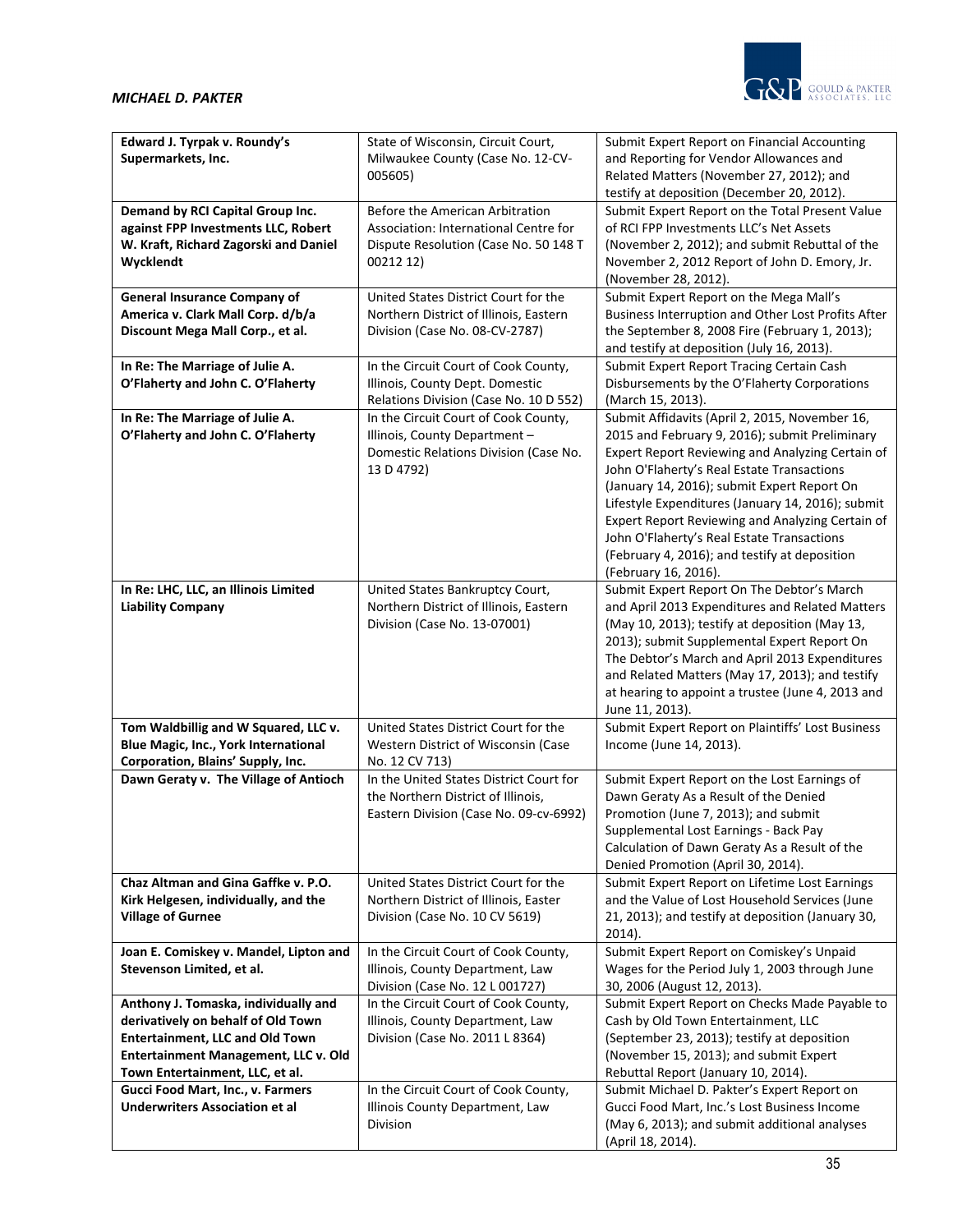

| Kensington Research and Recovery,<br>Inc. v. Office of the Cook County<br><b>Treasurer and Maria Pappas</b>                                                                                              | In the Circuit Court of Cook County,<br>Illinois, County Department, Law<br>Division (Case No. 08 L 10777)         | Submit Affidavit (October 8, 2013 and October<br>16, 2013).                                                                                                                                                                                                                                                             |
|----------------------------------------------------------------------------------------------------------------------------------------------------------------------------------------------------------|--------------------------------------------------------------------------------------------------------------------|-------------------------------------------------------------------------------------------------------------------------------------------------------------------------------------------------------------------------------------------------------------------------------------------------------------------------|
| W44 Trading Company v. Highland<br>Credit Strategies Fund, L.P., et al.                                                                                                                                  | In the District Court for Dallas County,<br>Texas, 95 <sup>th</sup> Judicial District (Cause No.<br>11-01021)      | Submit Expert Report (October 11, 2013); and<br>submit Affidavit of Michael D. Pakter in Support<br>of Plaintiff W44 Trading Company's Opposition to<br>Defendants' Motion to Strike Plaintiff's Expert<br>Witness (February 16, 2014).                                                                                 |
| <b>Federal Insurance Company as</b><br>Subrogee of MonoSol Holdco, LLC v. J.<br>K. Manufacturing Co.                                                                                                     | In the United States District Court for<br>the Northern District of Illinois (Case<br>No. 1:12-cv-03465)           | Submit Expert Report on MonoSol's Property and<br>Business Interruption Damages (November 27,<br>2013); and submit Supplemental Expert Report<br>on MonoSol's Property and Business Interruption<br>Damages (January 6, 2014).                                                                                          |
| J.B. Kenehan, LLC v. Open Sky Media,<br>LLC                                                                                                                                                              | In the Circuit Court, Civil Division of<br>Waukesha County, Wisconsin (Case<br>No. 13CV01885)                      | Submit Expert Rebuttal Report Regarding J.B.<br>Kenehan, LLC's Lost Profits (January 22, 2014).                                                                                                                                                                                                                         |
| Charles Petrishe, Nikki Caputo-Petrishe<br>and Dianne McGann v. Oak Lawn<br><b>Police Officers Todd Tenison and Scott</b><br>Kirk and the Village of Oak Lawn                                            | In the United States District Court for<br>the Northern District of Illinois (Case<br>No. 10-cv-7950)              | Submit Expert Report on Lifetime Lost Earnings<br>and the Value of Lost Household Services<br>(February 21, 2014).                                                                                                                                                                                                      |
| John D. Marks v. Verbeck Associates,<br><b>LLC and Jon Verbeck</b>                                                                                                                                       | In the Circuit Court of Cook County,<br>Illinois, County Department, Law<br>Division (Case No. 11 L 013850)        | Testify at deposition (February 21, 2014).                                                                                                                                                                                                                                                                              |
| Pratima Muzumdar, individually, and<br>Tranquil Passage, LLC v. Robert Plotkin,<br>The Robert Law Firm, P.C. and Plotkin<br>& Plotkin, LLC.                                                              | In the Circuit Court of Cook County,<br>Illinois, County Department, Law<br>Division (Case No. 08 L 000350)        | Submit Expert Report Rebutting the Damages<br>Report of Bruce S. Schaeffer Dated December 2,<br>2013 (February 27, 2014).                                                                                                                                                                                               |
| Clarence William Brown, M.D. and<br>Vassilios Dimitropoulos, M.D. v. Rush<br>University Medical Center, et al.                                                                                           | In the Circuit Court of Cook County,<br>Illinois, County Department, Law<br>Division (Case No. 09 L 15110)         | Submit Expert Report on the Amounts Owing to<br>the Plaintiffs (February 28, 2014); testify at<br>deposition (April 4, 2014); submit Expert Report<br>on the Amounts Owing to the Plaintiffs (Revised<br>September 16, 2014 Pursuant to Court Order<br>Dated June 19, 2014); and testify at trial (October<br>1, 2014). |
| James Eric Wahl v. James Quigley,<br><b>Cynthia Quigley and Clarkson Company</b>                                                                                                                         | In the Circuit Court of Cook County,<br>Illinois, County Department, Chancery<br>Division (Case No. 10 CH 52640)   | Submit Expert Report on The Liquidity of the<br>Clarkson Company and Related Matters (April 7,<br>2014); and testify at deposition (April 30, 2014).                                                                                                                                                                    |
| Suky Jodi, Inc. v. Prak Properties, LLC,<br>Amit Shah, Rakesh Shah, Kishore Patel<br>and Nipun Panchal                                                                                                   | In the Circuit Court Branch, Sauk<br>County, State of Wisconsin (Case No.<br>13-CV-390)                            | Submit Expert Report on Economic Damages<br>(April 14, 2014).                                                                                                                                                                                                                                                           |
| TNJB, LLC v. Greenview Group of<br><b>Illinois</b> , LLC                                                                                                                                                 | In the Circuit Court of Cook County,<br>Illinois, County Department, Law<br>Division (Case No. 11 L 005248)        | Submit Expert Report on TNJB's Damages (April<br>21, 2014).                                                                                                                                                                                                                                                             |
| Apex Consulting Group, Inc. v. TTMKK<br>Holdings, LLC and MPS Partners LLC                                                                                                                               | In the Circuit Court of Cook County,<br>Illinois, County Department, Chancery<br>Division (Case No. 2009 CH 47207) | Submit Expert Report Rebutting Opinion A.2(d) of<br>Plaintiff's Rule 213 Disclosures dated January 2,<br>2014 (May 19, 2014); and testify at deposition<br>(July 24, 2014).                                                                                                                                             |
| Mahmoud Shaffie, Maliheh Shaffie,<br>Microsonic Computer, Inc. and Cell<br>Phone Repair (CPR) Inc. v. Cell Phone<br>Repair, LLC, CPR-Cell Phone Repair<br>Franchise System, Inc. and Jeremy<br>Kwaterski | Before the American Arbitration<br>Association, San Francisco, California<br>(Case No. 74 114 00275)               | Submit Expert Report Rebutting Claimants'<br>Alleged Damages (June 2, 2014); and testify at<br>deposition (June 24, 2014).                                                                                                                                                                                              |
| Neck & Back Clinic Ltd. v. Keefe and<br><b>Associates LLC</b>                                                                                                                                            | Circuit Court of Cook County, Illinois,<br>County Department, Law Division<br>(Case No. 2006L 11110)               | Submit Expert Report on Plaintiff's Damages as a<br>Result of Defendant's August 2006 Publication<br>(June 27, 2014).                                                                                                                                                                                                   |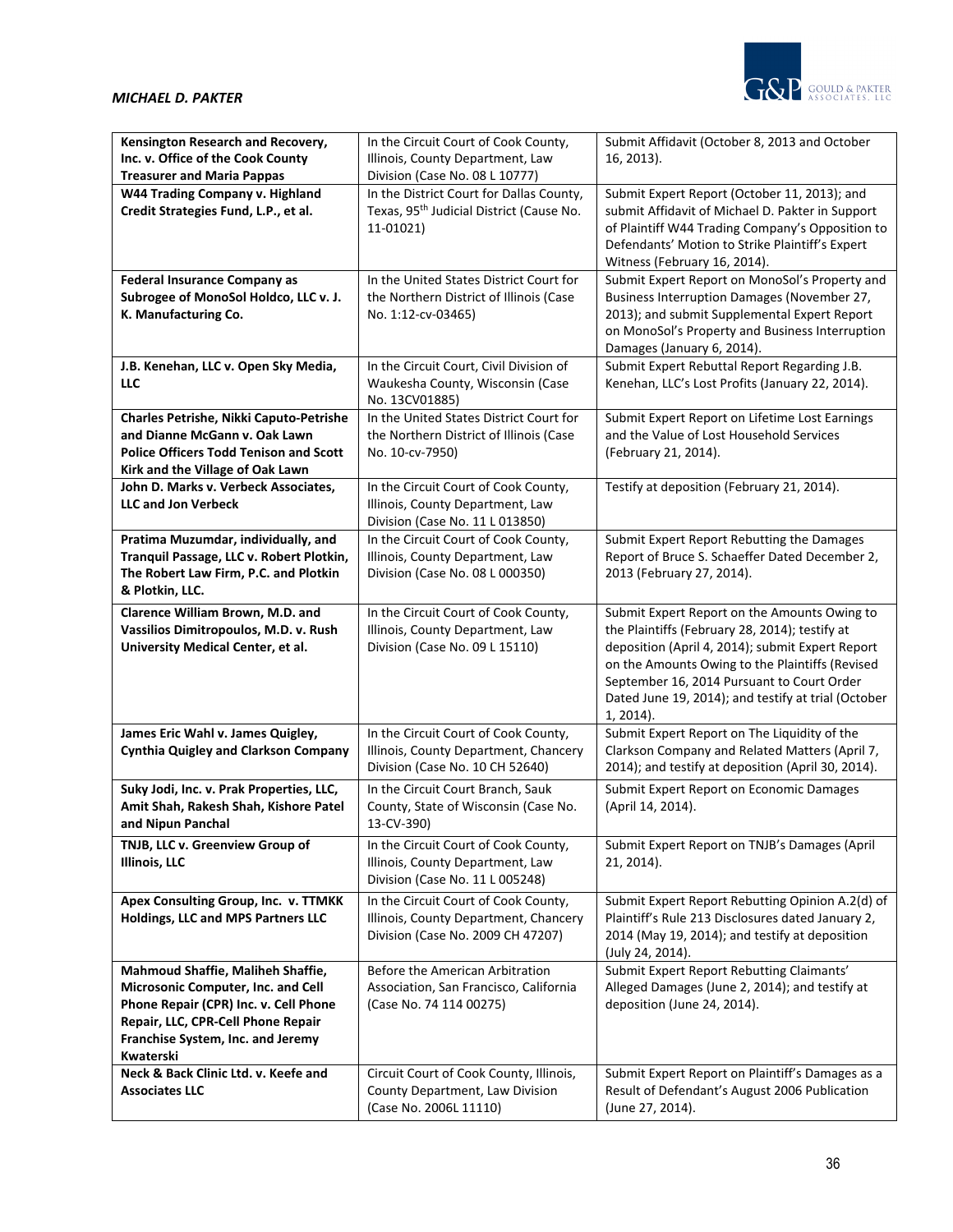

| Touhy and Touhy, Ltd. v. Ryan F.             | In the Circuit Court of Cook County,                   | Testify at deposition (August 13, 2014).                                                    |
|----------------------------------------------|--------------------------------------------------------|---------------------------------------------------------------------------------------------|
| Stephan, James B. Zouras and Stephan         | Illinois, County Department, Chancery                  |                                                                                             |
| & Zouras, LLP                                | Division (Case No. 07 CH 13552)                        |                                                                                             |
|                                              |                                                        |                                                                                             |
| Nancy M. Harvey v. Stephen Wolfram,          | In the Circuit Court for the 18 <sup>th</sup> Judicial | Submit Expert Report Rebutting the Opinions of                                              |
| Wolfram Research, Inc. and Wolfram           | Circuit, DuPage County, Illinois, Law                  | Peggy Tracy Dated April 24, 2014 (August 18,                                                |
| Alpha, LLC                                   | Division (Case No. 2010L000593)                        | 2014); submit Expert Report Rebutting the                                                   |
|                                              |                                                        | Opinions of Steven R. Kursh Dated May 14, 2014                                              |
|                                              |                                                        | (August 18, 2014); and testify at trial (November                                           |
|                                              |                                                        | 7 and 10, 2014).                                                                            |
| Dwight Nelson v. Launch Creative             | In the Circuit Court of Cook County,                   | Submit Affidavit (October 21, 2014); and submit                                             |
| Marketing, Inc. and Kevin Keating            | Illinois, County Department, Law                       | Expert Report on Plaintiff's Economic Damages                                               |
|                                              | Division (Case No. 2012L012357)                        | (November 24, 2014).                                                                        |
| Cendrowski Corporate Advisors v. The         | Before the American Arbitration                        | Submit Expert Report Regarding the Standard of                                              |
| <b>Rosen Law Firm</b>                        | Association (Case No. 01-14-0000-                      | Care Exercised by Dr. Barry J. Epstein In Re Puda                                           |
|                                              | 6976)                                                  | Coal Securities, Inc., et al. (October 28, 2014);                                           |
|                                              |                                                        | and testify at arbitration (November 18, 2014).                                             |
| John W. Lee, III v. Chicago Youth            | In the United States District Court for                | Submit Expert Report Regarding John W. Lee, Ill's                                           |
| <b>Centers and J. Harry Wells</b>            | the Northern District of Illinois,                     | Lost Salary and CYC's Financial Condition                                                   |
|                                              | Eastern Division (Case No. 12 cv 9245)                 | (November 24, 2014); and testify at deposition                                              |
|                                              |                                                        | (January 15, 2015).                                                                         |
| Bruce Levine, et al. v. First American       | United States District Court for the                   | Submit Expert Report on Title Insurance Premium                                             |
| <b>Title Insurance Co.</b>                   | Eastern District of Pennsylvania (Civil                | Overcharges and Related Matters (January 9,                                                 |
|                                              | Action No.: 09 842-JHS)                                | 2015); submit Supplemental Expert Report on                                                 |
|                                              |                                                        | Title Insurance Premium Overcharges and                                                     |
|                                              |                                                        | Related Matters (May 1, 2015); and testify at                                               |
|                                              |                                                        | deposition (May 15, 2015).                                                                  |
| Stephanie Coleman, et al. v.                 | United States District Court for the                   | Submit Expert Report On Title Insurance                                                     |
| <b>Commonwealth Land Title Insurance</b>     | Eastern District of Pennsylvania (Civil                | Premium Overcharges and Related Matters                                                     |
| Company                                      | Action No.: 09-CV-679-JHS)                             | (January 9, 2015); testify at deposition (May 14,                                           |
|                                              |                                                        | 2015); submit Responsive Expert Report -                                                    |
|                                              |                                                        | Responding to the Korman, Visser and Effner                                                 |
|                                              |                                                        | Reports; testify at deposition (October 27, 2015);                                          |
|                                              |                                                        | testify at class action certification hearing<br>(December 8, 2015); and submit Declaration |
|                                              |                                                        | Regarding Possible Overcharges in Defendants'                                               |
|                                              |                                                        | Database (March 7, 2016).                                                                   |
| Mitchell and Randi Schwartz, et al. v.       | United States District Court for the                   | Submit Expert Report On Title Insurance                                                     |
| Lawyers Title Insurance Company              | Eastern District of Pennsylvania (Civil                | Premium Overcharges and Related Matters                                                     |
|                                              | Action No.: 09-CV-841-JHS)                             | (January 9, 2015); testify at deposition (May 14,                                           |
|                                              |                                                        | 2015); submit Responsive Expert Report -                                                    |
|                                              |                                                        | Responding to the Korman, Visser and Effner                                                 |
|                                              |                                                        | Reports; testify at deposition (October 27, 2015);                                          |
|                                              |                                                        | testify at class action certification hearing                                               |
|                                              |                                                        | (December 8, 2015); and submit Declaration                                                  |
|                                              |                                                        | Regarding Possible Overcharges in Defendants'                                               |
|                                              |                                                        | Database (March 7, 2016).                                                                   |
| Leemor Katz v. Joel J. Levin                 | Circuit Court of Cook County, Illinois                 | Submit Expert Report on Unidentified                                                        |
|                                              | (Case No. 11 L 005157)                                 | Disbursements and Related Matters (February                                                 |
|                                              |                                                        | 12, 2015); and testify at deposition (April 13,                                             |
|                                              |                                                        | $2015$ ).                                                                                   |
| <b>United States Securities and Exchange</b> | United States District Court Northern                  | Submit Michael D. Pakter's Expert Report on                                                 |
| Commission v. Jason R. Hyatt, Jay            | District of Illinois Eastern Division                  | Hyatt Johnson Capital, LLC Manager                                                          |
| Johnson and Hyatt Johnson Capital LLC        | (Case No.: 1:08-cv-2224)                               | Compensation Review (February 16, 2015).                                                    |
| Nicole Callaly vs. Lieberman                 | Circuit Court for the 18 <sup>th</sup> Judicial        | Submit Expert Report on Damages Suffered by                                                 |
| Management Services Inc. and the             | Circuit DuPage County, Illinois (Case                  | Nicole Callaly (February 2, 2015); and testify at                                           |
| Klein Creek Condominium Association          | No. 2011 L 000545)                                     | deposition (March 25, 2015).                                                                |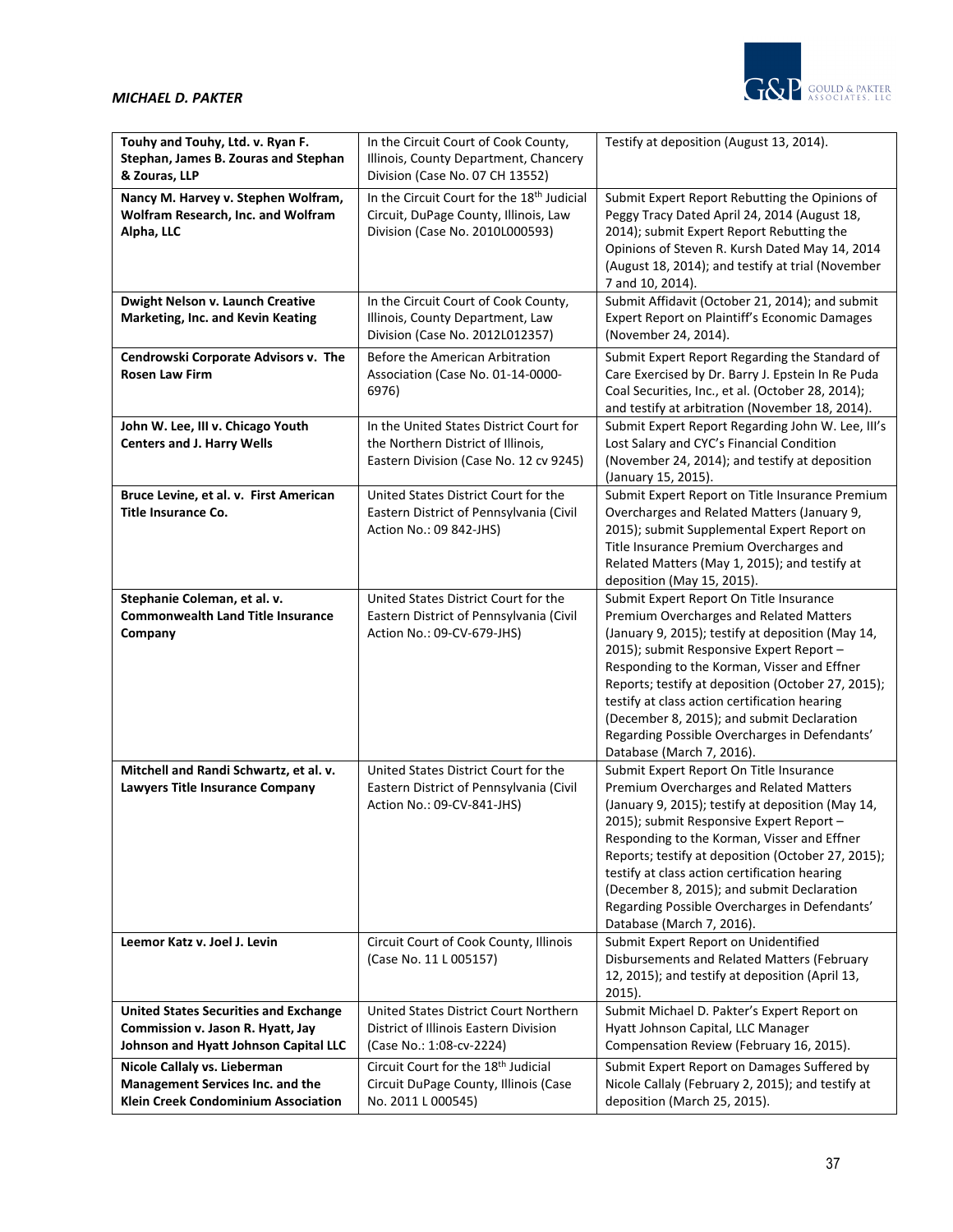



| Beth and Sheldon Gaffen et al. v.<br>Charles H. Jesser, et al.                                                                                                               | Circuit Court of Cook County, Illinois,<br>County Department, Chancery Division<br>(Case No. 12 CH 32776)         | Submit Affidavit (March 13, 2015); submit<br>Michael D. Pakter's Expert Report on Plaintiffs'<br>Damages and Related Matters (May 3, 2017);<br>submit Michael D. Pakter's Supplemental Expert<br>Report on Plaintiffs' Damages and Related<br>Matters (August 15, 2017); testify at deposition<br>(November 14, 2017); submit Michael D. Pakter's<br>Amended Supplemental Expert Report on<br>Plaintiffs' Damages and Related Matters (March<br>26, 2018); testify at deposition (May 9, 2011);<br>and testify at trial (May 15-16, 2018). |
|------------------------------------------------------------------------------------------------------------------------------------------------------------------------------|-------------------------------------------------------------------------------------------------------------------|--------------------------------------------------------------------------------------------------------------------------------------------------------------------------------------------------------------------------------------------------------------------------------------------------------------------------------------------------------------------------------------------------------------------------------------------------------------------------------------------------------------------------------------------|
| Nestle Waters North America, Inc. v.<br><b>Mountain Glacier, LLC</b>                                                                                                         | Before the Judicial Arbitration and<br>Mediation Services (Case No.:<br>1340009869 and 1340010633)                | Submit Expert Report on Mountain Glacier's Lost<br>Profits (April 1, 2015); and testify at deposition<br>(May 1, 2015).                                                                                                                                                                                                                                                                                                                                                                                                                    |
| Stuart Simonsen and GMS Devco LLC v.<br><b>BdS Quant Capital, LLC and BdS Quant,</b><br>LLC.                                                                                 | Circuit Court of Cook County, Illinois,<br>County Department, Chancery Division<br>(Case No. 11 CH05557)          | Submit Affidavit (April 17, 2015).                                                                                                                                                                                                                                                                                                                                                                                                                                                                                                         |
| 26 BRIX, LLC. d/b/a B Cellars v. Vin<br>Divino, Ltd                                                                                                                          | Before the American Arbitration<br>Association (Case No. 01-14-0000-<br>6831)                                     | Submit Affidavit (April 21, 2015); submit Expert<br>Report on Vin Divino's Economic Damages (May<br>5, 2015); submit Supplementary Expert Report<br>Responding to Questions 3 and 4 of Patrick L.<br>Anderson's B Cellars Damages Analysis; and<br>Analyzing B Cellars' Effective Wholesale Selling<br>Prices (June 9, 2015); and testify at arbitration<br>(August 28, 2015).                                                                                                                                                             |
| Wendy Guzman and Danielle Johnson,<br>et al. v. Lincoln Technical Institute, Inc.<br>et al.                                                                                  | United States District Court District of<br>Nevada (Case No. 2:13-cv-02251-JAD-<br>VCF)                           | Submit Expert Report on the Net Losses of the<br>Green Valley Clinic (May 5, 2015); and submit<br>Michael D. Pakter's Rebuttal Expert Report on<br>the May 4, 2015 Forensic Analysis Report of<br>Michael Saccomanno and Chad Keeports (June<br>29, 2015).                                                                                                                                                                                                                                                                                 |
| Vivian Makris, et al. v. John Svigos, et<br>al.                                                                                                                              | Circuit Court of Lake County, Illinois,<br>County Department, Chancery Division<br>(Case No. 14 CH 2391)          | Submit Affidavit (May 7, 2015); testify at<br>deposition (October 15, 2018); and testify at trial<br>(July 27, 2020).                                                                                                                                                                                                                                                                                                                                                                                                                      |
| A. L. Dougherty Real Estate<br>Management Company, LLC. and<br>Phyllis K. Dougherty v. Su Chin Tsai and<br>Cube Global, LLC                                                  | Circuit Court of Cook County, Illinois,<br>County Department, Law Division<br>(Case No. 13 L 3920)                | Testify at deposition pursuant to Illinois Supreme<br>Court Rule 206(a)(1) (May 21, 2015); submit<br>Michael D. Pakter's Expert Report on the<br>November 2010 Transfer of Assets from March<br><b>Fasteners to Cube Global and Related Matters</b><br>(October 2, 2015); testify at deposition (October<br>12, 2015); and testify at trial (November 3-4,<br>$2015$ ).                                                                                                                                                                    |
| Dr. Nicholas Angelopoulos v. Keystone<br>Orthopedic Specialists, S.C., WACHN,<br>LLC, Martin R. Hall, M.D., Ira K. Dubin<br>LTD. d/b/a Green Dubin & Co, and Ira<br>K. Dubin | United States District Court for the<br>Northern District of Illinois, Eastern<br>Division (Case No. 12-cv-05836) | Submit Expert Report of Michael D. Pakter<br>Rebutting the Opinions of Jay Sanders (June 26,<br>2015); testify at deposition (July 23, 2015); and<br>testify at trial (June 2, 2017).                                                                                                                                                                                                                                                                                                                                                      |
| Michael Colgrove v. Shawn M. Davies<br>and Shawn M. Davies, S.C.,                                                                                                            | Circuit Court of Cook County, Illinois,<br>County Department, Law Division<br>(Case No. 2014-L-006745)            | Submit Michael D. Pakter's Expert Report on<br>Michael Colgrove's Economic Damages (June 29,<br>2015); testify at deposition (July 31, 2015); and<br>testify at trial (November 18, 2015).                                                                                                                                                                                                                                                                                                                                                 |
| Tresa Puthenveetil On Her Own Behalf<br>and, Derivatively, On Behalf of Victory<br>Pharmacy, Inc. and North Town<br>Pharmacy, Inc. v. Arun Patel and<br><b>Bharat Patel</b>  | Circuit Court of Cook County, Illinois,<br>County Department, Chancery Division<br>(Case No. 09 CH 26982)         | Testify at deposition pursuant to Supplemental<br>Rule 213(f)(3) Disclosures (May 28, 2015); and<br>testify at trial (March 3, 2016).                                                                                                                                                                                                                                                                                                                                                                                                      |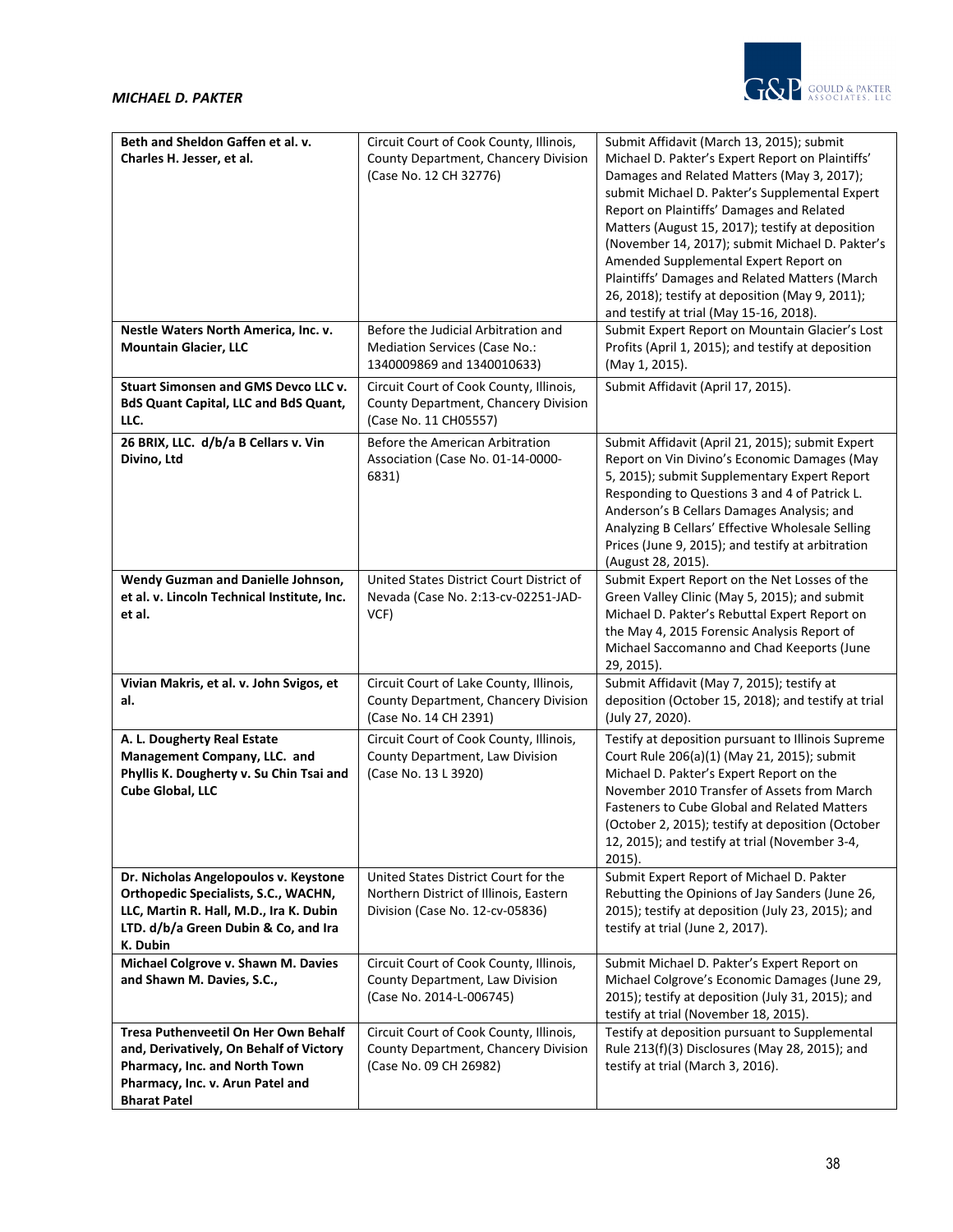

| Maria Ford et al. v. Gary Yasuda et al.                                                                                                                                                                                                                         | United States District Court Central<br>District of California (Case No. 5:13-cv-<br>1961-PSG-DTB)                | Submit Michael D. Pakter's Expert Report on the<br>Net Losses of the Bakersfield, Clovis and Fairfield<br>Clinics (June 10, 2015); submit Michael D.                                                                                                                                                                                                                                                                                                       |
|-----------------------------------------------------------------------------------------------------------------------------------------------------------------------------------------------------------------------------------------------------------------|-------------------------------------------------------------------------------------------------------------------|------------------------------------------------------------------------------------------------------------------------------------------------------------------------------------------------------------------------------------------------------------------------------------------------------------------------------------------------------------------------------------------------------------------------------------------------------------|
|                                                                                                                                                                                                                                                                 |                                                                                                                   | Pakter's Rebuttal Expert Report on the June 10,<br>2015 Report of Steven B. Boyles (July 8, 2015);<br>testify at deposition (February 3, 2017), submit<br>Opening Declaration Of Michael D. Pakter In<br>Support Of Defendants Gary Yasuda And Amarillo<br>College Of Hairdressing, Inc.'s Motion For<br>Summary Judgment And/or Order For Specifying<br>Material Facts Existing Without Substantial<br>Controversy Against Plaintiffs Maria Ford, Sundae  |
|                                                                                                                                                                                                                                                                 |                                                                                                                   | Worthy, And Paige Martin On All Counts Of Their<br>Second Amended Complaint (April 13, 2017); and<br>submit the Declaration Of Michael D. Pakter In<br>Support Of Defendants Gary Yasuda And Amarillo<br>College Of Hairdressing, Inc.'s Motion For<br>Summary Judgment And/or Order For Specifying<br>Material Facts Existing Without Substantial<br>Controversy Against Plaintiffs Maria Ford, Sundae<br>Worthy, And Paige Martin On All Counts Of Their |
|                                                                                                                                                                                                                                                                 |                                                                                                                   | Second Amended Complaint (June 12, 2017).                                                                                                                                                                                                                                                                                                                                                                                                                  |
| Robert Irvine v. Owner Insurance<br><b>Company and Auto Owners Insurance</b><br>Company                                                                                                                                                                         | Circuit Court of 17 <sup>th</sup> Judicial Circuit,<br>Winnebago County, State of Illinois<br>(Case No. 12 L 32)  | Submit Michael D. Pakter's Expert Report on<br>Robert Irvine's Lost Wages Before Taxes as a<br>Result of the March 15, 2010 Accident (July 29,<br>2015).                                                                                                                                                                                                                                                                                                   |
| Unique Insurance Company v. Tri-State<br><b>Insurance Agency</b>                                                                                                                                                                                                | Circuit Court of Cook County, Illinois<br>Municipal Department, 1 <sup>st</sup> District<br>(Case No. 13 1107259) | Submit Michael D. Pakter's Expert Report on the<br>Lost Profits Sustained by The Tri-State Insurance<br>Agency (September 18, 2015); and testify at<br>deposition (March 7, 2016).                                                                                                                                                                                                                                                                         |
| Benjamin Buttolph as Receiver for<br>Mobile Doctors USA, LLC. Mobile<br>Doctors USA, LLC., Mobile Doctors Mgt,<br>LLC and Lake MI Mobile Doctor, P.C. v.<br>Dike Ajiri, Christine Chung Kenney,<br>Christopher Stemler, Eileen Ajiri and<br><b>Samuel Ajiri</b> | In the Circuit Court of Cook County,<br>Illinois, County Department, Law<br>Division (Case No. 14-L-009268)       | Testify at deposition (October 30, 2015).                                                                                                                                                                                                                                                                                                                                                                                                                  |
| <b>Federal Deposit Insurance Company as</b><br>Receiver for First Southern Bank, v.<br><b>BKD, LLP</b>                                                                                                                                                          | In the United States District Court for<br>the Eastern District of Arkansas (Case<br>No. 4:13 - cv - JM)          | Submit Expert Report (November 21, 2015);<br>testify at deposition (December 17, 2015); and<br>submit Rebuttal Expert Report (February 22,<br>2016).                                                                                                                                                                                                                                                                                                       |
| Ryszard Skrzeczyna and Beata<br>Skrzeczyna v. Imperial Homes, Inc. et<br>al.                                                                                                                                                                                    | In the Circuit Court of Cook County,<br>Illinois, County Department, Law<br>Division (Case No. 11 L 3260)         | Submit Michael D. Pakter's Calculations of<br>Ryszard Skrzeczyna's Lost Wages and Medical<br>Expenses (Excluding Loss of Household Services,<br>Other Economic Damages and Prejudgment<br>Interest) (October 16, 2015); testify at deposition<br>(November 23, 2015 and March 1, 2016); and<br>submit Medicare Set-aside Declaration (August<br>29, 2017).                                                                                                 |
| In the Matter of CSX Intermodal                                                                                                                                                                                                                                 | Jesse White, Secretary of State, State                                                                            | Submit Expert Report on the December 31, 2010                                                                                                                                                                                                                                                                                                                                                                                                              |
| Terminals, Inc. 5567-880-4                                                                                                                                                                                                                                      | of Illinois, (File No. C-C1-14)                                                                                   | Transaction (January 5, 2016).                                                                                                                                                                                                                                                                                                                                                                                                                             |
| Samuel P. Mathew, M.D. v. Unum Life                                                                                                                                                                                                                             | United States District Court for the                                                                              | Submit Expert Report (March 7, 2016).                                                                                                                                                                                                                                                                                                                                                                                                                      |
| Insurance Co. of America, and                                                                                                                                                                                                                                   | Northern District of Illinois, Eastern                                                                            |                                                                                                                                                                                                                                                                                                                                                                                                                                                            |
| <b>Provident Life and Accident Insurance</b><br>Co.                                                                                                                                                                                                             | Division (Case No. 1:14-cv-08000)                                                                                 |                                                                                                                                                                                                                                                                                                                                                                                                                                                            |
| Dominick R. Voso v. Sharon Teresa                                                                                                                                                                                                                               | In the United States District Court for                                                                           | Submit Affidavit (March 8, 2016).                                                                                                                                                                                                                                                                                                                                                                                                                          |
| Ewton, et al. Frank, and Frederic W.<br>Frank, III                                                                                                                                                                                                              | the Northern District of Illinois,<br>Eastern Division (Case No. 16-CV-<br>00190)                                 |                                                                                                                                                                                                                                                                                                                                                                                                                                                            |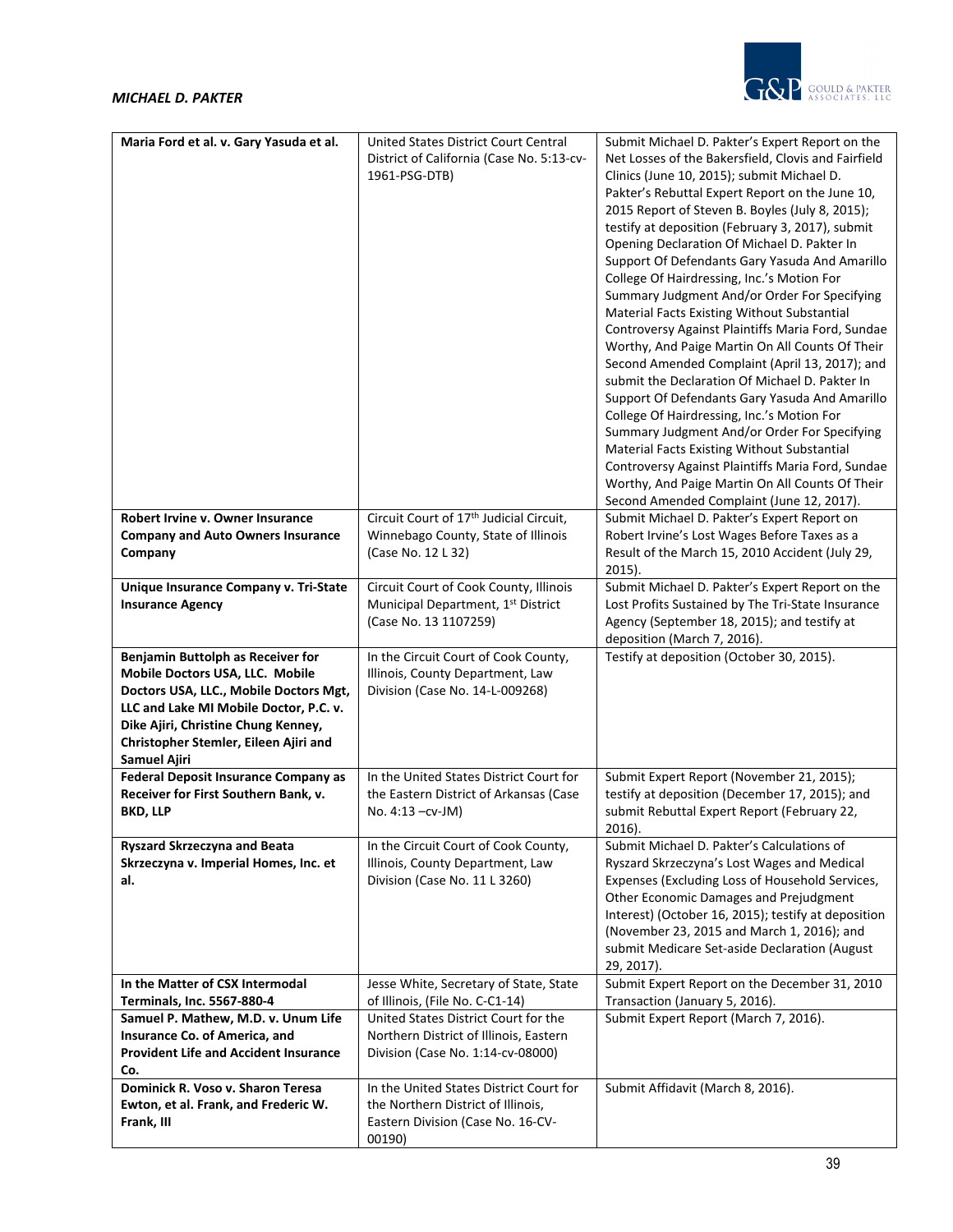

| <b>Thai Tours and Trans Airways</b>                       | In the United States District Court for                                       | Submit Expert Report on Plaintiff's Lost Profits                                                 |
|-----------------------------------------------------------|-------------------------------------------------------------------------------|--------------------------------------------------------------------------------------------------|
| Company, Ltd., v. BCI Aircraft Leasing,                   | the Northern District of Illinois,                                            | Claims (March 18, 2016); and testify at                                                          |
| Inc., and Craig Papayanis                                 | Eastern Division (Case No. 13-cv-<br>08511)                                   | deposition (April 26, 2016).                                                                     |
| Greg Tehle v. Texor Petroleum Co. Inc.                    | In the Circuit Court for the Nineteenth                                       | Submit Michael D. Pakter's Expert Report on The                                                  |
| and World Fuel Services, Inc. d/b/a                       | Judicial District Lake County -                                               | Alleged Damages Suffered by Dr. Gregory S.                                                       |
| <b>Shell Gas Station</b>                                  | Waukegan, Illinois (Case No. 14 L 905)                                        | Tehle on May 19, 2014 (April 4, 2016).                                                           |
| Diagnostic Imaging Associates, Ltd. v.                    | In the Circuit Court of Cook County,                                          | Submit Affidavit (April 29, 2016).                                                               |
| <b>Abrix Radiology Billing Services, LLC</b>              | Illinois, County Department - Law                                             |                                                                                                  |
| and The Abrix Group, LP, Abrix Billing                    | Division (Case No. 151470)                                                    |                                                                                                  |
| Services, LLC, Robert Krypel and Linda                    |                                                                               |                                                                                                  |
| <b>Siegel</b>                                             |                                                                               |                                                                                                  |
| In Re: The Former Marriage of                             | In the Circuit Court of the Nineteenth                                        | Submit Michael D. Pakter's Expert Report on                                                      |
| Orenstein                                                 | Judicial Circuit - Lake County, Illinois                                      | Richard Orenstein's Net Income for Child Support                                                 |
| Greg Merdinger, individually and                          | (Case No.: 03 D 560)<br>In the Circuit Court of Cook County,                  | Purposes (April 29, 2016).<br>Submit Affidavits (April 29, 2016).                                |
| derivatively on behalf of Buck                            | Illinois, County Department, Chancery                                         |                                                                                                  |
| Broadway & Reade, LLC v. The John                         | Division (Case No.: 12 CH 37780)                                              |                                                                                                  |
| <b>Buck Company LLC</b>                                   |                                                                               |                                                                                                  |
| In Re: Blue Buffalo Company, LTD.                         | In the United States District Court for                                       | Submit Affidavit (May 10, 2016).                                                                 |
| <b>Marketing And Sales Practices</b>                      | the Eastern District of Missouri (Case                                        |                                                                                                  |
| Litigation                                                | No.: 4:14 MD 2562 RWS)                                                        |                                                                                                  |
| Virginia Blasco v. Milina Gerasimov                       | In the Circuit Court of Cook County,                                          | Submit Michael D. Pakter's Rebuttal Expert                                                       |
|                                                           | Illinois (Case No. 14 L 6697)                                                 | Report Of Stan V. Smith's June 1, 2015 Letter                                                    |
|                                                           |                                                                               | Regarding Blasco's Loss of Earnings (May 17,                                                     |
|                                                           |                                                                               | 2016); testify at deposition (June 24, 2016);<br>submit Michael D. Pakter's Supplementary Expert |
|                                                           |                                                                               | Report Of Stan V. Smith's Supplementary July 16,                                                 |
|                                                           |                                                                               | 2015 Letter Regarding Blasco's Loss of Earnings;                                                 |
|                                                           |                                                                               | and testify at trial (October 14, 2016).                                                         |
| Mark Oliver, Dana Shourd, Wayne                           |                                                                               |                                                                                                  |
|                                                           | In the Circuit Court of Cook County,                                          | Submit Michael D. Pakter's Expert Report On                                                      |
| Herman, and Signature Sales &                             | County Department, Chancery Division                                          | Amounts Due and Owing To Dana Shourd and                                                         |
| Marketing, LLC, v. The Combined                           | (Case No. 2013 CH 15233)                                                      | Wayne Herman (May 20, 2016); testify at                                                          |
| Group, LLC, and Combined Holding                          |                                                                               | deposition (June 29, 2016); submit Michael D.                                                    |
| Group Inc.                                                |                                                                               | Pakter's Expert Report On Damages Arising From                                                   |
|                                                           |                                                                               | Counter-Defendants Not Transferring Saleslink,                                                   |
|                                                           |                                                                               | LLC to Signature Sales & Marketing, LLC (January                                                 |
|                                                           |                                                                               | 25, 2017); submit Michael D. Pakter's Revised                                                    |
|                                                           |                                                                               | Expert Report On Damages Arising From Counter-                                                   |
|                                                           |                                                                               | Defendants Not Transferring Saleslink, LLC to<br>Signature Sales & Marketing, LLC (May 3, 2017); |
|                                                           |                                                                               | and testify at trial (June 29, 2017).                                                            |
| Great Northern Lumber, Inc. v. Illinois                   | In the Circuit Court of Cook County,                                          | Submit Michael D. Pakter's Expert Report (August                                                 |
| Concrete - I.C.I., Inc., et al. and Willow                | Illinois, County Department, Chancery                                         | 26, 2016); testify at deposition (November 11,                                                   |
| Electrical Supply Co., Inc. v. Illinois                   | Division Mechanics Lien Section (Case                                         | 2016); and testify at trial (May 16, 2017).                                                      |
| Concrete - I.C.I., Inc., et al.                           | No. 2010 CH 41543 Consolidated with                                           |                                                                                                  |
|                                                           | 2010 L 66042 and 2011 CH 05114)                                               |                                                                                                  |
| Fona International, Inc. v. Flavor                        | In the Circuit Court of the Eighteenth                                        | Submit Michael D. Pakter's Expert Report and                                                     |
| Concepts, Inc. et al.                                     | Judicial Circuit, County Department,                                          | Disclosure - Rebuttal of Expert Report and                                                       |
|                                                           | Chancery Division (Case No. 2010 CH<br>3722)                                  | Disclosure of Melissa A. Bennis - Concerning<br>Defendants' Alleged Unjust Enrichment            |
|                                                           |                                                                               | (September 6, 2016); and testify at deposition                                                   |
|                                                           |                                                                               | (September 28, 2016).                                                                            |
| Unifin, Inc. v. Van Ru Credit                             | In the Circuit Court Cook County,                                             | Submit Michael D. Pakter's Expert Report on                                                      |
| Corporation                                               | Illinois, County Department, Law                                              | Unifin's Damages (September 9, 2016).                                                            |
|                                                           | Division (Case No. 2015 L 2181)                                               |                                                                                                  |
| The People of the State of Illinois v.<br>Jacquelyn Greco | In the Circuit Court of Cook County,<br>Illinois, County Department, Criminal | Submit Michael D. Pakter's Expert Report<br>Concerning the Net Assets of Carl Gaimari Near       |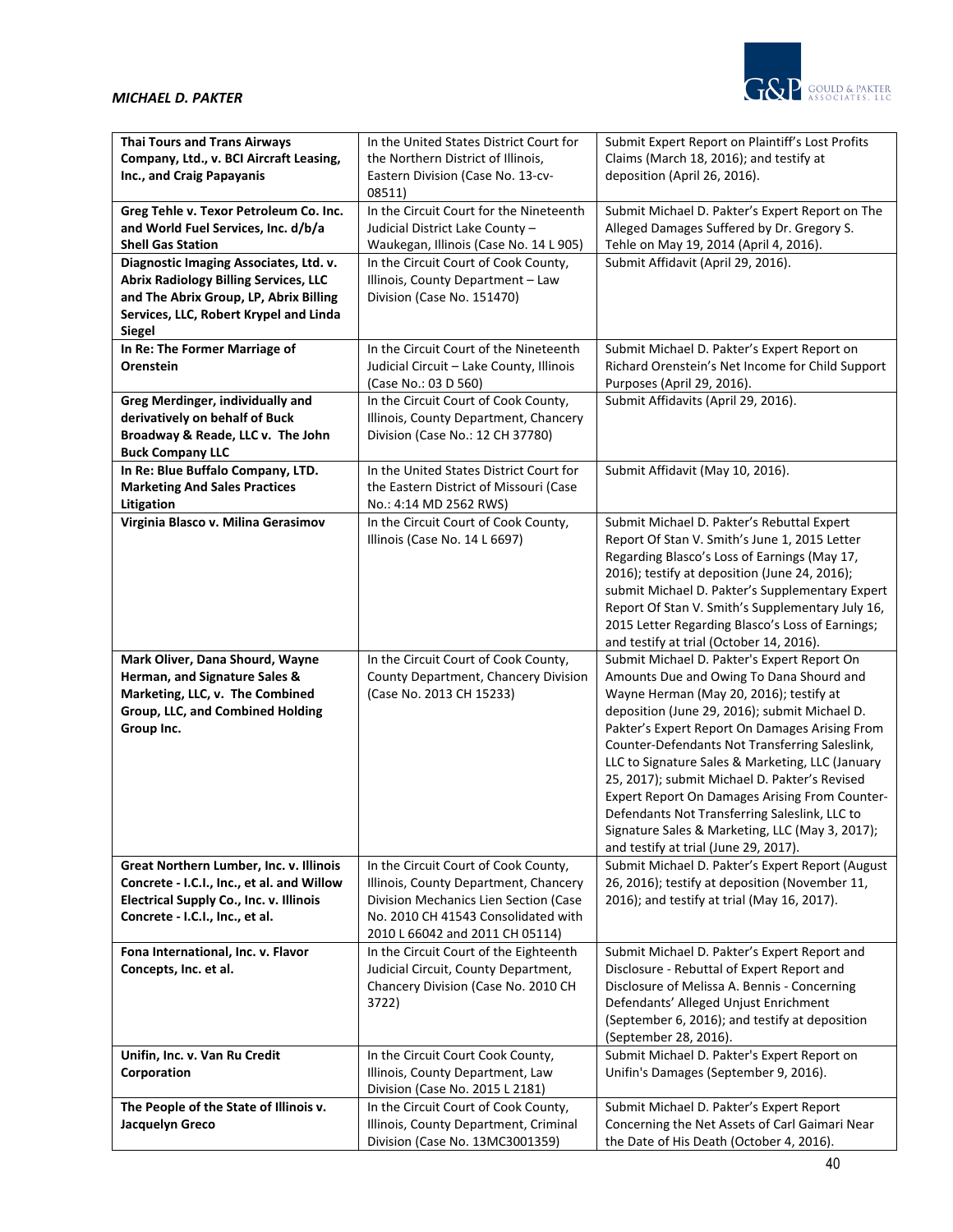

| Branko Tupanjac, individually and<br>derivatively on behalf of 233 E. Ontario<br>LLC v. Ramiro Cazares, a/k/a Tony | In the Circuit Court Cook County,<br>Illinois, County Department, Law<br>Division (Case No. 2013 L 003364) | Submit Michael D. Pakter's Expert Report on<br>Plaintiff's Damages (September 30, 2016); submit<br>Michael D. Pakter's Expert Report Responding to |
|--------------------------------------------------------------------------------------------------------------------|------------------------------------------------------------------------------------------------------------|----------------------------------------------------------------------------------------------------------------------------------------------------|
| Cazares, James Cazares and Ivy Hotel<br>LLC. (and counterclaims)                                                   |                                                                                                            | Joan Bowen's Letter Dated September 28, 2016<br>(November 21, 2016); and testify at trial (October<br>26, 30 and 31, 2017).                        |
| Robert Lauciello v. Vince & Sons Pasta                                                                             | In the Circuit Court of Cook County,                                                                       | Submit Michael D. Pakter's Expert Report on                                                                                                        |
| Company, Robert Okon and Jo Mo                                                                                     | Illinois, County Department, Law                                                                           | Robert Lauciello's Lost Compensation (October                                                                                                      |
| <b>Enterprises</b>                                                                                                 | Division (Case No. 2013-L-002483)                                                                          | 26, 2016); and testify at trial (December 12,<br>2016).                                                                                            |
| Edvard Grinyov v. Igor Maslennikov,                                                                                | In the Circuit Court of Cook County,                                                                       | Submit Michael D. Pakter's Expert Report on                                                                                                        |
| Vem Transportation, Inc. 303 Taxi                                                                                  | Illinois, County Department, Law                                                                           | Unnecessary Payments Made By 303 Taxi, LLC To                                                                                                      |
| L.L.C., Suburban Dispatch LLC, Main                                                                                | Division (Case No. 2009 L 008192)                                                                          | Related Entities From 2008 to 2010 (October 14,                                                                                                    |
| Street Investments LLC, Henry Elizar,                                                                              |                                                                                                            | 2016); and testify at deposition (November 15,                                                                                                     |
| <b>David Gauer and Eugene Rappaport</b>                                                                            |                                                                                                            | $2016$ ).                                                                                                                                          |
| Stephanie Gentles, Richard Messerly,                                                                               | In the United States District Court for                                                                    | Submit Michael D. Pakter's Expert Report on                                                                                                        |
| <b>Gregg Brown and David Bair,</b>                                                                                 | the Southern District of Illinois (Case                                                                    | Healthport Technologies, LLC's Allegedly                                                                                                           |
| individually and on behalf of all others                                                                           | No.: 3:15-cv-00069-DRH-DGW)                                                                                | Unauthorized Overcharges (December 9, 2016).                                                                                                       |
| similarly situated v. Healthport<br><b>Technologies, LLC</b>                                                       |                                                                                                            |                                                                                                                                                    |
| Vici Marketing, LLC V. United                                                                                      | In the United States District Court for                                                                    | Submit Michael D. Pakter's Expert Report on Vici                                                                                                   |
| Marketing Group, LLC, Teleformix, LLC                                                                              | the Northern District of Illinois,                                                                         | Marketing, LLC's Past and Future Unpaid Monthly                                                                                                    |
| and SHC Direct, LLC D/B/A Inte Q or                                                                                | Eastern Division (Case No.: 1:15-cv-                                                                       | Commissions (December 22, 2016); update                                                                                                            |
| Inte Q Global, LLC                                                                                                 | 11614)                                                                                                     | commission calculations; and testify at                                                                                                            |
|                                                                                                                    |                                                                                                            | deposition (April 9, 2019).                                                                                                                        |
| State Farm Fire & Casualty Company v.                                                                              | In the Circuit Court of Cook County,                                                                       | Submit Affidavits (January 18, 2017 and January                                                                                                    |
| <b>David Brown</b>                                                                                                 | Illinois, County Department, Chancery                                                                      | 25, 2017); and submit Estimate of David Brown's                                                                                                    |
|                                                                                                                    | Division (Case No.: 16 CH 7201)                                                                            | Assets, Liabilities, Income and Expenses as at                                                                                                     |
|                                                                                                                    |                                                                                                            | December 31, 2016 (January 11, 2017).                                                                                                              |
| La Playita Cicero, Inc., d/b/a Serenata                                                                            | In the Circuit Court of Cook County,                                                                       | Submit Michael D. Pakter's Expert Report                                                                                                           |
| <b>Restaurant and Bar, and Gerardo</b>                                                                             | Illinois County Department - Law                                                                           | Regarding the Opinions of Dr. Gregory Green                                                                                                        |
| Meza, v. The Town of Cicero                                                                                        | Division (Case No.: 11 CV 1702)                                                                            | (January 25, 2017).                                                                                                                                |
| Nicholas Nesson, Individually and as                                                                               | In the Circuit Court of The Twenty-                                                                        | Submit Michael D. Pakter's Expert Report On                                                                                                        |
| <b>Executor of the Estate of Jannette</b>                                                                          | Third Judicial Circuit Kendall County,                                                                     | Monies Taken By William Warren Nesson From                                                                                                         |
| Nesson, deceased; Vilas Buckley<br>Nesson, Julie Vandover, f/k/a Julie                                             | Illinois (Cases No: 09 CH 0261 and<br>2014 L 68)                                                           | The Nesson Family Agreement And His                                                                                                                |
| Nesson; Erika Stoker, f/k/a Erika                                                                                  |                                                                                                            | Accounting Thereof And Related Issues (February<br>13, 2017); submit Michael D. Pakter's                                                           |
| Nesson; Abby Jean Alvarez, f/k/a Abby                                                                              |                                                                                                            | Supplemental Expert Report On Monies Taken By                                                                                                      |
| Jean Nesson; and Dusty Grant Nesson,                                                                               |                                                                                                            | William Warren Nesson From The Nesson Family                                                                                                       |
| v. William Warren Nesson                                                                                           |                                                                                                            | Agreement And His Accounting Thereof And                                                                                                           |
|                                                                                                                    |                                                                                                            | Related Issues (September 11, 2017); and testify                                                                                                   |
|                                                                                                                    |                                                                                                            | at trial (December 6, 2017).                                                                                                                       |
| Nicholas Nesson, as former Agent in                                                                                | In the Circuit Court of The Twenty-                                                                        | Submit Michael D. Pakter's Expert Report on                                                                                                        |
| Fact of Jannette Nesson, and as                                                                                    | Third Judicial Circuit Kendall County,                                                                     | Monies Taken by William Warren Nesson From                                                                                                         |
| <b>Executor of the Estate of Jannette</b>                                                                          | Illinois (Case No: 2015-L-76)                                                                              | the Fidelity "Convenience" Account (February 13,                                                                                                   |
| Nesson v. William Nesson                                                                                           |                                                                                                            | $2017$ ).                                                                                                                                          |
| Nicholas Nesson, Individually and as                                                                               | In the Circuit Court of The Twenty-                                                                        | Submit Michael D. Pakter's Expert Report on                                                                                                        |
| <b>Executor of the Estate of Jannette</b>                                                                          | Third Judicial Circuit Kendall County,                                                                     | Notes Payable to The Estate of Jannette Buckley                                                                                                    |
| Nesson v. William Nesson                                                                                           | Illinois (Case No: 2014-L-0067)                                                                            | Nesson From William Warren Nesson And                                                                                                              |
|                                                                                                                    |                                                                                                            | Related Matters (February 13, 2017); and testify<br>at trial (December 6, 2017).                                                                   |
| <b>C&amp;C Power, Inc. and uPower Supplies</b>                                                                     | In the Circuit Court of Cook County,                                                                       | Submit Michael D. Pakter's Expert Report                                                                                                           |
| LLC, v. C&D Technologies, Inc.;                                                                                    | Illinois, County Department, Law                                                                           | Responding to the January 16, 2017 Expert                                                                                                          |
| <b>Diversified Assembly Technologies</b>                                                                           | Division (Case No.: 09 L 12138)                                                                            | Report of John R. Bone and Candice K. Quinn                                                                                                        |
| Corporation; EnXergy, LLC; and Gary                                                                                |                                                                                                            | (March 14, 2017); and testify at deposition (April                                                                                                 |
| Gray                                                                                                               |                                                                                                            | 6, 2017).                                                                                                                                          |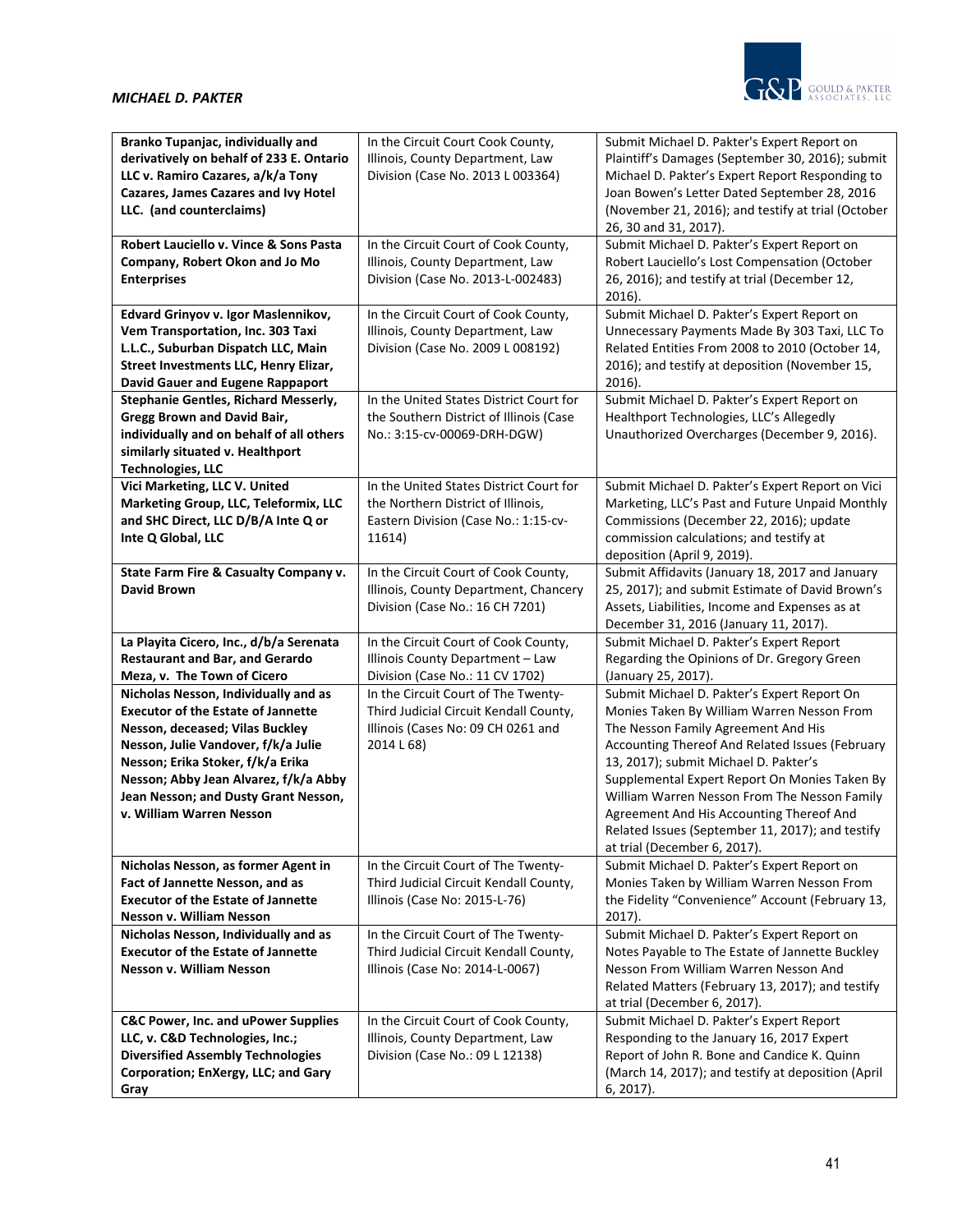

| Ocean Tomo, LLC v. Jonathan Barney<br>and PatentRatings, LLC                           | In the United States District Court for<br>the Northern District of Illinois,<br>Eastern Division (Case No.: 12 C 8450) | Issue Preliminary Royalty Audit Report Under the<br>September 1, 2004 License Agreement (May 14,<br>2014); testify at deposition (March 22, 2017);<br>submit Michael D. Pakter's Expert Report On<br>Royalties and Other Payments Owing By Ocean<br>Tomo, LLC to PatentRatings, LLC (May 1, 2017);<br>submit Michael D. Pakter's Expert Report<br>Regarding Jonathan Barney's Member's Capital<br>Account, Undistributed Profits And Distributions<br>Owed To Jonathan Barney Under The Ocean<br>Tomo, LLC Operating Agreement And Related<br>Matters (May 1, 2017); submit Declaration of<br>Michael Pakter (May 12, 2017); testify at<br>deposition (May 19, 2017); testify at deposition<br>(June 6, 2017); and testify at trial (July 26-28,<br>$2017$ ). |
|----------------------------------------------------------------------------------------|-------------------------------------------------------------------------------------------------------------------------|---------------------------------------------------------------------------------------------------------------------------------------------------------------------------------------------------------------------------------------------------------------------------------------------------------------------------------------------------------------------------------------------------------------------------------------------------------------------------------------------------------------------------------------------------------------------------------------------------------------------------------------------------------------------------------------------------------------------------------------------------------------|
| Demil Metals, Inc. v. Bedford                                                          | In the Circuit Court of Cook County,                                                                                    | Submit Michael D. Pakter's Expert Report                                                                                                                                                                                                                                                                                                                                                                                                                                                                                                                                                                                                                                                                                                                      |
| Recycling, Inc.                                                                        | Illinois, County Department, Law                                                                                        | Responding to the Preliminary Report of Michael                                                                                                                                                                                                                                                                                                                                                                                                                                                                                                                                                                                                                                                                                                               |
|                                                                                        | Division (Case No.: 15 L 2694)                                                                                          | Goldman Regarding Accounting and Joint                                                                                                                                                                                                                                                                                                                                                                                                                                                                                                                                                                                                                                                                                                                        |
|                                                                                        |                                                                                                                         | Venture Profitability (March 27, 2017); testify at                                                                                                                                                                                                                                                                                                                                                                                                                                                                                                                                                                                                                                                                                                            |
|                                                                                        |                                                                                                                         | deposition (June 14, 2017); and testify at trial                                                                                                                                                                                                                                                                                                                                                                                                                                                                                                                                                                                                                                                                                                              |
|                                                                                        |                                                                                                                         | (September 1, 2017).                                                                                                                                                                                                                                                                                                                                                                                                                                                                                                                                                                                                                                                                                                                                          |
| Greg Allen, et al., v. International Truck                                             | In the United States District Court for                                                                                 | Submit Calculation of the Estimated Taxes Owing                                                                                                                                                                                                                                                                                                                                                                                                                                                                                                                                                                                                                                                                                                               |
| and Engine Corporation, f/k/a Navistar                                                 | the Southern District of Indiana,                                                                                       | on Mr. Matthew Whitfield's Damages Award                                                                                                                                                                                                                                                                                                                                                                                                                                                                                                                                                                                                                                                                                                                      |
| <b>International Corporation</b>                                                       | Indianapolis Division (Case No.: 1:02-                                                                                  | letter (May 2, 2017); and submit Response to the                                                                                                                                                                                                                                                                                                                                                                                                                                                                                                                                                                                                                                                                                                              |
|                                                                                        | cv-00902-RLY-MJD)                                                                                                       | FTI Expert Report of the Estimated Taxes Owing                                                                                                                                                                                                                                                                                                                                                                                                                                                                                                                                                                                                                                                                                                                |
|                                                                                        |                                                                                                                         | on Mr. Matthew Whitfield's Damages Award                                                                                                                                                                                                                                                                                                                                                                                                                                                                                                                                                                                                                                                                                                                      |
|                                                                                        |                                                                                                                         | letter (May 12, 2017).                                                                                                                                                                                                                                                                                                                                                                                                                                                                                                                                                                                                                                                                                                                                        |
| David Craig v. Village Greene Phase IV                                                 | In the Circuit Court of Cook County,                                                                                    | Submit Michael D. Pakter's Expert Report                                                                                                                                                                                                                                                                                                                                                                                                                                                                                                                                                                                                                                                                                                                      |
| Condominium Assn. Building C and                                                       | Illinois County Department Law                                                                                          | Responding to Stan Smith's February 28, 2017                                                                                                                                                                                                                                                                                                                                                                                                                                                                                                                                                                                                                                                                                                                  |
| M.W. Roofing and Aluminum                                                              | Division (Case No. 14 L 9567)                                                                                           | Letter Regarding Lost Wages, Benefits and                                                                                                                                                                                                                                                                                                                                                                                                                                                                                                                                                                                                                                                                                                                     |
| Incorporated                                                                           |                                                                                                                         | Household Services (May 15, 2015); and testify at                                                                                                                                                                                                                                                                                                                                                                                                                                                                                                                                                                                                                                                                                                             |
|                                                                                        |                                                                                                                         | deposition (June 16, 2017).                                                                                                                                                                                                                                                                                                                                                                                                                                                                                                                                                                                                                                                                                                                                   |
| John Jamrozik v. Lynda Jamrozik                                                        | In the Circuit Court of Cook County,                                                                                    | Submit Michael D. Pakter's Calculation Report on<br>The Fair Market Value of John Jamrozik's 100%                                                                                                                                                                                                                                                                                                                                                                                                                                                                                                                                                                                                                                                             |
|                                                                                        | Illinois (Case No.: 15 D 8976)                                                                                          | Ownership Interest in LaGrange Custom                                                                                                                                                                                                                                                                                                                                                                                                                                                                                                                                                                                                                                                                                                                         |
|                                                                                        |                                                                                                                         | Concrete, Inc. as of December 31, 2016 (June 23,                                                                                                                                                                                                                                                                                                                                                                                                                                                                                                                                                                                                                                                                                                              |
|                                                                                        |                                                                                                                         | 2017); and submit supplemental letter                                                                                                                                                                                                                                                                                                                                                                                                                                                                                                                                                                                                                                                                                                                         |
|                                                                                        |                                                                                                                         | (December 9, 2017).                                                                                                                                                                                                                                                                                                                                                                                                                                                                                                                                                                                                                                                                                                                                           |
| D5 Iron Works Inc., Richard Lindner,                                                   | In the District Court for the Northern                                                                                  | Submit Michael D. Pakter's Expert Report                                                                                                                                                                                                                                                                                                                                                                                                                                                                                                                                                                                                                                                                                                                      |
| Scott Kudingo, Bill Tonnesen, The                                                      | District of Indiana, Hammond Division                                                                                   | Responding to Paul C. Maurin's March 27, 2017                                                                                                                                                                                                                                                                                                                                                                                                                                                                                                                                                                                                                                                                                                                 |
| Estate of Joe Weil, and Harry Harper v.                                                | (Case No. 16 CV 200 JD PRC)                                                                                             | and March 28, 2017 Letters on D5 Iron Works                                                                                                                                                                                                                                                                                                                                                                                                                                                                                                                                                                                                                                                                                                                   |
| Iron Workers Local 395, AFL-CIO,                                                       |                                                                                                                         | Damages Allegedly as a Result of the January                                                                                                                                                                                                                                                                                                                                                                                                                                                                                                                                                                                                                                                                                                                  |
| Thomas Williamson Sr., Jeffrey Veach,                                                  |                                                                                                                         | 2016 Incident (9.1.2017); and testify at                                                                                                                                                                                                                                                                                                                                                                                                                                                                                                                                                                                                                                                                                                                      |
| Joseph Upchurch and Sean Griswald                                                      |                                                                                                                         | deposition (9.6.2017).                                                                                                                                                                                                                                                                                                                                                                                                                                                                                                                                                                                                                                                                                                                                        |
| Bluff City, LLC v. Plote Investments, L.P.                                             | In the Circuit Court of Cook County,                                                                                    | Submit Michael D. Pakter's Expert Report on                                                                                                                                                                                                                                                                                                                                                                                                                                                                                                                                                                                                                                                                                                                   |
| et al                                                                                  | Illinois (Case No. 15 L 011334)                                                                                         | Total Royalties on Chargeable Aggregates Owing                                                                                                                                                                                                                                                                                                                                                                                                                                                                                                                                                                                                                                                                                                                |
|                                                                                        |                                                                                                                         | to Bluff City, LLC for Calendar Years 2008 through                                                                                                                                                                                                                                                                                                                                                                                                                                                                                                                                                                                                                                                                                                            |
|                                                                                        |                                                                                                                         | 2016 (10.23.2017); testify at deposition                                                                                                                                                                                                                                                                                                                                                                                                                                                                                                                                                                                                                                                                                                                      |
|                                                                                        |                                                                                                                         | (December 20, 2017); and update royalty                                                                                                                                                                                                                                                                                                                                                                                                                                                                                                                                                                                                                                                                                                                       |
|                                                                                        |                                                                                                                         | calculations based on additional information                                                                                                                                                                                                                                                                                                                                                                                                                                                                                                                                                                                                                                                                                                                  |
|                                                                                        |                                                                                                                         | received and Court Orders (February 23, 2018,                                                                                                                                                                                                                                                                                                                                                                                                                                                                                                                                                                                                                                                                                                                 |
|                                                                                        |                                                                                                                         | March 25, 2019, June 10, 2019 and July 8, 2019).<br>Submit Declaration of Michael David Pakter In                                                                                                                                                                                                                                                                                                                                                                                                                                                                                                                                                                                                                                                             |
| Robert Bratton, Individually and On<br><b>Behalf of All Others Similarly Situated,</b> | In the United States District Court<br>For the Western District of Missouri                                             | Support of Plaintiff's Motion for Class                                                                                                                                                                                                                                                                                                                                                                                                                                                                                                                                                                                                                                                                                                                       |
| Plaintiff, v. The Hershey Company,                                                     | (Civil Action No.: 2:16-cv-4322-C-NKL)                                                                                  | Certification (October 27, 2017); and testify at                                                                                                                                                                                                                                                                                                                                                                                                                                                                                                                                                                                                                                                                                                              |
| Defendant.                                                                             |                                                                                                                         | deposition (December 1, 2017).                                                                                                                                                                                                                                                                                                                                                                                                                                                                                                                                                                                                                                                                                                                                |
|                                                                                        |                                                                                                                         |                                                                                                                                                                                                                                                                                                                                                                                                                                                                                                                                                                                                                                                                                                                                                               |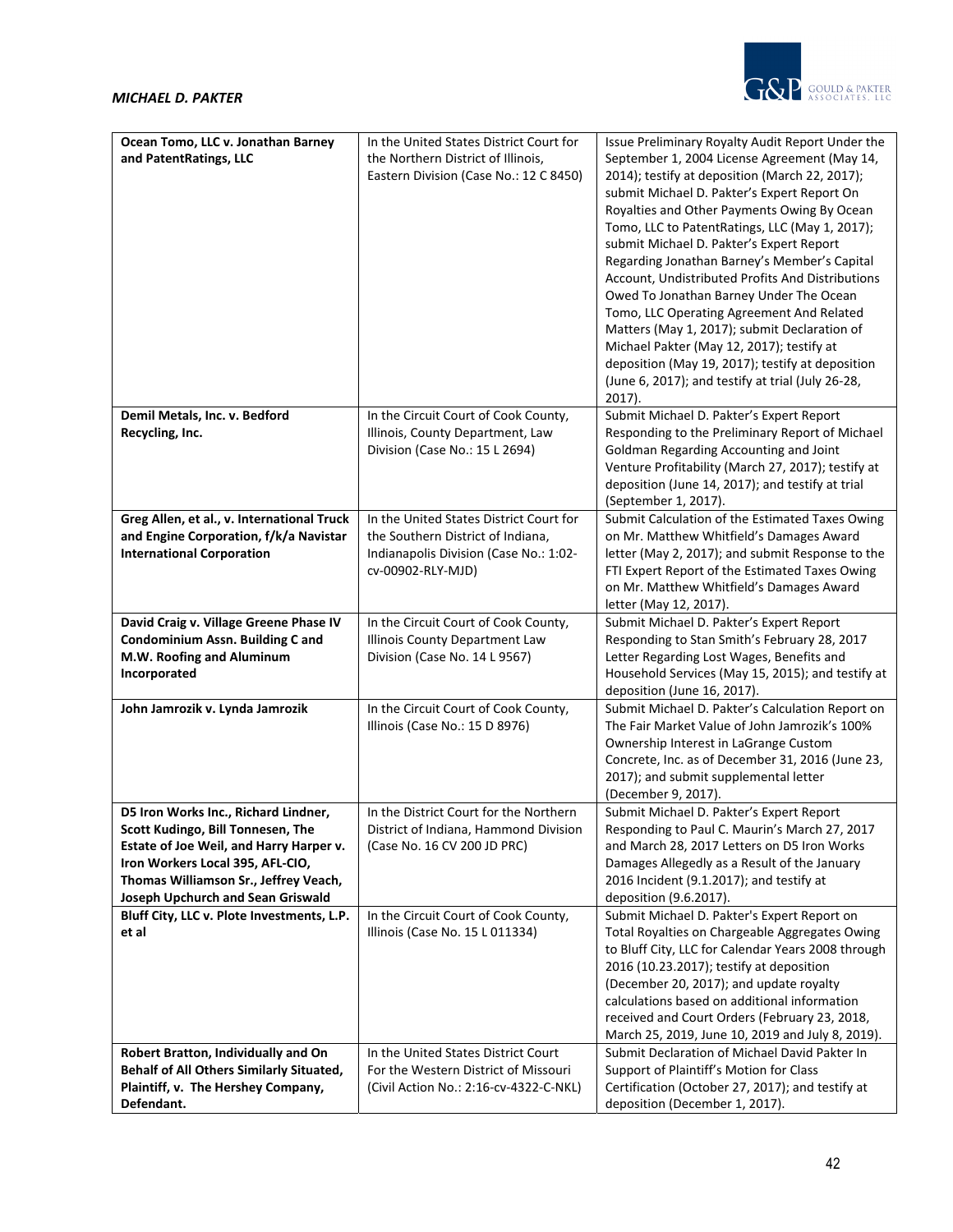

| Halo Creative & Design Limited, Halo<br><b>Trademarks Limited and Halo Americas</b><br>Limited v. Comptoir Des Indes Inc., CDI<br>International, and CDI Furniture              | In the United States District Court for<br>the Northern District of Illinois,<br>Eastern Division, (Case No. 1:14-cv-<br>08196) | Submit Michael D. Pakter's Expert Report on<br>Plaintiffs' Damages (November 7, 2017); submit<br>Michael D. Pakter's Supplemental Expert Report<br>on Plaintiffs' Damages (December 22, 2017);<br>testify at deposition (January 4, 2018); and testify<br>at trial (January 26, 2018). |
|---------------------------------------------------------------------------------------------------------------------------------------------------------------------------------|---------------------------------------------------------------------------------------------------------------------------------|----------------------------------------------------------------------------------------------------------------------------------------------------------------------------------------------------------------------------------------------------------------------------------------|
| Amy Montagnani And Steven<br>Montagnani vs. Advocate Health and<br>Hospitals Corporation, et al.                                                                                | In the Circuit Court of Cook County,<br>Illinois County Department Law<br>Division (Case No. 14 L 2915)                         | Testify at deposition as to the following<br>components of Amy Montagnani's damages:<br>Household Services; Personal Care Services; Past<br>and Future Medical Costs; and Lost Wages<br>(November 28, 2017).                                                                           |
| Jeffrey S. Reiniche, et al vs. Andrew M.<br>Paul, et al                                                                                                                         | In the Circuit Court of Cook County,<br>Illinois, County Department, Chancery<br>Division, (Case No. 2013 CH 05368)             | Submit Michael D. Pakter's Rebuttal Expert<br>Report of the Expert Report of James L.<br>McGovern (December 22, 2017); and testify at<br>deposition (January 16, 2018).                                                                                                                |
| Wisconsin Central Ltd. v. Soo Line<br><b>Railroad Company</b>                                                                                                                   | In the United States District Court for<br>the Northern District of Illinois,<br>Eastern Division (Case No. 1:14-cv-<br>08196)  | Submit Michael D. Pakter's Expert Report<br>Rebutting the Expert Report of Joseph D. Kenyon<br>and Ryan D. Stretmater (January 16, 2018).                                                                                                                                              |
| In Re John Johnson and LaNitta<br>Johnson, Debtors, Chapter 7;<br>Installation Specialists, Inc., v. John<br><b>Johnson and La Nitta Johnson</b>                                | In the United States Bankruptcy Court<br>for the Northern District of Illinois<br>(Adversary No. 14-00856)                      | Submit Michael D. Pakter's Expert Report in<br>Support of Plaintiff's Amended Adversary<br>Complaint to Deny Discharge and Other Relief<br>(February 7, 2018); and testify at trial (June 26,<br>2018).                                                                                |
| Knight Capital Partners Corporation v.<br>Henkel AG & Company, KGaA                                                                                                             | In the United States District Court for<br>the Eastern District of Michigan<br>Southern Division (Case No. 16-12022)            | Submit Michael D. Pakter's Expert Report on<br>Plaintiff's Damages (March 1, 2018); and testify<br>at deposition (May 22, 2018).                                                                                                                                                       |
| DT Grill, Inc. vs. Bolo and Lulu                                                                                                                                                | In the Circuit Court of Cook County,<br>Illinois County Department Law<br>Division (Case No. 16 L 2646)                         | Submit Michael D. Pakter's Expert Report<br><b>Estimating DT Grill's Property and Business</b><br>Losses as a Result of the April 7, 2011 Fire (March<br>26, 2018); and testify at deposition (April 10,<br>2018).                                                                     |
| Daryl White, Jr., Individually and On<br>Behalf of All Others Similarly Situated,<br>Plaintiff, v. Just Born, Inc., Defendant.                                                  | In the United States District Court For<br>the Western District of Missouri (Civil<br>Action No.: 2:17-cv-04025-NKL)            | Submit Declaration of Michael David Pakter In<br>Support of Plaintiff's Motion for Class<br>Certification (April 1, 2018); and testify at<br>deposition (May 8, 2011).                                                                                                                 |
| <b>Windy City Distribution Company</b><br>Plaintiff, v. Shelton Brothers Inc. and<br>River North Sales & Service, LLC,<br><b>Defendants</b>                                     | In the Circuit Court for the Eighteenth<br>Judicial District DuPage County,<br>Wheaton, Illinois (Case No. 2012 L<br>000774)    | Submit Michael D. Pakter's Expert Report (April<br>6, 2018); testify at deposition (May 29, 2018);<br>submit Supplementary Expert Report (August 3,<br>2018); and submit Supplementary Expert Report<br>(October 12, 2018).                                                            |
| Nicole Hayes, Petitioner, v. Marc<br>Hayes, Respondent                                                                                                                          | In the Circuit Court of Cook County,<br>Illinois, County Department, Domestic<br>Relations Division (Case No. 15 D 28)          | Submit Michael D. Pakter's Calculation Letter of<br>the Fair Market Value of Nicole Hayes' 50%<br>Ownership Interest in Haywill, LLC as of<br>December 31, 2016 (April 10, 2018).                                                                                                      |
| <b>Community and Economic</b><br><b>Development Association of Cook</b><br>County, Inc., (CEDA) v. Washington,<br>Pittman & McKeever, LLC.                                      | In the Circuit Court of Cook County,<br>Illinois, County Department, Law<br>Division (Case No. 2017 L011583)                    | Submit Michael D. Pakter's Preliminary Expert<br>Opinions on Defendant's Deviations from the<br>Standard of Care and Plaintiffs' Resultant<br>Damages (April 24, 2018).                                                                                                                |
| Frank Schmalz, v. Village of North<br>Riverside, Hugh Hermanek, Ken<br>Krochmal, Tom Corgiat, Randy Czajka,<br>H. Bob Demopoulos, Rocco Desantis,<br>Vera Wilt and Lane Neimann | In the United States District Court for<br>the Northern District of Illinois (Case<br>No. 1:13-cv-8012)                         | Submit Michael D. Pakter's Expert Report on<br>Frank Schmalz's Lost Earnings and Diminished<br>Pension Benefits (May 7, 2018); and testify at<br>deposition (October 4, 2018).                                                                                                         |
| Joel T. Osburn, et al v. Espinal Trucking,<br>et al                                                                                                                             | In the United States District Court<br>Northern District of Illinois, Eastern<br>Division (Case No. 14 cv 07917)                | Submit Michael D. Pakter's Expert Report on<br>Steel Warehouse Inc., Steel Warehouse<br>Company, LLC, and J. H. Jones LLC as of July 21,<br>2014 (May 15, 2018); and testify at deposition<br>(July 12, 2018).                                                                         |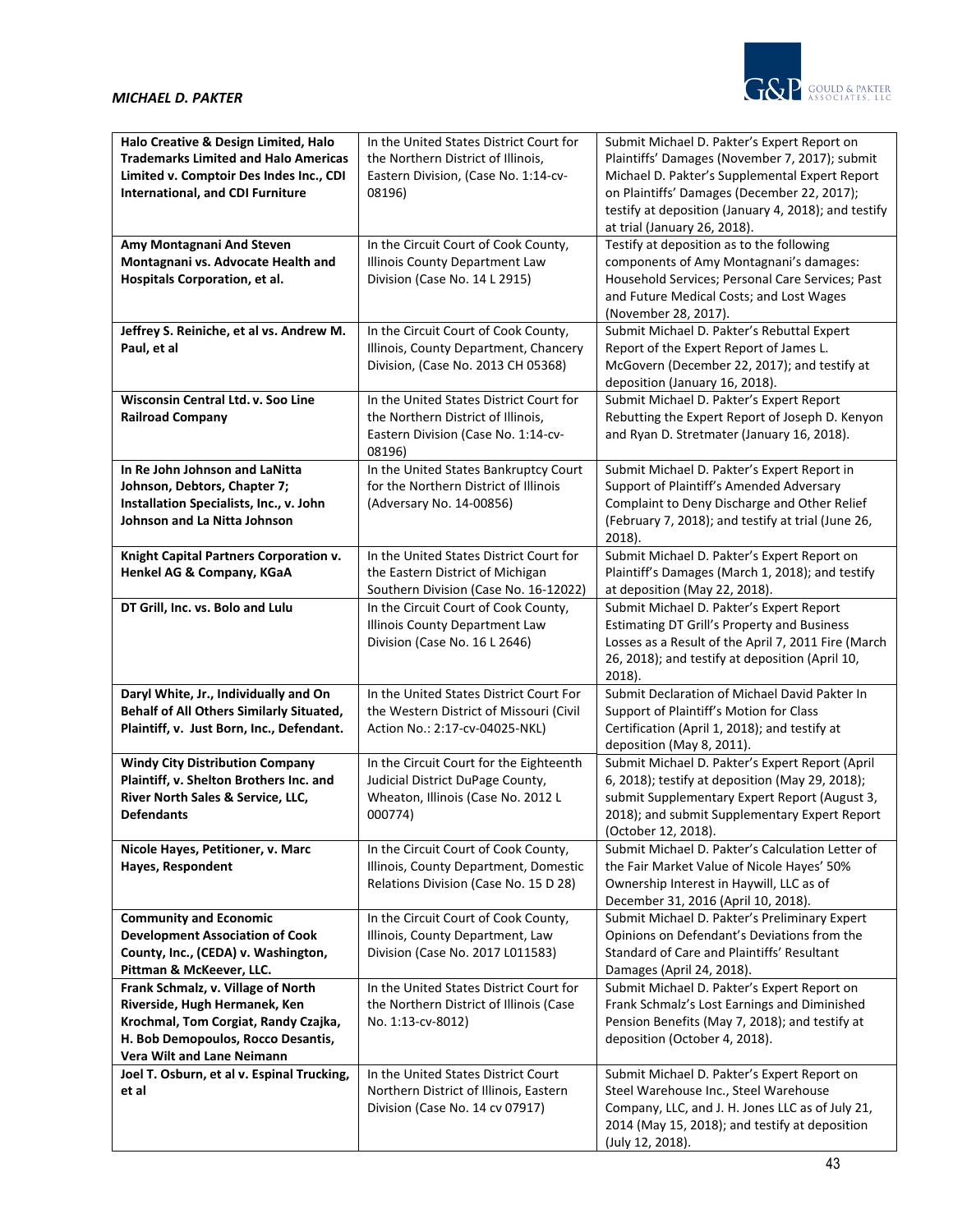| Locy Electric, LLC v. A2N2, LLC                                                   | In the Circuit Court, Fond Du Lac                                              | Submit Michael D. Pakter's Expert Report                                                       |
|-----------------------------------------------------------------------------------|--------------------------------------------------------------------------------|------------------------------------------------------------------------------------------------|
|                                                                                   | County, State of Wisconsin (Case No.                                           | Responding to Claims of Financial Damages (June                                                |
|                                                                                   | 16-CV-453)                                                                     | 11, 2018).                                                                                     |
| DeGroate Petroleum Service, Inc. v<br>Illinois Concrete - I.C.I., Inc., et al.    | In the Circuit Court of the Twelfth<br>Judicial Circuit, Will County, State of | Testify at trial (June 28, 2018).                                                              |
|                                                                                   | Illinois (Case No. 11 L 245)                                                   |                                                                                                |
| Michael D. Napoli, Receiver, The Ticket                                           | In the United States District Court                                            | Submit Michael D. Pakter's Expert Rebuttal                                                     |
| Reserve, Inc., vs. CBS Corporation.                                               | Northern District of Texas Dallas                                              | Report (June 22, 2018).                                                                        |
|                                                                                   | Division (Civil Action No. 3:17-cv-                                            |                                                                                                |
|                                                                                   | $01106-B)$                                                                     |                                                                                                |
| J&B Signs, Inc. and Chicago Title Land                                            | In the Circuit Court of Cook County,                                           | Submit Michael D. Pakter's Expert Report                                                       |
| Trust Company v. Commonwealth                                                     | Illinois County Department, Chancery                                           | Determining Plaintiff's Lost Profits Resulting from                                            |
| <b>Edison Company</b>                                                             | Division (Case No. 11 CH 36912)                                                | Defendant's Trespass (July 9, 2018); issue                                                     |
|                                                                                   |                                                                                | supplemental letter (July 26, 2018); and testify at                                            |
| Jean Ann Downey, as Trustee of the                                                | In the Circuit Court of the 18th Judicial                                      | deposition (July 27, 2018).<br>Submit Michael D. Pakter's Expert Report (July                  |
| Jean Ann Downey Trust dated                                                       | Circuit, DuPage County, Illinois (Case                                         | 25, 2018); testify at deposition (October 11,                                                  |
| 8/15/1990, v. Downey & Rippe, LLC,                                                | No. 2016 L 000054)                                                             | 2018); and testify at trial (July 12, 2019).                                                   |
| and Trinity Guardion, LLC                                                         |                                                                                |                                                                                                |
| City of Chicago v. City of Harvey,                                                | In the Circuit Court of Cook County,                                           | Submit Forensic Accountant's Status Report                                                     |
| Village of Homewood, Village of Hazel                                             | Illinois                                                                       | (August 1, 2018); and submit Forensic                                                          |
| Crest, Village of Posen, Village of                                               | County Department, Chancery Division                                           | Accountant's Concluding Report (February 1,                                                    |
| Dixmoor, Village of East Hazel Crest                                              | (Case No. 12CH44855)                                                           | $2019$ ).                                                                                      |
| StormTrap, LLC and Worldwide<br>StormTrap, LLC V. David Charles                   | In the Circuit Court of the 12th Judicial                                      | Submit calculation of David Charles Plummer's<br>Expenses Charged to StormTrap Within Specific |
| Plummer                                                                           | Circuit, Will County, Illinois (Case No.<br>2016 Ch 00991)                     | Categories (September 13, 2018); and submit                                                    |
|                                                                                   |                                                                                | updated calculation of David Charles Plummer's                                                 |
|                                                                                   |                                                                                | Expenses Charged to StormTrap Within Specific                                                  |
|                                                                                   |                                                                                | Categories (September 24, 2018).                                                               |
| Cendrowski Corporate Advisors, LLC v.                                             | Before the American Arbitration                                                | Submit Expert Report on the Reasonableness of                                                  |
| James B. Finkl                                                                    | Association (Case No. 01-18-0001-                                              | Claimant's Billings (September 19, 2018)                                                       |
|                                                                                   | 5303)                                                                          |                                                                                                |
| Bino Oommen, M.D. v. Glen Health                                                  | In the Circuit Court of Cook County,                                           | Submit Michael D. Pakter's Expert Report on Lost                                               |
| and Home Management, Inc. et al                                                   | Illinois County Division, Law Division<br>(Case No. 2015L007699)               | Earnings Resulting from the Improper<br>Termination of Bino Oommen, M.D. in July 2015          |
|                                                                                   |                                                                                | (October 12, 2018); testify at deposition                                                      |
|                                                                                   |                                                                                | (November 8, 2018); and submit supplementary                                                   |
|                                                                                   |                                                                                | expert report (May 12, 2022).                                                                  |
| The Endeavor Companies, LLC v.                                                    | In the Circuit Court of Cook County,                                           | Submit Michael D. Pakter's Expert Report for                                                   |
| VitalTech Consulting, Inc.                                                        | Illinois, County Department, Law                                               | Mediation Purposes Only on Plaintiff's                                                         |
|                                                                                   | Division (Case No. 2018-L-005625)                                              | Compensatory Damages as a Result of                                                            |
|                                                                                   |                                                                                | Defendant's Destruction of Plaintiff's Database                                                |
|                                                                                   |                                                                                | (October 24, 2018).                                                                            |
| <b>Metromotion Productions, Inc and</b><br>Daylight Studio, L.L.C., v. Good Light | In the Supreme Court of the State of                                           | Submit Michael D. Pakter's Expert Report on                                                    |
| Studio, Inc., and Good Light Studio 2                                             | New York, County of New York (Index                                            | Plaintiffs' Lost Profits and Extra Expenses                                                    |
| LLC, James Galloway and Studio with a                                             |                                                                                |                                                                                                |
| View, Inc., and Robert F. Stuart & Co.,                                           | No. 150804/2018)                                                               | Resulting from February 1, 2015 Flood                                                          |
|                                                                                   |                                                                                | (December 31, 2018) and testify at deposition                                                  |
| Inc. and 450 West 31st Owners Corp.                                               |                                                                                | (March 11, 2020).                                                                              |
| Ahmed Atar dba Jabri Restaurant vs.                                               | In the Circuit Court of Cook County,                                           | Submit Affidavit (January 14, 2019).                                                           |
| <b>State Farm Fire and Casualty Company</b>                                       | <b>Illinois</b>                                                                |                                                                                                |
|                                                                                   | County Department, Chancery Division                                           |                                                                                                |
|                                                                                   | (Case No. 2016 CH 11407)                                                       |                                                                                                |
| <b>Sears Home Appliance Showrooms, LLC</b>                                        | In the Circuit Court of Cook County,                                           | Submit Affidavit (March 19, 2019).                                                             |
| and Sears Outlet Stores, LLC v.<br>Charlotte Outlet Store, LLC, et al             | Illinois, County Department, Law<br>Division, Case No. 2012 L 012357-cv-       |                                                                                                |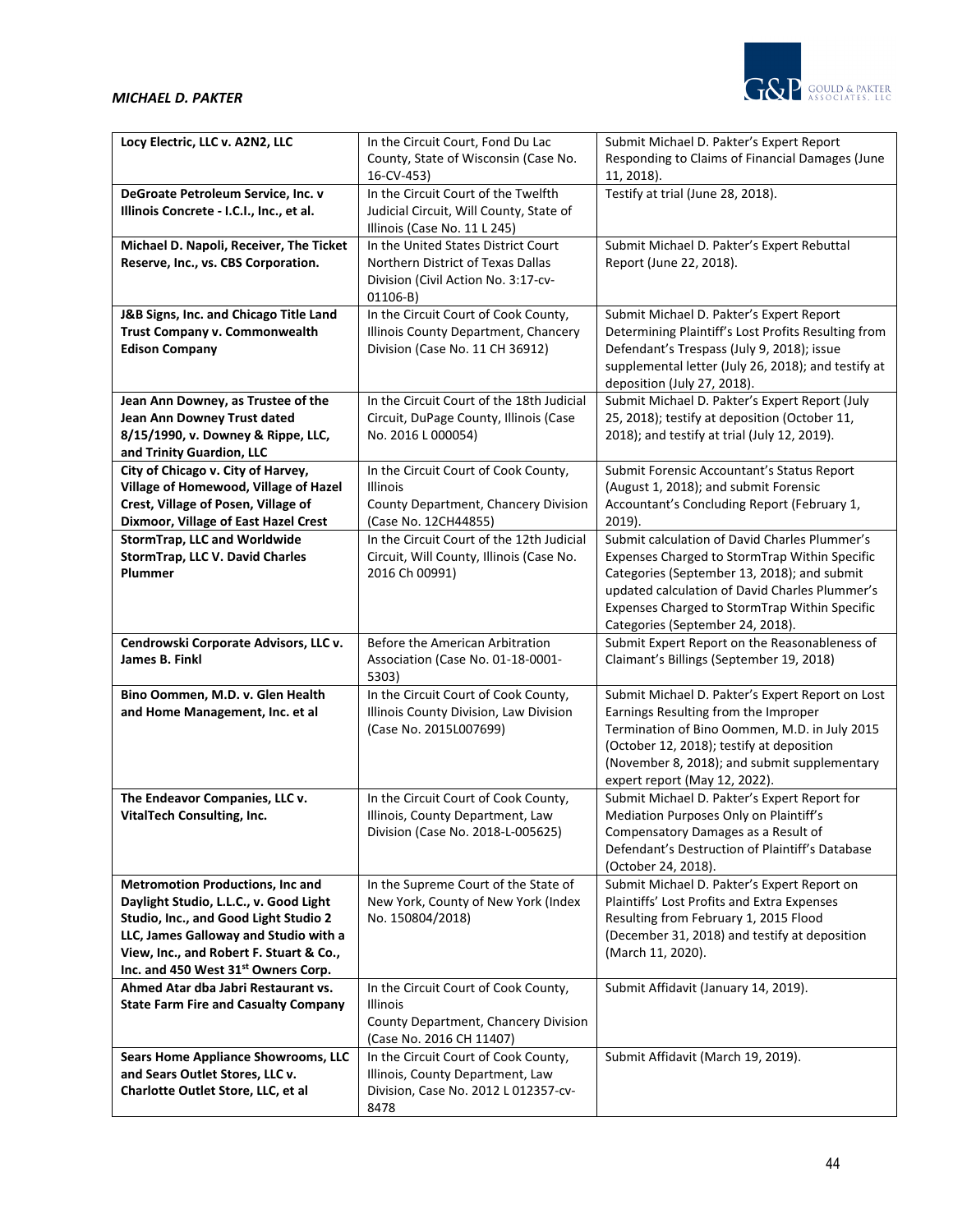

| Kathleen Sicher, individually and as the<br><b>Executor and Trustee of the Estate of</b><br>Lawrence Sicher, Michael Sicher and<br>Zach Sicher, v. Robert Sternberg,<br>Gerald Smoller, Scott Weinstein, and<br>Kovitz, Schifrim, Nesbit, P.C. | In the Circuit Court of Cook County,<br>County Department, Law Division<br>(Case No. 2017 L001669)                                                  | Submit Michael D. Pakter's Expert Report on<br>Federal and Illinois Estate Taxes That Could Be<br>Avoided but For Defendants' Alleged Negligence<br>(January 25, 2019); testify at deposition (August<br>8, 2019) and issue supplemental expert report<br>(October 1, 2019).                                                                 |
|------------------------------------------------------------------------------------------------------------------------------------------------------------------------------------------------------------------------------------------------|-----------------------------------------------------------------------------------------------------------------------------------------------------|----------------------------------------------------------------------------------------------------------------------------------------------------------------------------------------------------------------------------------------------------------------------------------------------------------------------------------------------|
| Thomas Tynan, individually and dba<br>Karbiz v. Nation Motor Club, Inc., dba<br><b>Nation Safe Drivers</b>                                                                                                                                     | In the United States District Court for<br>the Northern District of Illinois Eastern<br>Division, Case No. 1:17-cv-05196.                           | Submit Michael D. Pakter's Expert Report on<br>NSD's Lost Profits Resulting from Thomas Tynan's<br>Breach of Contract (February 15, 2019) and<br>testify at deposition (March 20, 2019).                                                                                                                                                     |
| In the Matter of Ingram Micro, Inc.                                                                                                                                                                                                            | Jesse White, Secretary of State of the<br>State of Illinois, SOS No. F 5903-883-4,<br>File No. C-D1-18                                              | Submit Michael D. Pakter's Expert Report<br>Regarding Petitioner Ingram Micro, Inc.'s<br>Reporting of a Reduction in Paid-in Capital<br>Pursuant to Section 9.20 of the Business<br>Corporation Act of 1983 and Other Aspects of<br>Ingram Micro, Inc.'s June 20, 2018 Petition and<br>Request for Administrative Hearing (May 13,<br>2019). |
| Mark Munizzi vs. UBS Financial<br>Services, Inc.                                                                                                                                                                                               | Before the Arbitration Committee of<br>Financial Industry Regulatory<br>Authority Dispute Resolution, Inc.<br>FINRA Arbitration No. 18-02179.       | Submit Michael D. Pakter's Expert Report on<br>Claimant's Lost Earnings Resulting from Improper<br>Termination on April 19, 2018 (May 14, 2019).                                                                                                                                                                                             |
| Mark Pent vs. UBS Financial Services,<br>Inc.                                                                                                                                                                                                  | Before the Arbitration Committee of<br>Financial Industry Regulatory<br>Authority Dispute Resolution, Inc.<br>FINRA Arbitration No. 18-02012.       | Submit Michael D. Pakter's Expert Report on<br>Claimant's Lost Earnings Resulting from Improper<br>Termination on April 19, 2018 (June 25, 2019);<br>and testify at arbitration (November 6, 2019).                                                                                                                                          |
| Kurt Kaiser, Suzanne Kaiser, Plaintiffs,<br>v. MB Real Estate Services, Inc., et al                                                                                                                                                            | In the Circuit Court of Cook County,<br>Illinois County Department, Law<br>Division, Case No. 2017 L 005900                                         | Submit Michael D. Pakter's Rule 213(f)(3)<br>Disclosure Responding to Plaintiffs' Rule 213(f)(3)<br>Disclosure To Defendant MB Real Estate Services,<br>Inc. (July 12, 2019); and testify at deposition<br>(September 4, 2019).                                                                                                              |
| Midwest Valve & Fitting Company v.<br><b>City of Detroit</b>                                                                                                                                                                                   | In the Circuit Court for the County of<br>Wayne, Michigan, Case No. CZ                                                                              | Submit Affidavit (July 29, 2019).                                                                                                                                                                                                                                                                                                            |
| One Stop Shop Only, Inc., v. All<br>American Midwest Insurance Brokers,<br>Inc. and Penn-Star Insurance Company                                                                                                                                | In the Circuit Court of Cook County,<br>Illinois, County Department - Law<br>Division, Case No. 2017-L-012168                                       | Submit Michael D. Pakter's Expert Report<br>Determining the Loss of Business Income and<br>Continuing Operating Expenses Arising from the<br>September 7, 2017 Burglary and Theft at 249 East<br>115th Street, Chicago IL 60628 (July 19, 2019).                                                                                             |
| Norman Rose, as Independent<br>Administrator of the Estate of Eric Holt,<br>Deceased v. United States of America                                                                                                                               | In the United States District Court for<br>the Northern District of Illinois,<br>Eastern Division Case No. 18-cv-02927                              | Submit Michael D. Pakter's Expert Report on the<br>Decedent's Loss of Earning Capacity and Loss of<br>Value of Household Services Reduced to Present<br>Cash Value (August 12, 2019); and testify at<br>deposition (October 7, 2019).                                                                                                        |
| Advanced Bio Development, Inc. v. Pri-<br>Pak, Inc.                                                                                                                                                                                            | American Arbitration Association,<br>Case No. 01-18-0004-5899.                                                                                      | Submit Michael D. Pakter's Expert Report<br>Rebutting the July 26, 2019 Expert Report of Ned<br>S. Barnes, CPA (August 28, 2019); and testify at<br>arbitration (September 26, 2019).                                                                                                                                                        |
| <b>Element Construction LLC and 705-707</b><br>S. 5th Street, LLC v. The Lunar Agency<br>et al.                                                                                                                                                | In the Court of Common Pleas of<br>Pennsylvania; Philadelphia County -<br>Civil Trial Division; December Term<br>2017; No. 261; Case ID: 171200261. | Submit Michael D. Pakter's Expert Report<br>Reviewing and Analyzing Plaintiffs' \$2,776,123<br>Damages Claim (October 1, 2019); and testify at<br>deposition (October 7, 2019).                                                                                                                                                              |
| Sarah Johnson, M.D., v. Alexian<br>Brothers Specialty Group, et al.                                                                                                                                                                            | In the Circuit Court of Cook County,<br>Illinois, County Department, Chancery<br>Division Case No. 17 CH 15351.                                     | Submit Michael D. Pakter's Expert Report On the<br>Improper Calculation of Bonus; the Lost<br>Compensation from Wrongful Termination; and<br>the Loss of Benefits and Business Expense<br>Reimbursements Under Employment Agreement<br>(October 18, 2019); and testify at deposition<br>(January 8, 2020).                                   |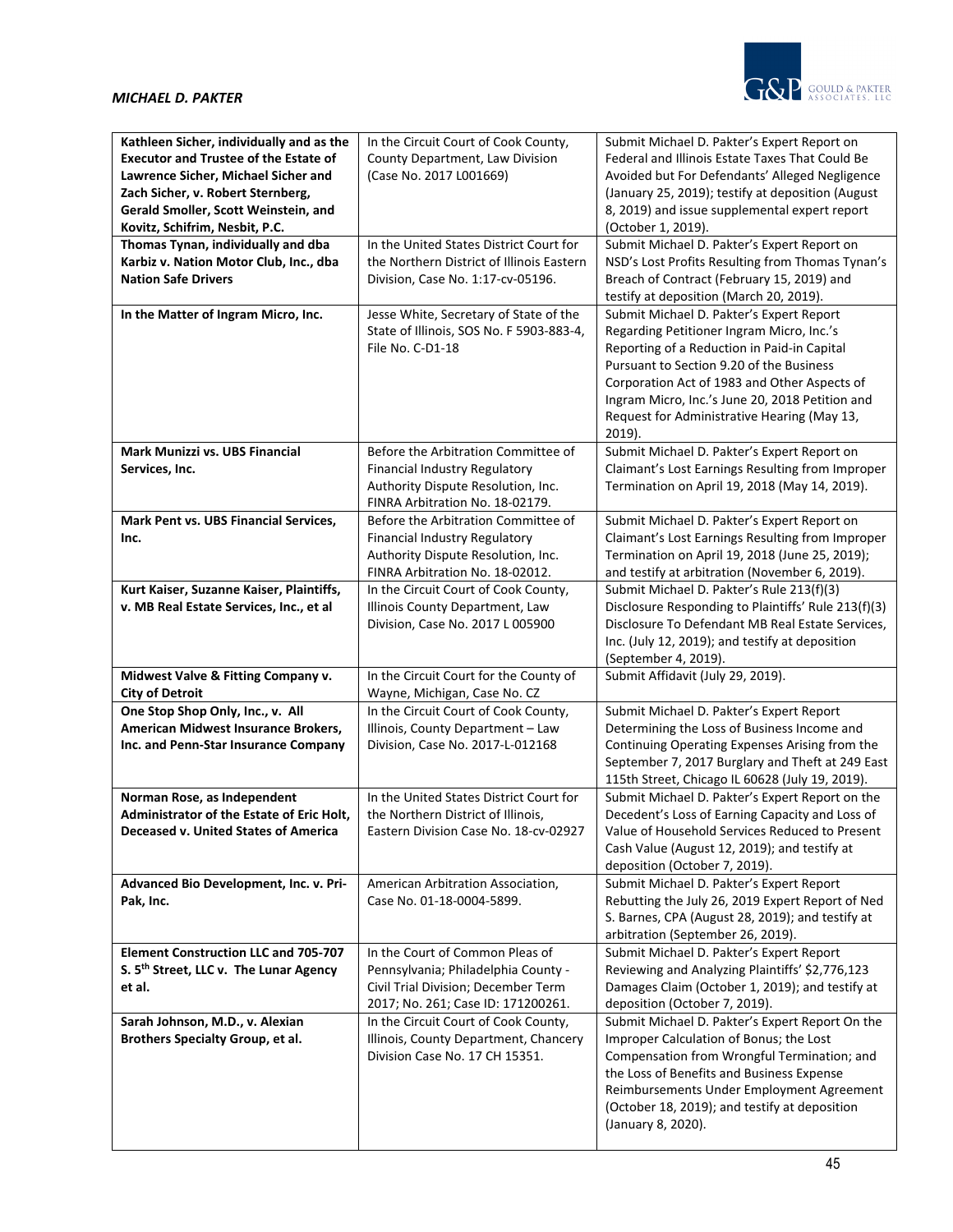

| UL LLC v. ManSeeManWant LLC                                                     | United States District Court for the<br>Central District of California Case No.:<br>2:17-cv-08166; transferred to the<br>United States District Court for the<br>Central District of Illinois Case No: | Submit Michael D. Pakter's Expert Report<br>Responding to Deborah S. Dickson's Accountant's<br>Letter (November 13, 2019).                                                                                                                                               |
|---------------------------------------------------------------------------------|--------------------------------------------------------------------------------------------------------------------------------------------------------------------------------------------------------|--------------------------------------------------------------------------------------------------------------------------------------------------------------------------------------------------------------------------------------------------------------------------|
| Casdan, Inc., v. Harold Rosen and<br>Wolin & Rosen                              | 3:2019-cv 03103.<br>Circuit Court of Cook County, Illinois,<br>County Department, Law Division,                                                                                                        | Submit Michael D. Pakter's Expert Report On<br>Plaintiff's Damages Caused by Defendants'                                                                                                                                                                                 |
|                                                                                 | Case No.2018-L-004362.                                                                                                                                                                                 | Negligence (November 18, 2019); testify at<br>deposition (November 26, 2019); submit Michael<br>D. Pakter's Supplemental Expert Report On<br>Plaintiff's Damages Caused by Defendants'<br>Negligence (February 24, 2022); and testify at<br>deposition (March 28, 2022). |
| <b>Midwest Real Estate Investment</b>                                           | Circuit Court of Cook County, Illinois                                                                                                                                                                 | Submit Michael D. Pakter's Response to Expert                                                                                                                                                                                                                            |
| <b>Company, Atlantic Municipal</b>                                              | County Department, Law Division Case                                                                                                                                                                   | Report and Disclosure of Mark J. Hosfield                                                                                                                                                                                                                                |
| <b>Corporation and Wheeler Financial,</b>                                       | No. 16 L 12434.                                                                                                                                                                                        | (December 10, 2019); and testify at deposition                                                                                                                                                                                                                           |
| Inc., v. Robert A. Palasz, CPA.                                                 |                                                                                                                                                                                                        | (December 18, 2019).                                                                                                                                                                                                                                                     |
| Gary Stittgen, Charles Schnuda, Harry<br>Maisel, Connie Dornan, Leslie Glazier, | Circuit Court of Cook County, Illinois<br>County Department, Chancery Division                                                                                                                         | Testify at deposition (December 23, 2019).                                                                                                                                                                                                                               |
| and Marguerite K. Dooley, on behalf of                                          | Case No. 14 CH 1892.                                                                                                                                                                                   |                                                                                                                                                                                                                                                                          |
| themselves and all other similarly                                              |                                                                                                                                                                                                        |                                                                                                                                                                                                                                                                          |
| situated individuals v. Midwest Realty                                          |                                                                                                                                                                                                        |                                                                                                                                                                                                                                                                          |
| Ventures, LLC D/B/A Prudential                                                  |                                                                                                                                                                                                        |                                                                                                                                                                                                                                                                          |
| Rubloff, Home Services Of Illinois, LLC,                                        |                                                                                                                                                                                                        |                                                                                                                                                                                                                                                                          |
| Michael Pierson, Chris Eigel and Nancy                                          |                                                                                                                                                                                                        |                                                                                                                                                                                                                                                                          |
| Nagy.<br>Lawrence Scott v. City of Chicago,                                     | In the United States District Court for                                                                                                                                                                | Submit Michael D. Pakter's Expert Report                                                                                                                                                                                                                                 |
| Officer Vahl, Officer Barsch, Officer                                           | the Northern District of Illinois,                                                                                                                                                                     | Responding to Phillip D. Sidlow's Report (January                                                                                                                                                                                                                        |
| Gentile, et al.                                                                 | Eastern Division Case No. 1:15-cv-                                                                                                                                                                     | 27, 2020).                                                                                                                                                                                                                                                               |
|                                                                                 | 07172                                                                                                                                                                                                  |                                                                                                                                                                                                                                                                          |
| Christine Babnik v. The Village of                                              | In the United States District Court for                                                                                                                                                                | Submit Michael D. Pakter's Expert Report on                                                                                                                                                                                                                              |
| <b>Antioch</b>                                                                  | the Northern District of Illinois,<br>Eastern Division Case No. 1:18-cv-                                                                                                                               | Officer Christine Babnik's Lost Wages and<br>Diminished Pension (March 10, 2020) and testify                                                                                                                                                                             |
|                                                                                 | 04490                                                                                                                                                                                                  | at deposition (April 3, 2020).                                                                                                                                                                                                                                           |
| <b>International Precision Components</b>                                       | In the Circuit Court of Cook County,                                                                                                                                                                   | Submit Michael D. Pakter's Expert Opinions On                                                                                                                                                                                                                            |
| Corporation v. Miller Cooper & Co. Ltd.                                         | Illinois County Department, Law                                                                                                                                                                        | Defendant's Deviations from the Standard of                                                                                                                                                                                                                              |
|                                                                                 | Division, Case No. 2018L010536                                                                                                                                                                         | Care and Plaintiff's Resultant Damages (April 13,                                                                                                                                                                                                                        |
|                                                                                 |                                                                                                                                                                                                        | $2020$ ).                                                                                                                                                                                                                                                                |
| Raenell T. Crenshaw, as Independent                                             | In the United States District Court for                                                                                                                                                                | Submit Michael D. Pakter's Expert Report on                                                                                                                                                                                                                              |
| Administrator of the Estate of Rev.<br>Floyd S. Crenshaw, Deceased, v. United   | the Central District of Illinois, Urbana<br>Division Case No. 2:17-cv-2304                                                                                                                             | Plaintiff's Loss of Pension, Loss of Foster Income,<br>and Lost Value of Household Services, Reduced                                                                                                                                                                     |
| <b>States of America</b>                                                        |                                                                                                                                                                                                        | to Present Cash Value (June 22, 2020) and testify                                                                                                                                                                                                                        |
|                                                                                 |                                                                                                                                                                                                        | at deposition (June 30, 2020).                                                                                                                                                                                                                                           |
| Troika Media Group, Inc., Troika-                                               | JAMS New York Arbitration, Reference                                                                                                                                                                   | Submit Michael D. Pakter's Expert Report on                                                                                                                                                                                                                              |
| Mission Holdings, Inc., MissionCulture                                          | No.: 1425029686                                                                                                                                                                                        | Claimant's Damages (August 3, 2020); submit                                                                                                                                                                                                                              |
| LLC, Mission-Media Holdings Limited,                                            |                                                                                                                                                                                                        | Michael D. Pakter's Expert Report, a Rebuttal of                                                                                                                                                                                                                         |
| Mission-Media Ltd., and Mission Media<br>USA Inc., v. Nicola Stephenson and     |                                                                                                                                                                                                        | Daniel Tinkelman's August 3, 2020 Expert Report<br>on Certain Accounting Matters (August 14, 2020);                                                                                                                                                                      |
| <b>James Stephenson</b>                                                         |                                                                                                                                                                                                        | and testify at arbitration (October 7-8, 2020).                                                                                                                                                                                                                          |
| Central Carolina Hosiery, Inc. v. The                                           | In the United States District Court for                                                                                                                                                                | Submit Michael D. Pakter's Expert Report On                                                                                                                                                                                                                              |
| Cincinnati Insurance Company,                                                   | the Middle District of North Carolina,                                                                                                                                                                 | Plaintiff's Lost Profits Resulting From Its                                                                                                                                                                                                                              |
| <b>Defendant</b>                                                                | Case No. 01:19-cv-1041                                                                                                                                                                                 | Hurricane Florence Shutdown in September 2018                                                                                                                                                                                                                            |
|                                                                                 |                                                                                                                                                                                                        | and Defendant's Denial of its Insurance Coverage                                                                                                                                                                                                                         |
| <b>Estate of Harold E. Sippel v. Homestar</b>                                   | In the Circuit Court of the Twenty-First                                                                                                                                                               | Claim (October 12, 2020).<br>Submit Michael D. Pakter's Expert Report                                                                                                                                                                                                    |
| Bank                                                                            | Judicial Circuit Kankakee County,                                                                                                                                                                      | Responding to and/or Rebutting the Opinions of                                                                                                                                                                                                                           |
|                                                                                 | Illinois - in Probate, Case No. 16 P 131                                                                                                                                                               | Jerry Kinnan (November 18, 2020); and testify at                                                                                                                                                                                                                         |
|                                                                                 |                                                                                                                                                                                                        | trial (March 12 and March 19, 2021).                                                                                                                                                                                                                                     |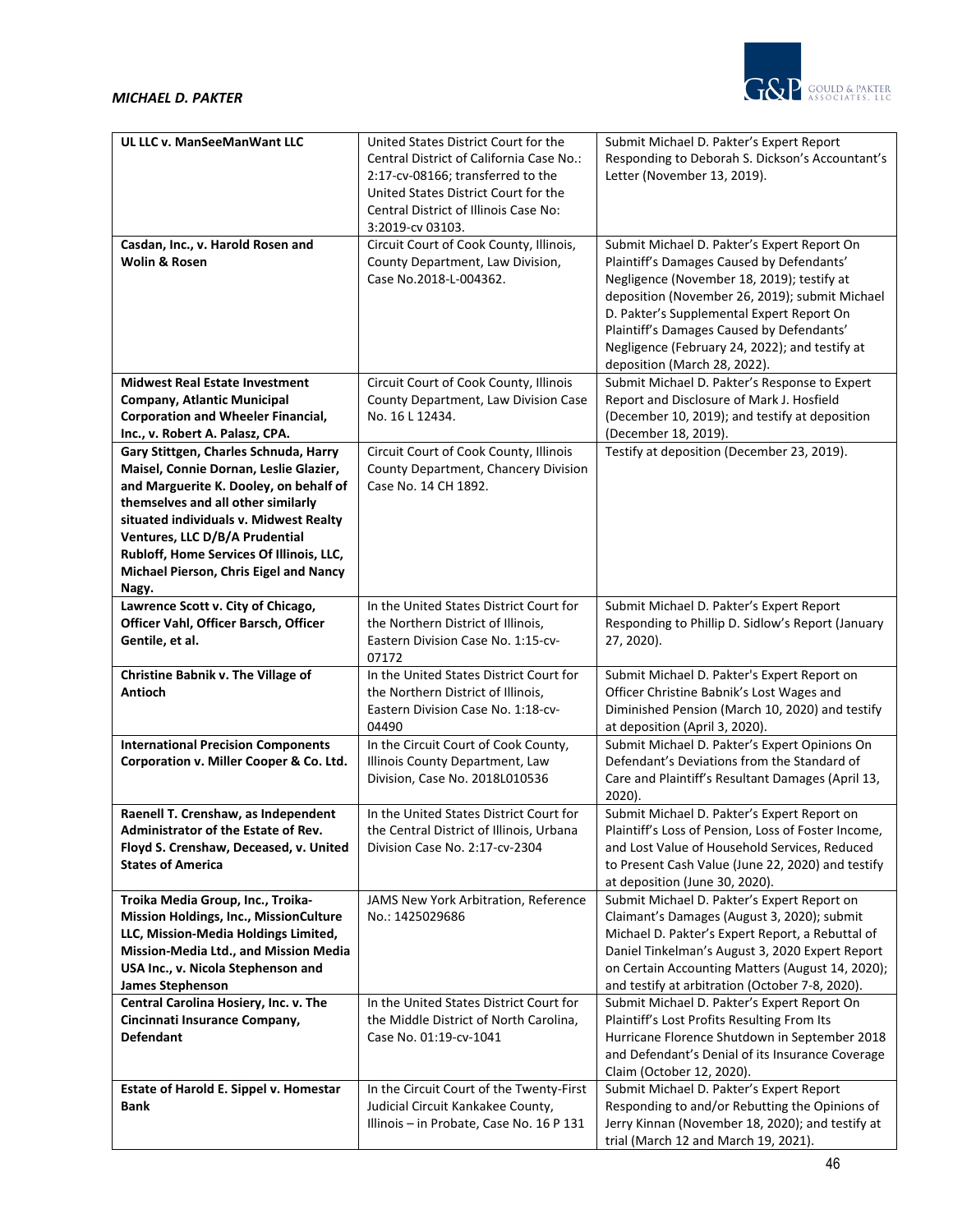

| Joseph Y. Perlman v. Miriam S Kolodny,<br>Basya R. Ely, John Doe 1-10, and Jane<br>Doe 1-10                                                                                                                                                                                 | Supreme Court of the State of New<br>York, Kings County, Index No.<br>1489/2018                                                        | Submit Affidavits (September 17, 2020 and<br>October 31, 2020).                                                                                                                                                                                                                                                                                                                |
|-----------------------------------------------------------------------------------------------------------------------------------------------------------------------------------------------------------------------------------------------------------------------------|----------------------------------------------------------------------------------------------------------------------------------------|--------------------------------------------------------------------------------------------------------------------------------------------------------------------------------------------------------------------------------------------------------------------------------------------------------------------------------------------------------------------------------|
| Douglas Friedrich and James R. Weill, v<br>Willow Group Holdings, d/b/a Highline<br><b>Fashion and Tamar Siedlecki</b>                                                                                                                                                      | Superior Court of New Jersey, Law<br>Division, Essex County, Docket<br>number. L-5767-19                                               | Submit Michael D. Pakter's Expert Report On<br>Counter Plaintiffs' Lost Profits, Actual Costs, and<br>Other Economic Damages Resulting from Counter<br>Defendants' Breach of Contract and Lack of Good<br>Faith and Fair Dealing (November 30, 2020) and<br>testify at deposition (January 11, 2022).                                                                          |
| Zubair Kazi, and KFC of Pueblo, Inc. v.<br>KFC US, LLC.                                                                                                                                                                                                                     | In the United States District Court for<br>District of Colorado, Case No. 1:19-cv-<br>03300-RBJ                                        | Submit Michael D. Pakter's Expert Report<br>Rebutting Jeffrey B. Opp's Opinions On<br>Franchisee's Alleged Lost Operating Income<br>(December 24, 2020); testify at deposition<br>(February 4, 2021); submit updated economic<br>damages calculations (June 24-30, 2021); and<br>testify at trial (June 30 - July 1, 2021).                                                    |
| Ash Janssen, Plaintiff, v. Michael<br>Reschke and Bobb/AAR, Defendants                                                                                                                                                                                                      | In the United States District Court,<br>Northern District of Illinois Eastern<br>Division, Case No. 17-cv-08625                        | Submit Michael D. Pakter's Expert Report On BRI<br>Holding, LLC's Inadequate Capital on January 12,<br>2015 And Related Matters (January 15, 2020);<br>submit Michael D. Pakter's Responsive Expert<br>Report Responding to the January 15, 2015<br>Expert Report of Kenneth J. Malek (February 26,<br>2021); and testify at deposition (March 10, 2021).                      |
| Ali A. Mithani and Golden Jubilee, Inc.<br>(dba Subway) v. Natividad Almazan<br>and Aurelio H. Almazan, Jr.                                                                                                                                                                 | In the Circuit Court of Cook County,<br>Illinois, County Department Law<br>Division, Case No. 2017 L 008220                            | Submit Michael D. Pakter's Preliminary Expert<br>Report Responding to the Rule 213(f)(3)<br>Disclosures Of Murad Fazal and Tom Traina<br>(January 19, 2021); and testify at deposition<br>(January 26, 2021).                                                                                                                                                                  |
| Laborers' Pension Fund, and Laborers'<br>Welfare Fund of the Health and<br><b>Welfare Department of the</b><br><b>Construction and General Laborers'</b><br><b>District Council of Chicago and Vicinity</b><br>et al v. Murphy Paving and Sealcoating<br>and Michael Murphy | In the United States District Court for<br>the Northern District of Eastern<br>Illinois, Case No. 16 L cv 8043                         | Submit Michael D. Pakter's Preliminary Expert<br>Report On Plaintiffs' Claims of Allegedly Unpaid<br>Union Dues and Liquidated Damages (January 13,<br>2021).                                                                                                                                                                                                                  |
| <b>Michael H. Moirano and Moirano</b><br>Gorman Kenny, LLC v. Nisen & Elliott,<br>LLC, et al.                                                                                                                                                                               | In the Circuit Court of Cook County,<br>Illinois, County Department, Chancery<br>Division, Case No. 2016 CH 13179.                     | Submit Michael D. Pakter's Expert Report<br>Calculating The Amounts Due Michael H.<br>Moirano Upon His Withdrawal From Nisen &<br>Elliott, LLC. (January 22, 2021); and testify at<br>deposition (March 18, 2021).                                                                                                                                                             |
| USPO Miami, LLC v. Zarco, Einhorn,<br>Salkowski & Brito.                                                                                                                                                                                                                    | In the Circuit Court of the 11 <sup>th</sup> Judicial<br>Circuit In and For Miami-Dade County,<br>Florida, Case No. 2019-013121 CA 01. | Submit Declaration of Michael D. Pakter's<br>(January 26, 2021); and submit Supplemental<br>Declaration of Michael D. Pakter (January 28,<br>$2021$ ).                                                                                                                                                                                                                         |
| Birch Hill Real Estate, LLC et al v. Kevin<br>Breslin, William G. Burris, Jr., William<br>G. Burris III, Vincent Tufariello, Mary<br>Theresa Khawly, Elia Zois and MidCap<br><b>Financial Services, LLC.</b>                                                                | In the Circuit Court for Outagamie<br>County, State of Wisconsin Case No.<br>2018 CV 001190                                            | Submit Michael D. Pakter's Preliminary Expert<br>Report on Defendants' Breach of the Master<br>Facilities Lease, Resultant Economic Damages,<br>and Related Matters (February 1, 2021); submit a<br>supplemental expert report (July 8, 2021); submit<br>an affidavit (July 8, 2021); submit an affidavit<br>(July 30, 2021); and testify at trial (September 21,<br>$2021$ ). |
| Nicholas Vichio v. US Foods, Inc.                                                                                                                                                                                                                                           | In the United States District Court for<br>the Northern District of Illinois Eastern<br>Division, Case No. 18-cv- 603                  | Submit Michael D. Pakter's Expert Report On the<br>Lost Earnings of Nicholas Vichio As a Result of His<br>Improper Termination (February 1, 2021); and<br>testify at deposition (May 13, 2021).                                                                                                                                                                                |
| Peter N. Metrou, as Chapter 7 Trustee<br>of the Bankruptcy Estate of Kirk P.                                                                                                                                                                                                | In the United States Bankruptcy Court,<br>Northern District of Illinois Eastern                                                        | Submit Michael D. Pakter's Expert Report On The<br>Debtor's Financial Solvency At June 27, 2013                                                                                                                                                                                                                                                                                |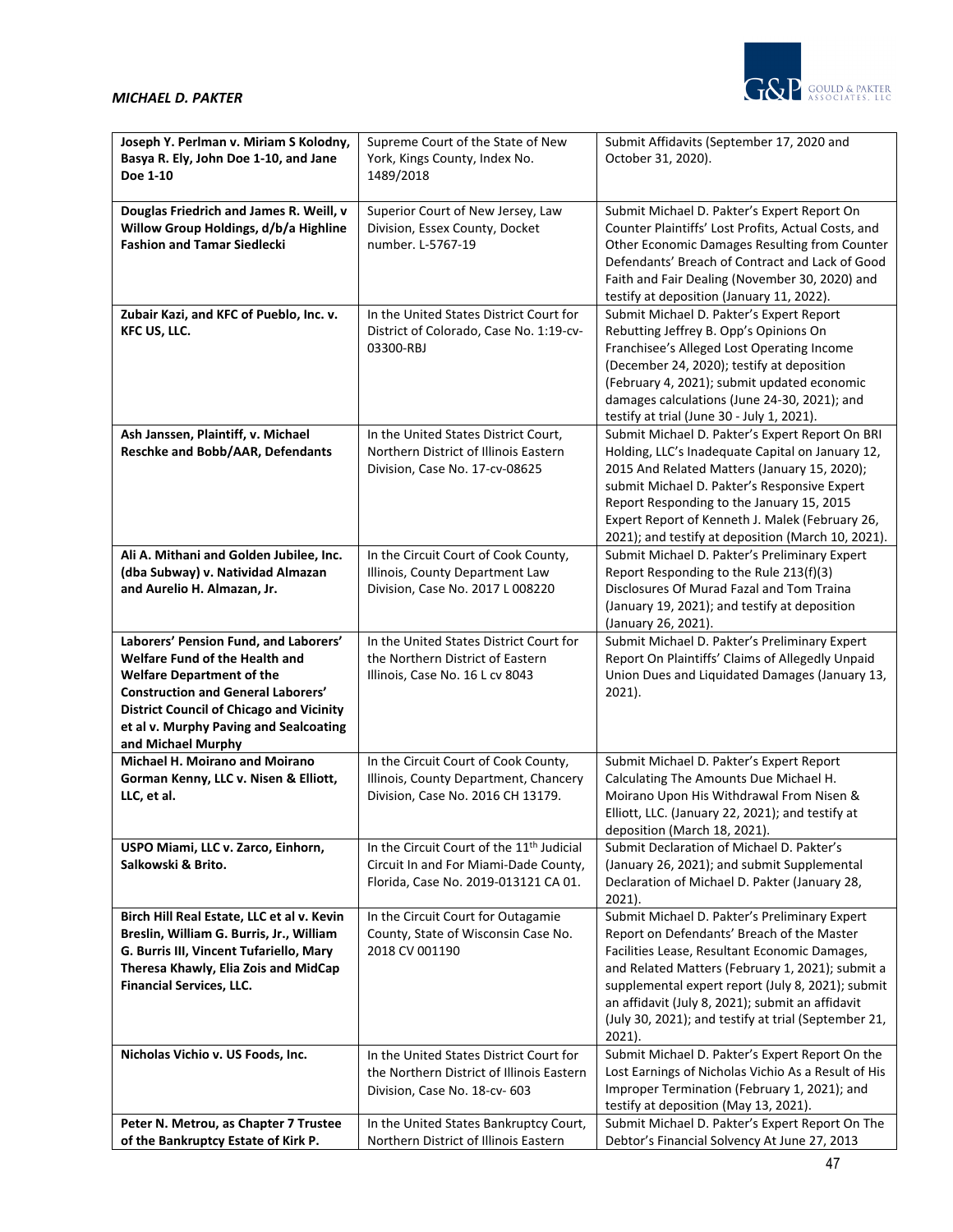

| Mauriello v. Cami Kaczor-Mauriello,<br>Stephen R. Chura, David Kaczor and<br>Old Plank Trail Community Bank, N.A.                                   | Division, Chapter 7, Bankruptcy No.<br>16-34329, Adversary No. 18-00290                                                      | (February 19, 2021); and testify at trial (July 28,<br>2021).                                                                                                                                                                                                                                                                                                                                                                                                                      |
|-----------------------------------------------------------------------------------------------------------------------------------------------------|------------------------------------------------------------------------------------------------------------------------------|------------------------------------------------------------------------------------------------------------------------------------------------------------------------------------------------------------------------------------------------------------------------------------------------------------------------------------------------------------------------------------------------------------------------------------------------------------------------------------|
| Pioneer General Contractors, Inc., et al,<br>v. 20 Fulton Street East Limited<br><b>Dividend Housing Association Limited</b><br>Partnership, et al. | In the Circuit Court for the County of<br>Kent, State of Michigan, Case No.: 18-<br>11072                                    | Submit Michael D. Pakter's Expert Report<br>Regarding Counter-Plaintiffs' Economic Damages<br>(November 21, 2020); submit Michael D. Pakter's<br>Supplemental Expert Report Regarding Counter-<br>Plaintiffs' Economic Damages (March 8, 20);<br>testify at deposition (March 29, 2021); and<br>submit Michael D. Pakter's Supplemental Expert<br>Report Regarding Counter-Plaintiffs' Economic<br>Damages (June 8, 2021).                                                         |
| Byrider Franchising, LLC v. JDB Utah,<br>LLC, et al.                                                                                                | In the Judicial Arbitration and<br>Mediation Services, Case No.: JAMS-<br>1345001472                                         | Submit Michael D. Pakter's Expert Report On<br>Counter-Claimant's Economic Damages (March<br>29, 2021, Revised April 19, 2021); submit Michael<br>D. Pakter's Expert Report - A Rebuttal of the<br>Economic Damages Report of Claimant/Counter-<br>Respondent's Expert (April 19, 2021); and testify<br>at deposition (April 30, 2021).                                                                                                                                            |
| Hudalla Associates, Inc. v. Bear<br>Archery, Inc. and Steve Lemaster                                                                                | In the ADR Systems of America, LLC<br>Commercial Arbitration, ADR File No.:<br>48969CAJH                                     | Submit Michael D. Pakter's Rebuttal Expert<br>Report (April 23, 2021).                                                                                                                                                                                                                                                                                                                                                                                                             |
| In Regarding The Estate of Virginia M.<br>Lucania, Deceased, Bruce Lucania v.<br>Joseph Lucania                                                     | In the Circuit Court of the 16 <sup>th</sup> Judicial<br>District, Kane County, Illinois, Case<br>No.: 18-L-000264           | Submit Gould & Pakter Associates, LLC's Court-<br>Ordered Accounting for Decedent Virginia M.<br>Lucania's Financial Transactions From January 1,<br>2011 To Present (April 23, 2021).                                                                                                                                                                                                                                                                                             |
| Bondar Insurance Group, inc. v. Starr<br>Surplus Lines Insurance, Company and<br><b>Engle Martin &amp; Associates, LLC</b>                          | In the United States District Court For<br>the Northern District of Illinois,<br>Eastern Division, Case No.: 19-cv-<br>03188 | Submit Michael D. Pakter's Expert Report on<br>Plaintiff's Economic Damages (May 6, 2021) and<br>testify at deposition (October 18, 2021).                                                                                                                                                                                                                                                                                                                                         |
| Philip D. Thompson v. Bino Oommen,<br>M.D.                                                                                                          | In the Circuit Court of Cook County,<br>Illinois, County Department, Law<br>Division, Case No.: 20 L 152                     | Submit Michael D. Pakter's Expert Report<br>Responding to the Opinions of Colleen M. Kamin<br>(May 28, 2021); and testify at deposition (June<br>15, 2021).                                                                                                                                                                                                                                                                                                                        |
| David Feldstein vs. Flack Management<br>Holding Company, Flack Steel, LLC, and<br>Jeremy Flack                                                      | In the Circuit Court of Cook County,<br>Illinois, County Department, Law<br>Division, Case No.: 2019 CH05222                 | Submit Affidavit (May 28, 2021)                                                                                                                                                                                                                                                                                                                                                                                                                                                    |
| Annex Wealth Management, LLC v.<br>Victor Reckmeyer and Reckmeyer Law,<br>LLC                                                                       | In Waukesha County, Wisconsin, Case<br>No.: 2020CV000276                                                                     | Submit Michael D. Pakter's Expert Report:<br>Defendants' Response to Plaintiff's January 6,<br>2021 Economic Damages Calculation (June 2,<br>2021).                                                                                                                                                                                                                                                                                                                                |
| 4Front Advisors, LLC v. Greenhouse<br>Group, LLC                                                                                                    | In the American Arbitration<br>Association, Commercial Arbitration,<br>AAA Case No.: 01-19-0004-1387                         | Submit Michael D. Pakter's Rebuttal Expert<br>Report (June 14, 2021); testify at deposition<br>(June 23, 2021); testify at arbitration (August 19,<br>2021); and submit Affidavit calculating economic<br>damages based on arbitral panel's award<br>(November 11, 2021).                                                                                                                                                                                                          |
| <b>Gaging Solutions &amp; Services and</b><br><b>Production Services Management, Inc.</b><br>v. Jose Galindo, et al.                                | In the Washtenaw County Circuit<br>Court, State of Michigan, Case No.: 20-<br>000242-CB                                      | Submit Michael D. Pakter's Preliminary Expert<br>Statement (June 22, 2021); submit Michael D.<br>Pakter's Preliminary Expert Report Regarding<br>Plaintiffs' Economic Damages (July 26, 2021);<br>submit Michael D. Pakter's Revised Preliminary<br><b>Expert Report Regarding Plaintiffs' Economic</b><br>Damages (December 7, 2021); and submit<br>Michael D. Pakter's Supplemental Preliminary<br>Expert Report Regarding Defendants' Unjust<br>Enrichment (December 30, 2021). |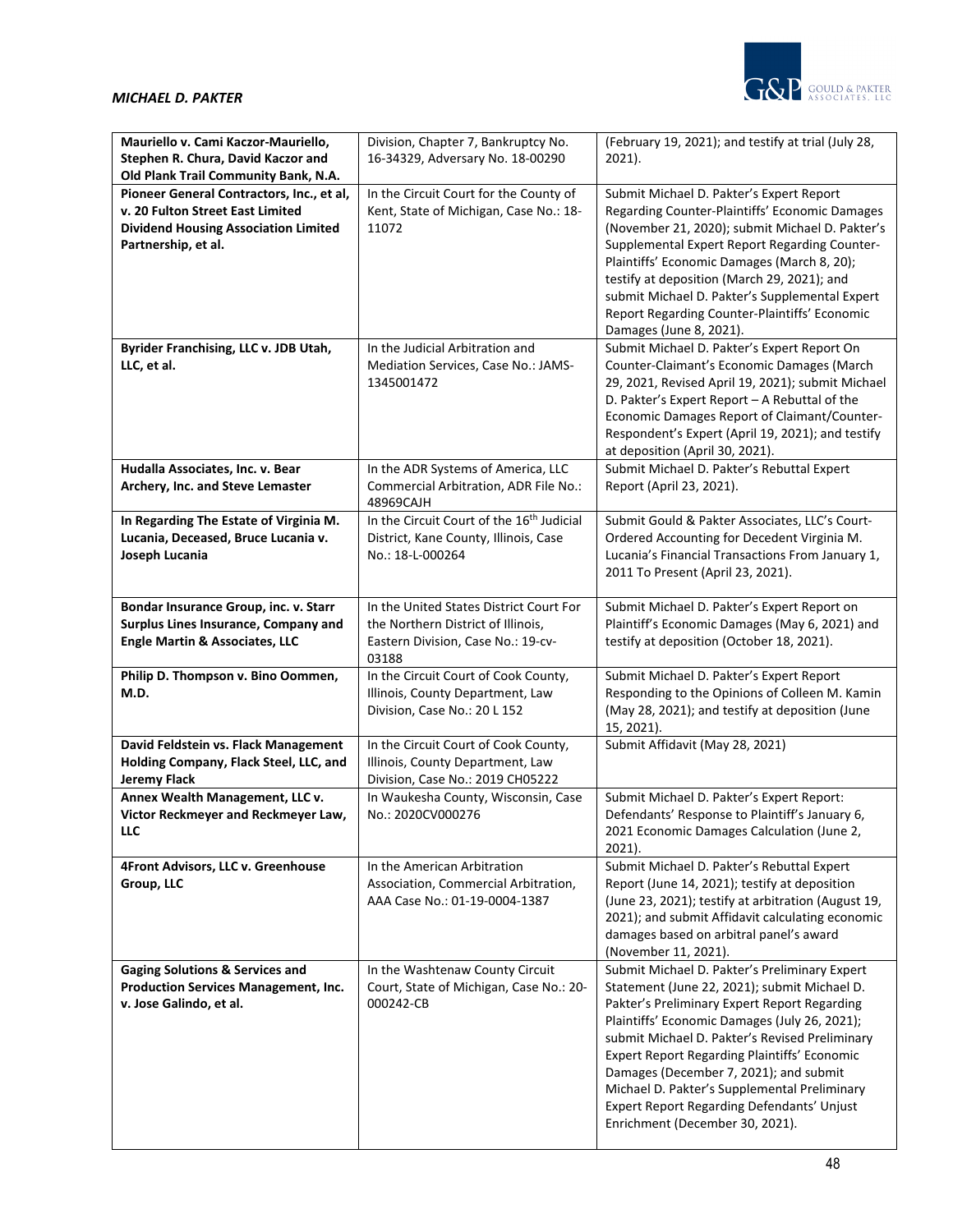

| Elizabeth Eakin et al. v Jack Tilka, d/b/a<br>Jack's Wholesale Windows, et al. | In the Circuit Court of Cook County,<br>Illinois, County Department, Law         | Submit Affidavit (July 13, 2021).                                                                     |
|--------------------------------------------------------------------------------|----------------------------------------------------------------------------------|-------------------------------------------------------------------------------------------------------|
|                                                                                | Division, Case No.: 18 L 1879                                                    |                                                                                                       |
| U.S. Bank, et al. v. Krystyna                                                  | In The Circuit Court Of Cook County,                                             | Submit Affidavit (August 24, 2021).                                                                   |
| Leszczynska, et al.                                                            | Illinois County Department, Chancery<br>Division, Case No.: 2013 CH 13110        |                                                                                                       |
| Dana Wesolek v. Lauren Wesolek &                                               | In the United States District Court for                                          | Submit Michael D. Pakter's Expert Report On                                                           |
| Bryan J. Wesolek                                                               | the Middle District of Florida, Fort                                             | Bryan J. Wesolek's Taking Of The Net Proceeds of                                                      |
|                                                                                | Myers Division, Case No. 2:19-cv-463-                                            | Wesolek Properties LLC's Sale of the Lee Street                                                       |
|                                                                                | JES-MRM                                                                          | Building During the Year Ended December 31,<br>2018 (August 26, 2021)                                 |
| <b>Justin Murphy v. Vanguard Marketing</b>                                     | In Arbitration before the Financial                                              | Submit Michael D. Pakter's Expert Report On                                                           |
| Corp.                                                                          | Industry Regulatory Authority Dispute                                            | Claimant's Lost Earnings Resulting From                                                               |
|                                                                                | Resolution ("FINRA")                                                             | Defamation, Workers' Compensation Retaliation,                                                        |
|                                                                                |                                                                                  | and Improper Termination On July 16, 2019                                                             |
|                                                                                |                                                                                  | (September 1, 2021); and testify at arbitration                                                       |
|                                                                                |                                                                                  | (September 24, 2021).                                                                                 |
| Olympusat, Inc. and Tom Mohler v.<br>Maria Luz Zucchella                       | In the United States District Court<br>Central District of California, Case No.  | Submit Michael D. Pakter's Expert Report On<br>Olympusat's Economic Damages (September 6,             |
|                                                                                | 2:19-cv-07335-DSF-PLA                                                            | 2021); submit Michael D. Pakter's Expert Report                                                       |
|                                                                                |                                                                                  | Responding to the Reports of David T. Fractor                                                         |
|                                                                                |                                                                                  | and Kathryn Arnold Dated September 6, 2021                                                            |
|                                                                                |                                                                                  | (September 20, 2021); and submit Michael D.                                                           |
|                                                                                |                                                                                  | Pakter's Revised Expert Report On Olympusat's                                                         |
|                                                                                |                                                                                  | Economic Damages (September 29, 2021); and                                                            |
| Lee Hunt, as the personal                                                      | State Of New Mexico, County Of Santa                                             | testify at deposition (September 30, 2021).<br>Submit affidavit (September 11, 2021).                 |
| representative of the wrongful death                                           | Fe, First Judicial District Court, Cause                                         |                                                                                                       |
| estate of SallyAnn Ulibarri, et al v The                                       | No.: D-101-Cv-2019-03201                                                         |                                                                                                       |
| Siegel Group Nevada, Inc. et al                                                |                                                                                  |                                                                                                       |
| Touchwerx, Inc., Anthony Uhrick, and                                           | In the Circuit Court for the County of                                           | Submit Michael D. Pakter's Preliminary Expert                                                         |
| Marc Drenning v. Edward L. Gatt and                                            | Washtenaw, Case No. 18-914                                                       | Report (October 15, 2021) and Michael D.                                                              |
| Dynics, Inc.                                                                   |                                                                                  | Pakter's Supplemental Preliminary Expert Report<br>(March 1, 2022).                                   |
| Jeffrey Kropp v. National Association of                                       | In the Circuit Court of Cook County,                                             | Submit Michael D. Pakter's Expert Report On                                                           |
| <b>Exclusive Buyer Agents, NAEBA</b>                                           | Illinois County Department, Chancery                                             | Plaintiff's Damages (October 22, 2021) and testify                                                    |
| Referral Service, Inc., and Richard                                            | Division, Case No. 2017 CH 10576                                                 | at deposition (October 27, 2021).                                                                     |
| Harty                                                                          |                                                                                  |                                                                                                       |
| In re: Horizon Group Management, LLC,                                          | In the United States Bankruptcy Court                                            | Submit Michael D. Pakter's Expert Report On The                                                       |
| Debtor, Andrew J. Maxwell, Trustee<br>For The                                  | Northern District of Illinois County of<br>Cook, State of Illinois, Case No. 14- | Debtor's Solvency and Related Matters (October<br>31, 2021) and testify at deposition (January 14,    |
| <b>Estate of Horizon Group Management,</b>                                     | 41230 - Chapter 7                                                                | 2022).                                                                                                |
| LLC, vs. Daniel Michael et al.                                                 |                                                                                  |                                                                                                       |
| Greyhunt Holdings LLC and David M.                                             | In the Circuit Court of Cook County,                                             | Submit Michael D. Pakter's Expert Report On                                                           |
| Hunt v. Busey Bank as successor First                                          | Illinois, Case No. 17 L 60988                                                    | <b>Counter Plaintiffs Economic Damages Resulting</b>                                                  |
| <b>Community Financial Bank</b>                                                |                                                                                  | from Counter Defendant's Breach of Contract                                                           |
|                                                                                |                                                                                  | and Lack of Good Faith and Fair Dealing (July 28,<br>2020); testify at deposition (January 11, 2021); |
|                                                                                |                                                                                  | and testify at trial (October 12, 2021).                                                              |
| McAllister Property, LLC v. Fidelity                                           | In the Circuit Court of Cook County,                                             | Submit Michael D. Pakter's Report Responding to                                                       |
| <b>National Title Company</b>                                                  | Illinois County Department, Law                                                  | Michael LoGiudice's Report Containing Subject                                                         |
|                                                                                | Division Case No. 2018 L 012212                                                  | Matter, Conclusions, Opinions with Bases                                                              |
|                                                                                |                                                                                  | Therefore, and Qualifications (November 29,                                                           |
|                                                                                |                                                                                  | 2021); and testify at deposition (December 17,                                                        |
| F. Ned Dikmen and Chicago Title Land                                           | In the Circuit Court of Cook County,                                             | $2021$ ).<br>Submit Michael D. Pakter's Expert Report                                                 |
| Trust Company, Plaintiffs, v. Peoples                                          | Illinois County Department, Law                                                  | Responding to the Supplemental Expert Report                                                          |
| <b>Gas Light and Coke Company</b>                                              | Division, Case No. 2017 L 010518                                                 | of William A. Polash (December 10, 2021).                                                             |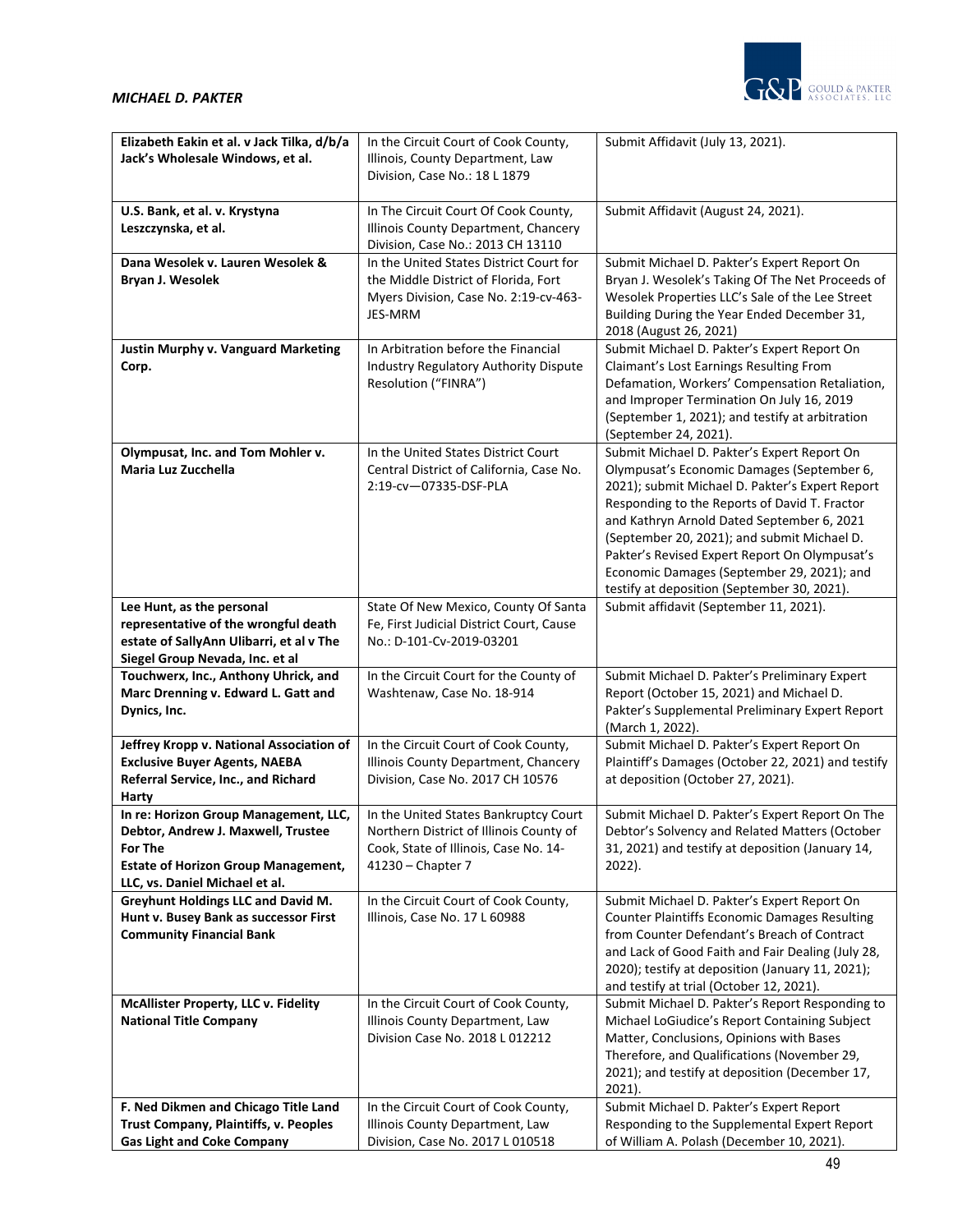

| Laura E. Rice, as Special Representative<br>of the Estate of Margaret L. Rice,  | In the Circuit Court of Cook County,<br>Illinois County Department, Law            | Submit Michael D. Pakter's Expert Report on the<br>Financial Condition of Marathon Petroleum                                        |
|---------------------------------------------------------------------------------|------------------------------------------------------------------------------------|-------------------------------------------------------------------------------------------------------------------------------------|
| Deceased, vs. Marathon Petroleum<br><b>Corporation and Manoj Valiathara</b>     | Division Case No. 18 L 000783                                                      | Corporation and Related Matters (December 10,<br>2021); and testify at deposition (December 29,<br>$2021$ ).                        |
| Anna K. Nupson v. Schnader Harrison                                             | In the United States District Court For                                            | Submit Michael D. Pakter's Expert Report On                                                                                         |
| Segal & Lewis LLP, et al.                                                       | The Eastern District of Pennsylvania,<br>Case No. 2:18-cv-02505-NIQA,              | Anna K. Nupson's Economic Damages Assuming<br>Defendants' Liability (December 13, 2021); and<br>submit declaration (March 8, 2022). |
| Courtney Loos v. The County of Perry,<br>Illinois, et al.                       | In the United States District Court For<br>The Southern District of Illinois, Case | Submit Michael D. Pakter's Expert Report On<br>Courtney Loos' Lost Wages, Vacation Pay, and                                         |
|                                                                                 | No. 3:20-cv-01107-MAB.                                                             | IMRF Pension Benefits (December 15, 2021); and<br>submit updated expert report (April 25, 2022).                                    |
| Noble Desktop NYC, LLC and Mourad<br>Kattan v. American Graphics Institute,     | In the American Arbitration<br>Association, Case No. 01-21-002-2457                | Submit Michael D. Pakter's Expert Report On<br>Claimant's Lost Profits As A Result of                                               |
| LLC., et al.                                                                    |                                                                                    | Respondents' Breach of Contract and Related                                                                                         |
|                                                                                 |                                                                                    | Matters (December 20, 2021); testify at                                                                                             |
|                                                                                 |                                                                                    | deposition (January 4, 2022); and testify at<br>arbitration (February 24, 2022).                                                    |
| Jose Garcia v. Village of Lake Delton, et                                       | In the United States District Court for                                            | Submit Michael D. Pakter's Expert Report On                                                                                         |
| al.                                                                             | the Western District of Wisconsin Case<br>No. 20 CV 988                            | Plaintiff Garcia's Damages Resulting From<br>Wrongful Arrest and Unlawful Detention                                                 |
|                                                                                 |                                                                                    | (December 31, 2021) and testify at deposition                                                                                       |
|                                                                                 |                                                                                    | (January 21, 2022).                                                                                                                 |
| Paul Weiss, Kathryn D. Carroll, Keith<br>Toriani and Arthur Kramer, v. Kevin M. | In the Circuit Court of Cook County,<br>Illinois, County Department, Chancery      | Submit Michael D. Pakter's Expert Report On<br>Plaintiff's Damages and Defendants' Lack of an                                       |
| Luthringshausen, Zydeco Asset                                                   | Division, Case No. 2020CH07054                                                     | Accounting (January 10, 2022) and testify at                                                                                        |
| Partners, LLC, et al.                                                           |                                                                                    | deposition (February 15, February 17, and May                                                                                       |
| Atlantic Recording Corporation, et al.                                          | In the United States District Court of                                             | 18, 2022).<br>Submit Michael D. Pakter's Expert Report In                                                                           |
| v. Spinrilla, LLC and Jeffery Dylan                                             | Georgia Atlanta Division, Civil Action                                             | Response to the Expert Report Of Justin Lewis                                                                                       |
| Copeland                                                                        | No. 1:17-CV-00431-AT.                                                              | Dated December 13, 2021 (January 12, 2022) and                                                                                      |
| Lytiesa Little and Reginald Little, v. City                                     | In the Circuit Court of Cook County,                                               | testify at deposition (February 10, 2022).<br>Submit Michael D. Pakter's Expert Report                                              |
| of Chicago and Gloria Tirado                                                    | Illinois County Department, Law                                                    | Responding to the Methodology, Conclusions and                                                                                      |
|                                                                                 | Division, Case No. 2018L010146                                                     | Opinions of Stan V. Smith (January 20, 2022).                                                                                       |
| Rosendo Gonzalez, Chapter 7<br>Bankruptcy Trustee; Nicholas La Roche,           | In the Superior Court of the State of<br>California County of Los Angeles (the     | Submit Michael D. Pakter's Expert Report On<br>Nicholas La Roche's Lost Earnings As a Result of                                     |
| Plaintiff, v. American Skating                                                  | "Complaint for Damages")                                                           | His Allegedly Wrongful Termination (January 25,                                                                                     |
| Entertainment Centers, LLC, et al.                                              |                                                                                    | $2022$ ).                                                                                                                           |
| Natasha Faison-Williams, v. The United<br><b>States of America</b>              | In the United States District Court<br>Southern District of New York, Case         | Submit Michael D. Pakter's Expert Report On Lost<br>Lifetime Earnings Capacity, Related Benefits, and                               |
|                                                                                 | No. 1:20-cv-08329-GHW                                                              | Household Services (February 7, 2022); and                                                                                          |
| <b>Averie Steele v. Thames America</b>                                          | In the Superior Court of the State of                                              | testify at deposition (May 24, 2022)<br>Submit Michael D. Pakter's Expert Report On                                                 |
| Trading Co., Ltd. et al.                                                        | California County of Alameda, Case                                                 | Averie Steele's Lost Wages as a Result of Her                                                                                       |
|                                                                                 | No. RG19039619                                                                     | Allegedly Wrongful Termination (February 8,<br>2022).                                                                               |
| David B. Kahn & Associates, Ltd. et al.                                         | In the Circuit Court of Cook County,                                               | Submit Michael D. Pakter's Expert Report On                                                                                         |
| v. Harold Ramis Enterprises, Inc. et al.                                        | Illinois, County Department, Law<br>Division, Case No. 2016 L 002747               | Amount Due and Owing To David B. Kahn and<br>Associates, Ltd. (February 11, 2022); submit                                           |
|                                                                                 |                                                                                    | Michael D. Pakter's Expert Report Responding to                                                                                     |
|                                                                                 |                                                                                    | the February 3, 2022 James R. Perry Expert                                                                                          |
|                                                                                 |                                                                                    | Report (April 20, 2022); and testify at deposition<br>(May 17, 2022).                                                               |
| Thomas Jester v. Chapin Davis,                                                  | FINRA Office of Dispute Resolution,                                                | Submit Michael D. Pakter's Expert Report On                                                                                         |
| <b>Stephanie Elliott, and Thomas</b>                                            | Case No. 20-02297                                                                  | Respondent/Counter-Claimants Economic                                                                                               |
| <b>Brubaker</b>                                                                 |                                                                                    | Damages (January 3, 2022).                                                                                                          |